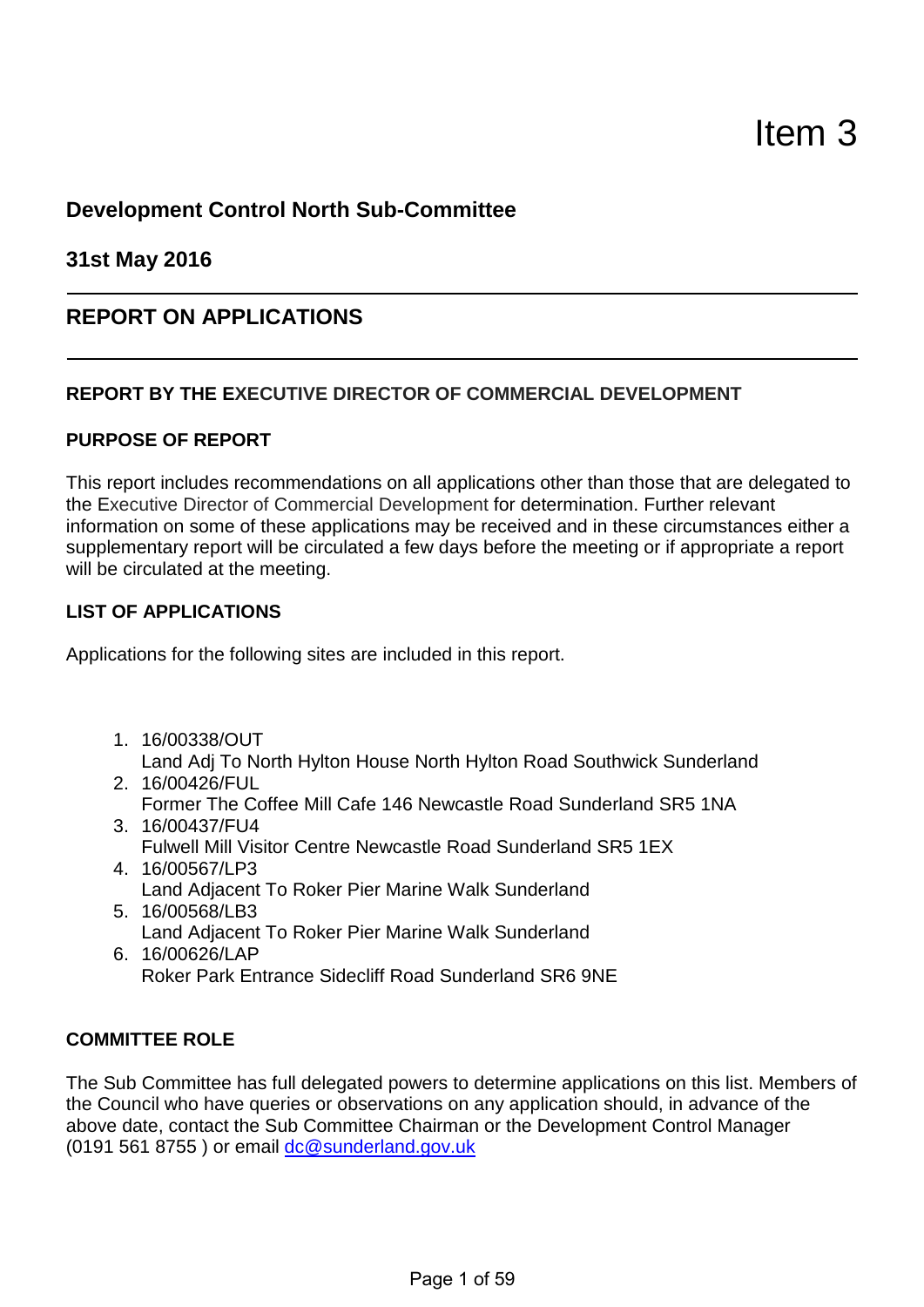# **DEVELOPMENT PLAN**

Section 38(6) of the Planning and Compulsory Purchase Act 2004 requires that "where in making any determination under the planning Acts, regard is to be had to the development plan, the determination shall be made in accordance with the plan unless material consideration indicates otherwise*.*

#### **Unitary Development Plan - current status**

The Unitary Development Plan for Sunderland was adopted on 7th September 1998. In the report on each application specific reference will be made to those policies and proposals, which are particularly relevant to the application site and proposal. The UDP also includes a number of city wide and strategic policies and objectives, which when appropriate will be identified*.*

# **STANDARD CONDITIONS**

Sections 91 and 92 of the Town and Country Planning Act 1990, as amended by Section 51 of the Planning and Compulsory Purchase Act 2004 require that any planning application which is granted either full or outline planning permission shall include a condition, which limits its duration.

# **SITE PLANS**

The site plans included in each report are illustrative only.

# **PUBLICITY/CONSULTATIONS**

The reports identify if site notices, press notices and/or neighbour notification have been undertaken. In all cases the consultations and publicity have been carried out in accordance with the Town and Country Planning (Development Management Procedure) (England) Order 2015.

# **LOCAL GOVERNMENT ACT 1972 – ACCESS TO INFORMATION**

The background papers material to the reports included on this agenda are:

- The application and supporting reports and information;
- Responses from consultees;
- Representations received;
- Correspondence between the applicant and/or their agent and the Local Planning Authority;
- Correspondence between objectors and the Local Planning Authority;
- Minutes of relevant meetings between interested parties and the Local Planning Authority;
- Reports and advice by specialist consultants employed by the Local Planning Authority;
- Other relevant reports.

Please note that not all of the reports will include background papers in every category and that the background papers will exclude any documents containing exempt or confidential information as defined by the Act.

These reports are held on the relevant application file and are available for inspection during normal office hours at the Commercial Development Directorate at the Customer Service Centre or via the internet at www.sunderland.gov.uk/online-applications/

#### Alison Fellows

Executive Director of Commercial Development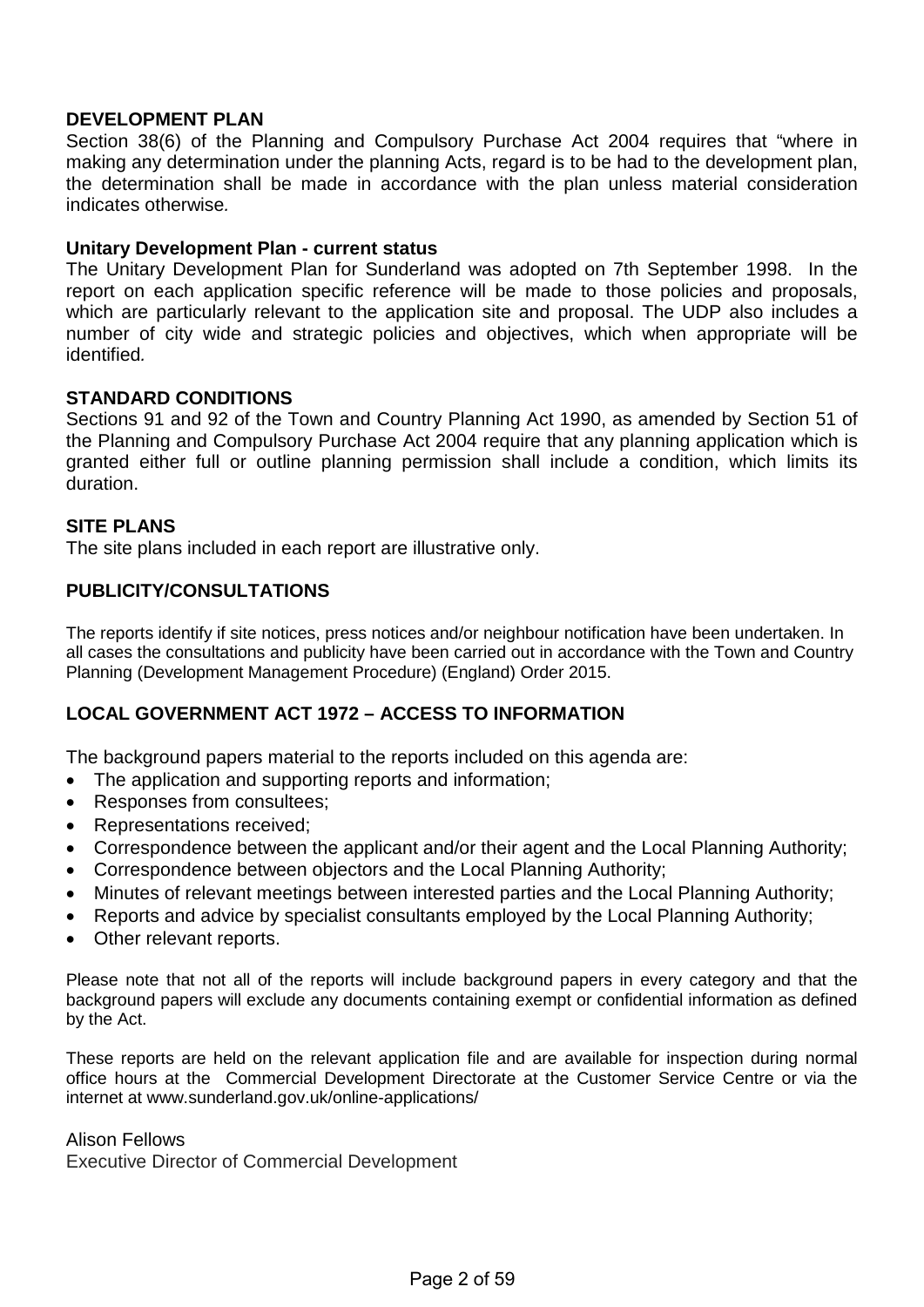| $\overline{A}$<br>. . | <b>North</b> |  |
|-----------------------|--------------|--|
|                       | Sunderland   |  |

**Reference No.:** 16/00338/OUT Outline Application

**Proposal: Demolition of existing building and erection of 2no. units for either storage or distribution with trade counter (Use Class B8) or bulky goods retail (Use Class A1) and associated provision of car parking, cycle shelter and bin store and alterations to access**

**Location:** Land Adj To North Hylton House North Hylton Road Southwick **Sunderland** 

| Ward:               | Southwick                      |
|---------------------|--------------------------------|
| <b>Applicant:</b>   | <b>MBN Investments Limited</b> |
| Date Valid:         | 7 March 2016                   |
| <b>Target Date:</b> | 2 May 2016                     |

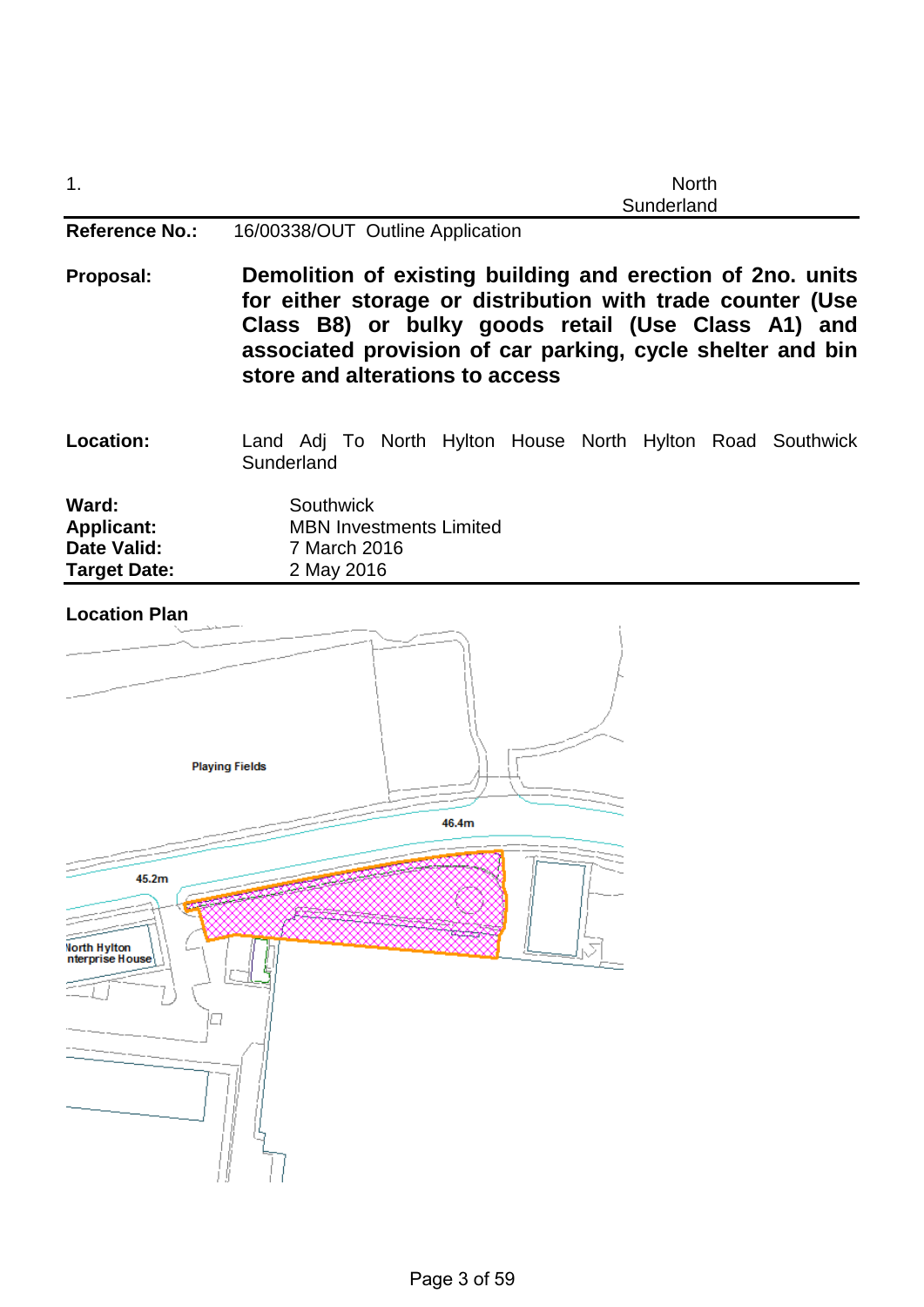# **PROPOSAL:**

The site to which the application relates is situated within the North Hylton Road employment area immediately to the north of the former John Porter Doors Ltd. factory and to the south of North Hylton Road from which it is accessed. The site is currently vacant, has an area of 0.24 hectares and in a state of disrepair and comprises a single-storey building, hardstanding accommodating vehicular access, car parking and overgrown planting. The site is set below North Hylton Road, owing to the overall southerly downward gradient from this road to the River Wear, and is bordered by high palisade fencing whilst trees run along the northern boundary. A two-storey office block borders the site to the east and a two-storey training centre exists to the west whilst the North Hylton Campus of Sunderland College is situated on the opposite side of Hylton Road. The nearest residential properties are also on the opposite side of North Hylton Road, namely the Aged Miners Homes which are situated approximately 110 metres to the northwest and those in Pinewood Road situated some 140 metres to the northeast; the latter are set behind the former Torrens public house, which has recently been converted to a retail unit and a hot food takeaway.

Outline planning permission is sought with all matters reserved (appearance , means of access, landscaping, layout and scale) to demolish the existing single-storey building and erect two units to provide an overall gross internal floorspace of 929sq.m which would be used for storage/distribution incorporating a trade counter, which falls within Class B8 of the Town and Country Planning (Use Classes) Order 1987 (as amended), and/or bulky goods retail, which falls within Class A1 of the Order.

The existing building which is proposed to be demolished runs along the southern boundary of the site and is currently vacant and in a state of disrepair. This building has a gross internal floorspace of 425sq.m (according to the application form) and served as the front office for the former John Porter Doors factory which has consent to be demolished; the existing building is considered to constitute a Class B2 use, being ancillary to the wider former factory.

The proposed 929sq.m of storage/distribution and/or retail floorspace would be provided by erecting two separate units within the curtilage of the site. The indicative plans which have been submitted set out that each proposed building would have a gross floor area of 464.5sq.m, to be positioned adjacent to the eastern and southern boundaries respectively, the existing access from the west via North Hylton Road would be used and widened and two bin stores would be accommodated within the site. Two potential car parking layouts have been provided, one comprising a total of 26no. spaces and the other comprising 22no. spaces and a cycle shelter.

The applicant anticipates that 30no. full-time and 10no. part-time members of staff would be employed at the premises and no hours of operation are proposed at this stage.

Members may recall that planning permission was granted in September 2015 (ref. 15/00775/FUL) for the partial demolition of the adjacent former John Porter Doors factory and to retain part of building as workshop, erect two portal frame steel buildings, site six interconnected office pods to provide hire, service, storage and distribution facilities for portable storage containers, accommodation units and self-storage facilities, to carry out repairs to existing hardstanding and to provide car parking on this adjacent site.

# **TYPE OF PUBLICITY:**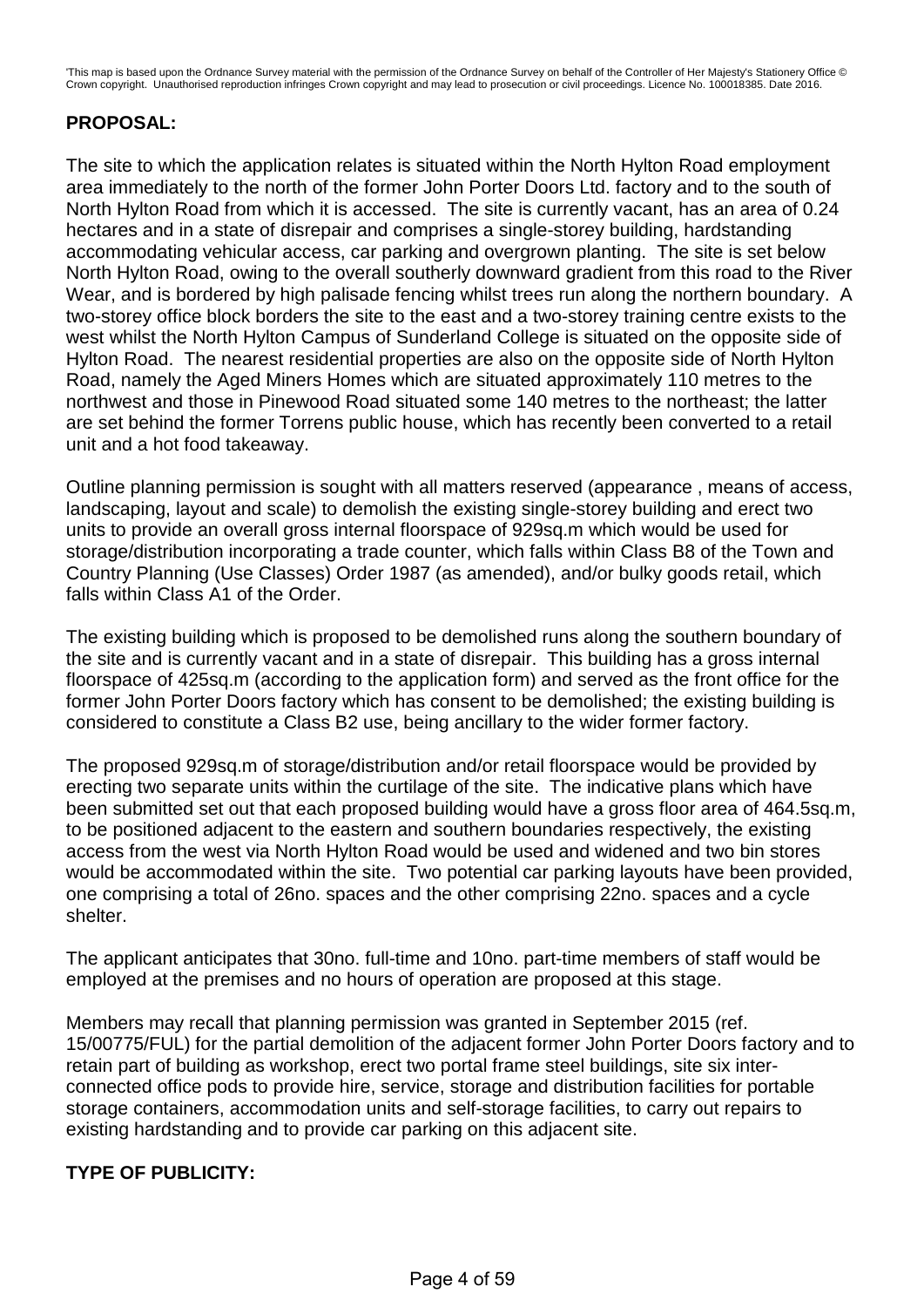#### **CONSULTEES:**

Network Management Northumbrian Water Environmental Health Southwick - Ward Councillor Consultation Flood And Coastal Group Engineer

Final Date for Receipt of Representations: **21.04.2016**

#### **REPRESENTATIONS:**

No representations have been received from neighbouring occupants.

Northumbrian Water (NWL) advised that insufficient details were provided with the application in its original form to allow NWL to assess the capacity of its system to treat the flows from the development and therefore requested the imposition of a condition requiring the submission of a scheme for the disposal of surface and foul water.

The Council's Environmental Health section provided comments on the submitted Phase 1 Land Quality Report and accepts its conclusions that generic solutions are likely to be available to mitigate impacted soils whilst recommending that an asbestos survey and construction environmental management plan be prepared.

The Council's Flood and Coastal Group Engineer initially objected to the proposal on the basis that a 'greenfield runoff rate' would not be achieved, but subsequently retracted this objection after being informed that this is not a 'major' application and, as such, such a runoff rate is not required.

The Council's Network Management section raises no objection but recommend that the proposed car parking bay / cycle shelter adjacent to the site entrance be relocated and that pedestrian and vehicle route be clearly marked in order to avoid conflict between motorists and pedestrians.

The Council's Planning Policy section offers no objection and has provided commentary on the potential loss of employment land and the requirement for a sequential assessment, as elaborated upon in the 'land use allocation' and 'retail policy' sections of this report below.

#### **POLICIES:**

In the Unitary Development Plan the site is subject to the following policies;

- B 2 Scale, massing layout and setting of new developments
- B 24 Appropriate provision for utility services in building development
- CN\_17\_Tree Preservation Orders and replacement of trees
- EC\_4\_Retention and improvement of existing business and industrial land
- EN 1 Improvement of the environment

EN\_5\_Protecting sensitive areas from new noise/vibration generating developments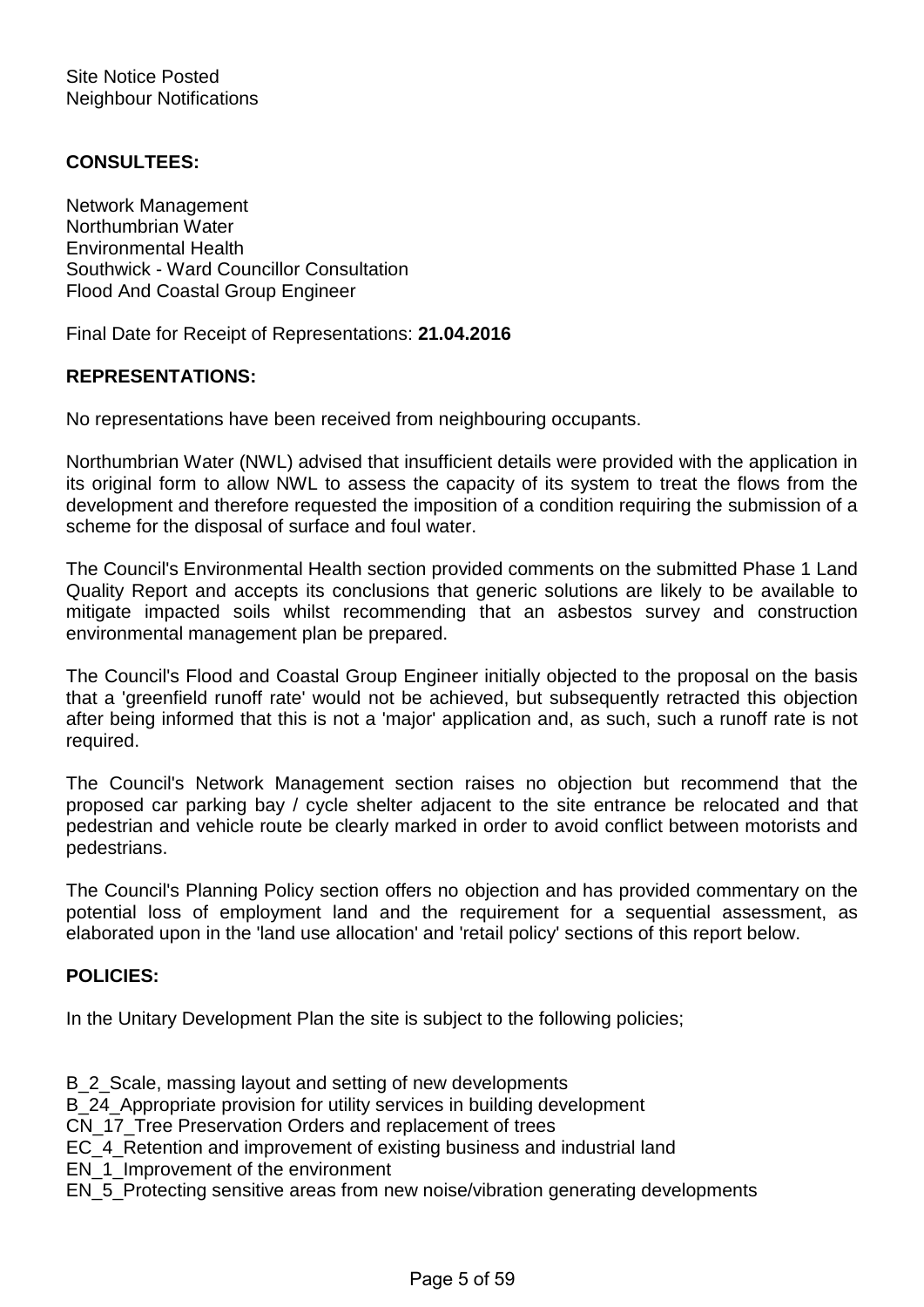EN\_11\_Restrictions upon new development or intensified use of land liable to flooding

EN\_12\_Conflicts between new development and flood risk / water resources

EN\_14\_Development on unstable or contaminated land or land at risk from landfill/mine gas NA 1 Retention and improvement of existing industrial area

S 1 Provision of enhanced shopping service, including local provision, based on existing centres.

S\_3\_Support to other existing centres, local groups and small shops, including new provision

T\_8\_The needs of pedestrians will be given a high priority throughout the city.

T\_9\_Specific provision will be made for cyclists on existing/new roads and off road

T\_10\_Protect footpaths; identify new ones & adapt some as multi-user routes

T\_14\_Accessibility of new developments, need to avoid congestion and safety problems arising

T\_22\_Parking standards in new developments

R 2 Taking account of spare infrastructure / reduced travel / vacant & derelict land

# **COMMENTS:**

The National Planning Policy Framework (NPPF) provides the current Government planning policy guidance and development plans must be produced, and planning applications determined, with regard to it. The NPPF sets out a series of 12 'core planning principles' which underpin plan-making and decision-taking and are considered to contribute to the over-arching aim of delivering sustainable development.

Particularly relevant in this case is the principle that the planning system should always seek to proactively drive and support sustainable economic development, with every effort made to objectively identify and then meet the housing, business and other development needs of an area and respond positively to wider opportunities for growth, taking into account market signals. The planning system should also encourage the effective use of land by re-using land that has been previously developed.

In addition, the core principles also require the planning system to secure high standards of design and amenity, to take full account of flood risk and coastal change and to contribute towards the conservation and enhancement of the natural environment. More specific guidance of the NPPF is referred to, where relevant, throughout this report.

The relevant guidance of the NPPF detailed above feeds into policies B2, B24, CN17, EC4, EN1, EN5, EN11, EN12, EN14, NA1, R2, S1, S3, T8, T9, T10, T14 and T22 of the City Council's adopted Unitary Development Plan (UDP), which are considered to be pertinent to the determination of this application with varying degrees of weight. These policies have been 'saved' following a direction by the Secretary of State and, with regard to paragraph 215 of the NPPF, which dictates that due weight should be given to relevant policies in existing plans according to their degree of consistency with the Framework. As such, they are considered to remain relevant and material to the determination of this planning application, although where there is any specific point of conflict with the NPPF, this will be highlighted.

The main issues to consider in assessing this application are:

- land use allocation;
- retail policy;
- residential and visual amenity;
- highway implications;
- flood risk and drainage; and
- ground conditions / contamination.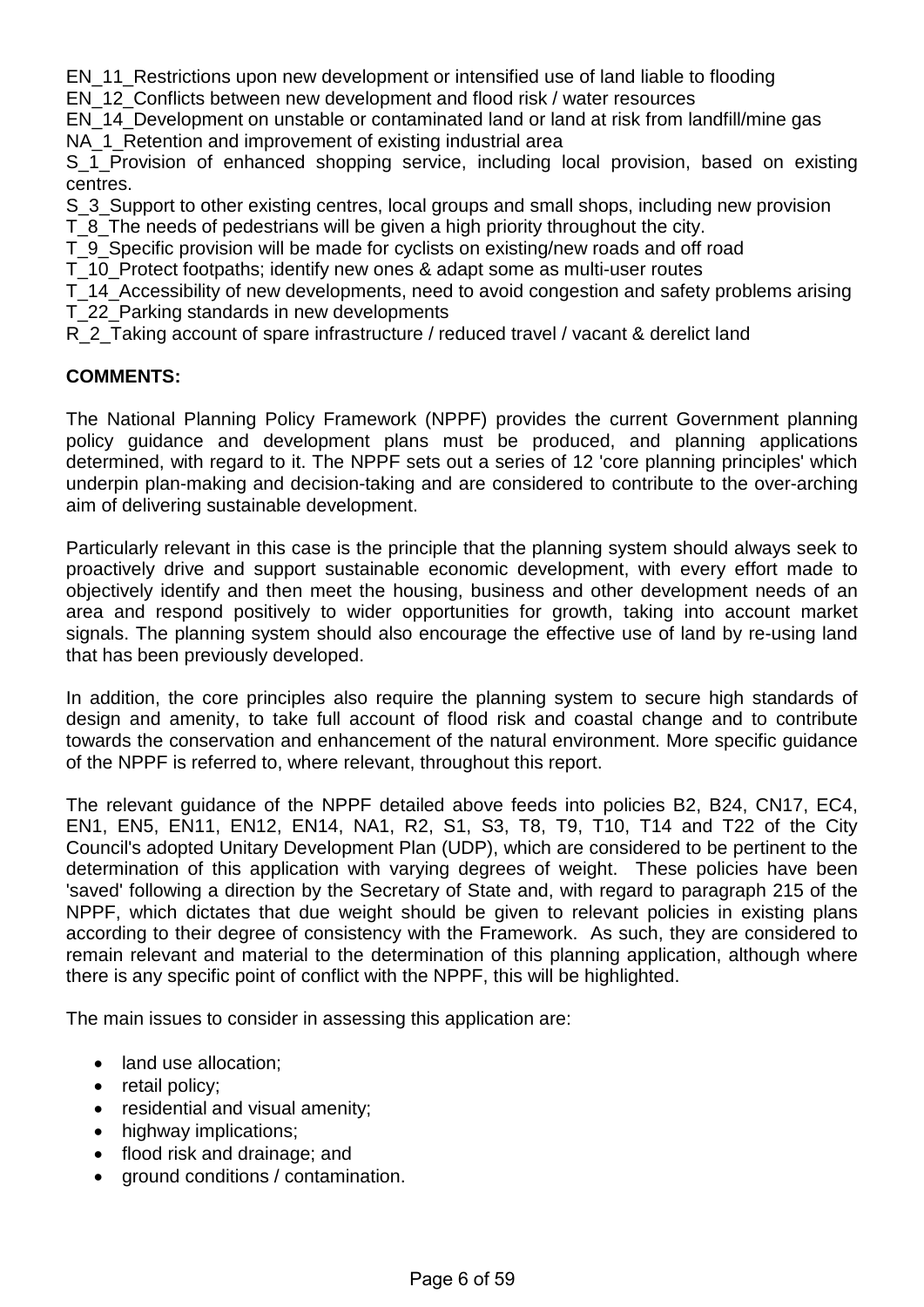# **Land Use Allocation**

The National Planning Policy Framework (NPPF) is a material consideration in the determination of planning applications. Paragraph 11 of the NPPF states that planning law requires applications for planning permission to be determined in accordance with the development plan unless material considerations indicate otherwise. Paragraph 12 expands upon this and advises that the NPPF does not change the statutory status of the development plan as the starting point for decision making and that proposed development that accords with an up-to-date Local Plan should be approved.

Policies EC4 of the adopted Unitary Development Plan (UDP) advises that existing business and industrial land amounting to some 1,215 hectares be retained and improved for a range of uses. These are defined on a site specific basis, but in general, this policy advises that acceptable primary uses of allocated employment land are offices, research and development, light industry (Use Class B1), general industry (Use Class B2) and warehouses and storage (Use Class B8). Policy NA1.2 of the UDP expands upon policy EC4 and is specific to the 31.95 hectare North Hylton Road employment site in which the current application site is located, which sets out offices, research, light and general industry, car sales and servicing, storage and distribution (Uses falling within Use Classes B1, B2 and B8, with the exception of car sales which is a Sui Generis use) as acceptable. Proposals for other uses are to be considered on their individual merits.

It is currently proposed to provide two units which may fall within either Use Class B8, which accords with the land use allocation of the site, or Use Class A1, which is not listed as an acceptable use by the UDP policies set out above.

However, the Council has recently commissioned an Employment Land Review (dated 09.03.2016) which is to form part of the evidence base of the emerging Local Plan and was approved by Cabinet in March 2016. This review indicates an expected shortfall of between 2.5 and 3.5 hectares of employment land within the Sunderland North sub-area over the period of the emerging Local Plan. Given that the north area is very urbanised and tightly constrained by Green Belt to the north, the river to the south and the coast to the east, there are very few opportunities available to meet this shortfall. However, the Employment Land Review recognises that the Sunderland North and South sub-areas are seen as one market area by the commercial sector and, therefore, any shortfall in Sunderland North could realistically be addressed by the oversupply of employment land which the Review has identified in the Sunderland South sub-area.

In addition, the site has been vacant for a significant period of time and it is set out in the submitted Planning Statement that it has been actively marketed for Class B1/B2/B8 use for two years with little interest. Furthermore, it is not considered that either of the proposed uses would be likely to compromise the operation of the wider employment site.

For such reasons, the loss of allocated employment land to provide bulky goods retail units is, on balance, considered to be acceptable.

# **Retail Policy**

Paragraphs 23 of the NPPF requires any policies drawn up by Local Planning Authorities to foster and support competitive town-centre environments.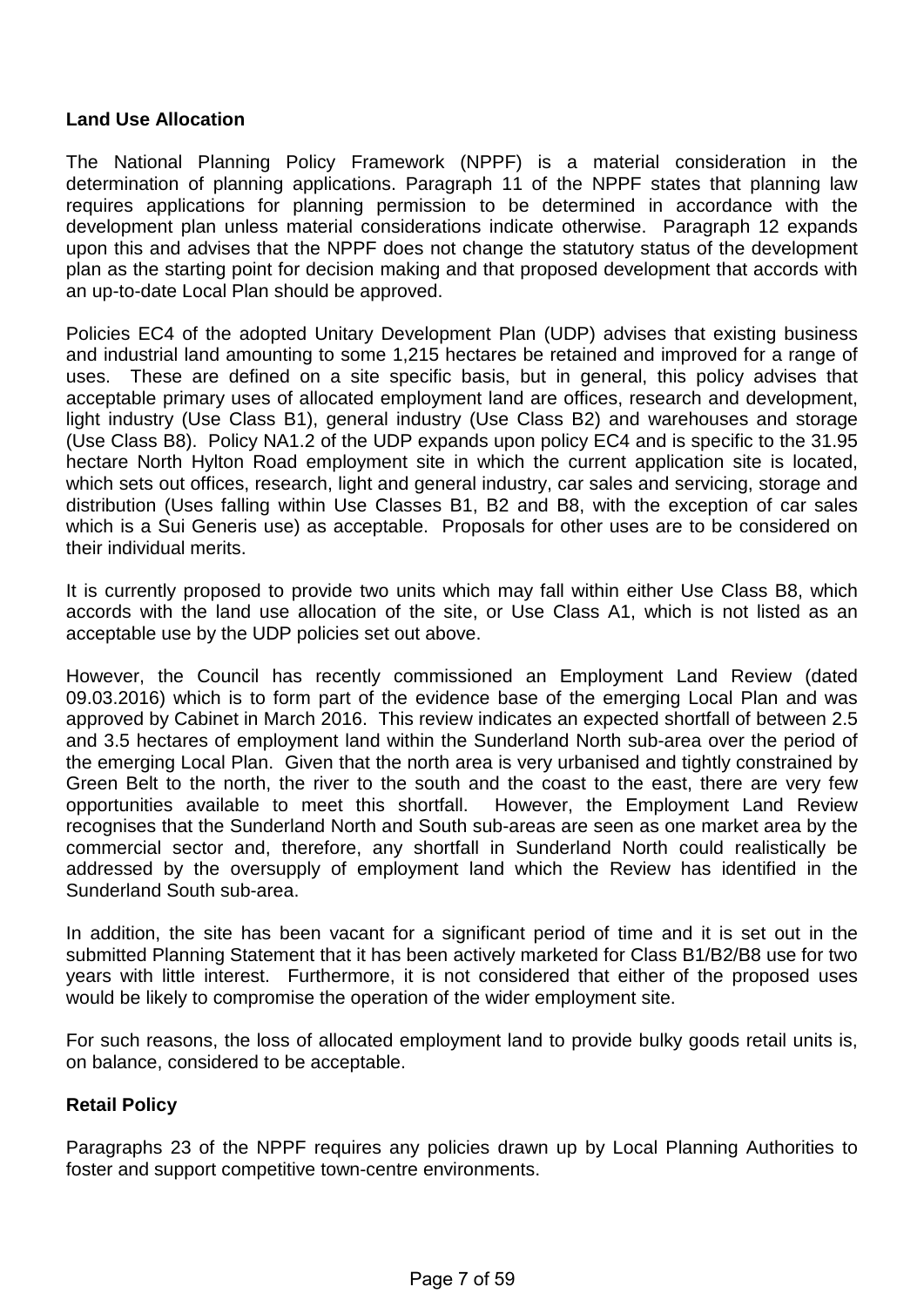Paragraph 24 sets out that a 'sequential test' must be applied to planning applications for main town centre uses (which includes retail development) that are not to be located within an existing centre and are not in accordance with an up-to-date Local Plan. Applications for such uses should firstly be located in town centres, then in edge-of-centre locations and, only if suitable sites are not available, should out-of-centre sites be considered. When considering edge- and out-of-centre sites, preference should be given to accessible sites that are wellconnected to the town centre whilst applicants and Local Planning Authorities ae advised to demonstrate flexibility on issues such as format and scale.

The Tesco Stores Ltd. v Dundee City Council Supreme Court judgment established that, for a site to be 'suitable' for the purposes of paragraph 24, the potential opportunity at a sequentially preferable location must be able to provide for a development that will serve a similar function and achieve similar objectives to the development being sought by the application proposal.

Paragraph 26 sets out the impact tests for applications for town-centre development located in out-of-centre locations and which is not in accordance with an up-to-date Local Plan and where a gross external floorspace of 2500sq. m (or a locally set threshold) would be created.

Paragraph 27 of the NPPF goes on to advise that 'where an application fails to satisfy the sequential test or is likely to have a significant adverse impact on one or more of the above factors (i.e. in paragraph 26), it should be refused'.

On a local level, policies S1 and S3 of the UDP seek to sustain and enhance the City's network of existing centres and incorporate the sequential test to the consideration of development proposals. Policy S1 states that, where appropriate, new town centre development will be based on existing centres and that development elsewhere should result from the application of the sequential test, be in accordance with other policies of the UDP and complement existing facilities. It must be noted, however, that this requirement for such proposals to 'complement' existing facilities is not replicated by paragraph 26 of the NPPF and, as such, in accordance with paragraph 215 of the NPPF, limited weight can be given to this policy and this application will, instead, be assessed against the criteria set out by the NPPF.

In addition, UDP policy S3 states that the Council will support the retention of existing shopping centres, local groups and small shops catering for everyday needs, which the current proposal would not achieve.

The application site is situated in an out-of-centre location (as defined by annex 2 of the NPPF) and the nearest local centre is that in Southwick which is situated approximately 2km away.

The submitted Planning Statement includes a Sequential Analysis which considers the availability of sites in or on the edge of Southwick local centre and sets out the following search criteria:

- o Able to accommodate a gross area of 929sq.m, 26no. car parking spaces and a service area for 10m long delivery vehicles with the safe movement of customers and delivery vehicles
- o A prominent road frontage to attract passing trade
- o Accessible by a choice of means of transport
- o A level site of approximately 1 acre (0.4 hectares)

The Sequential Analysis concludes that there are no available sites within the search area which are available and suitable to meet the needs of the proposed development. This Analysis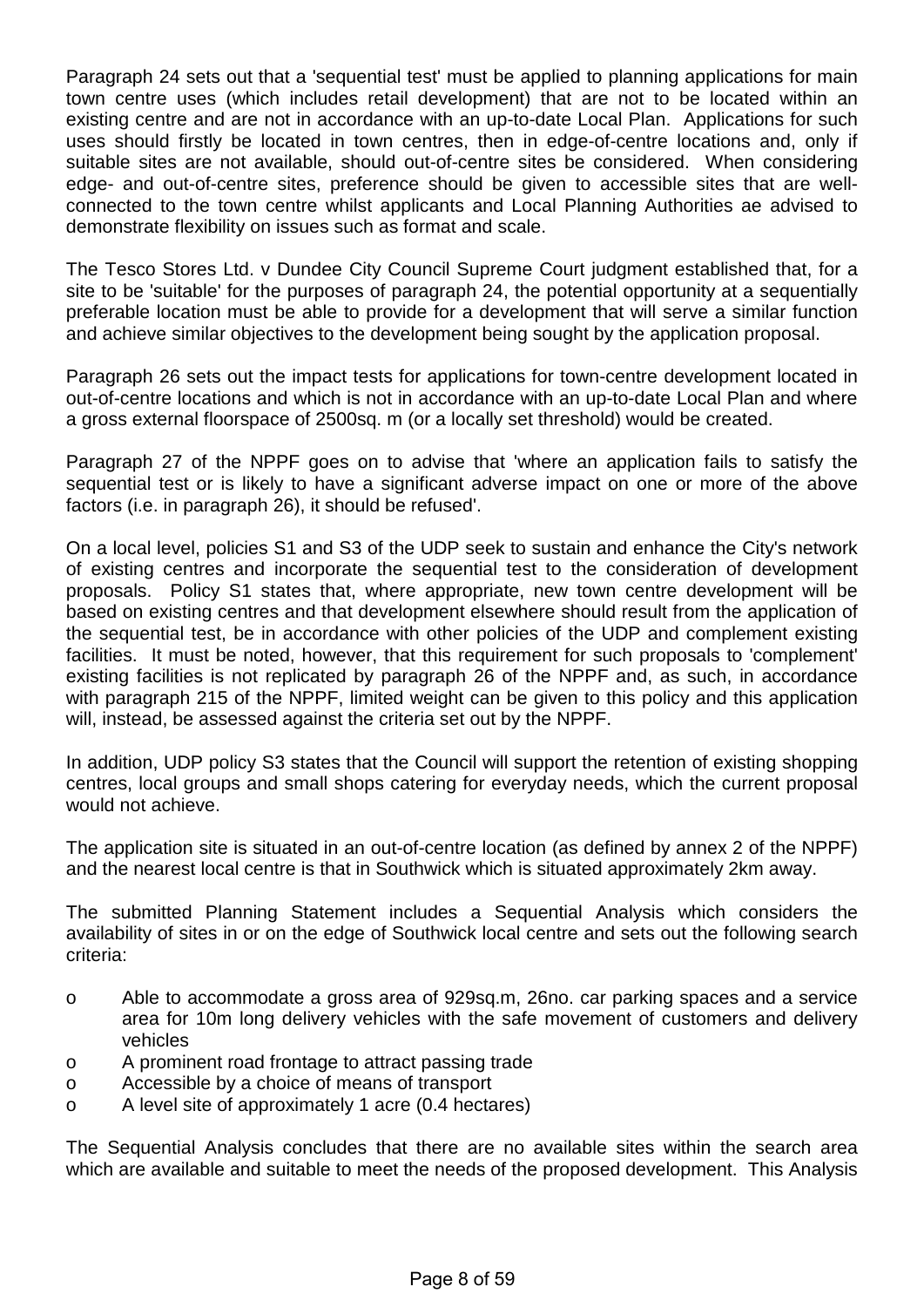identifies three specific units, all of which are available to let, within Southwick. However, the largest of these, Unit 13 Beaumont Street, has an area of 476sq.m

It is noted that the search criteria of 929sq.m has been used, whereas two individual units are proposed which would each have an area of 464.5sq.m, so Unit 13 Beaumont Street could be utilised in place of one of the proposed units. However, the legal case referred to above established that the entire of the development being proposed must be considered in undertaking the sequential test.

It is also noted that the search criteria set out by the submitted Sequential Analysis includes a requirement for a site of at least 0.4 hectares, whereas the current application site measures 0.24 hectares, which is capable of accommodating 26no. spaces, whereas one of the indicative layouts proposes only 22no. spaces. However, given that there does not appear to be any available site which meets the remaining criteria set out by this Analysis, most pertinently the quantum of floor space to be provided, these matters are not considered to be crucial to the conclusions of the sequential test.

Paragraph 24 of the NPPF also sets out that preference should be given to accessible sites that are well-connected to the town centre and no such out of centre sites appear to have been considered by the Sequential Analysis. Notwithstanding this, the current site is afforded good transport connections by North Hylton Road and the existence of bus stops within close proximity, so is considered to be well connected to Southwick, as well as the City Centre to a lesser extent, and it is not apparent that there are any preferable sites in this respect.

On this basis, it is considered that the proposal complies with the requirements of the sequential test set out by paragraph 24 of the NPPF given that none of the sites which are currently available within or on the edge of Southwick are realistically suitable for the proposed development, having applied the appropriate degree of flexibility in relation to format and scale.

Given that a maximum gross retail floorspace of 929sq.m is proposed, which is well below the 2,500sq.m threshold set out by paragraph 26 of the NPPF and the Council does not have any locally set threshold, there is not requirement for a retail impact assessment to be carried out in this instance. In addition, Southwick predominantly retails in convenience goods and contains a low proportion of bulky goods retailers and the Sunderland Retail Needs Assessment which the Council commissioned in 2009, which was updated in 2012, suggests that comparison goods sales from Southwick is particularly low, indeed Southwick Green is limited to two card shops, a chemist, two computer shops, two pet stores, a two furnisher retailers, a blinds shop, two baby clothes retailers, a florist and opticians and B&M Bargains. Therefore, to the proposed sale of bulky goods would not divert a significant amount of trade from Southwick and, given the limited availability of large sites, would not significantly compromise any future development aspirations in this local centre. The 2012 update report recommends that the sale of comparison goods be primarily aimed at the City Centre, however given the limited scale of the current proposal, well below the NPPF threshold, it is not considered that it would pose a significant impact. Therefore, it is not considered that any evidence is apparent to suggest a 'significantly adverse' impact on the vitality and viability, consumer choice or overall trading levels of any local centre.

Should Members be minded to approve the application, given that this proposal has been assessed on the basis of the details set out above and to protect the vitality and viability of local centres it is recommended that a condition be imposed prohibiting convenience goods (i.e. food, beverages, tobacco, newspapers and periodicals and non-durable household goods) from being sold from the premises.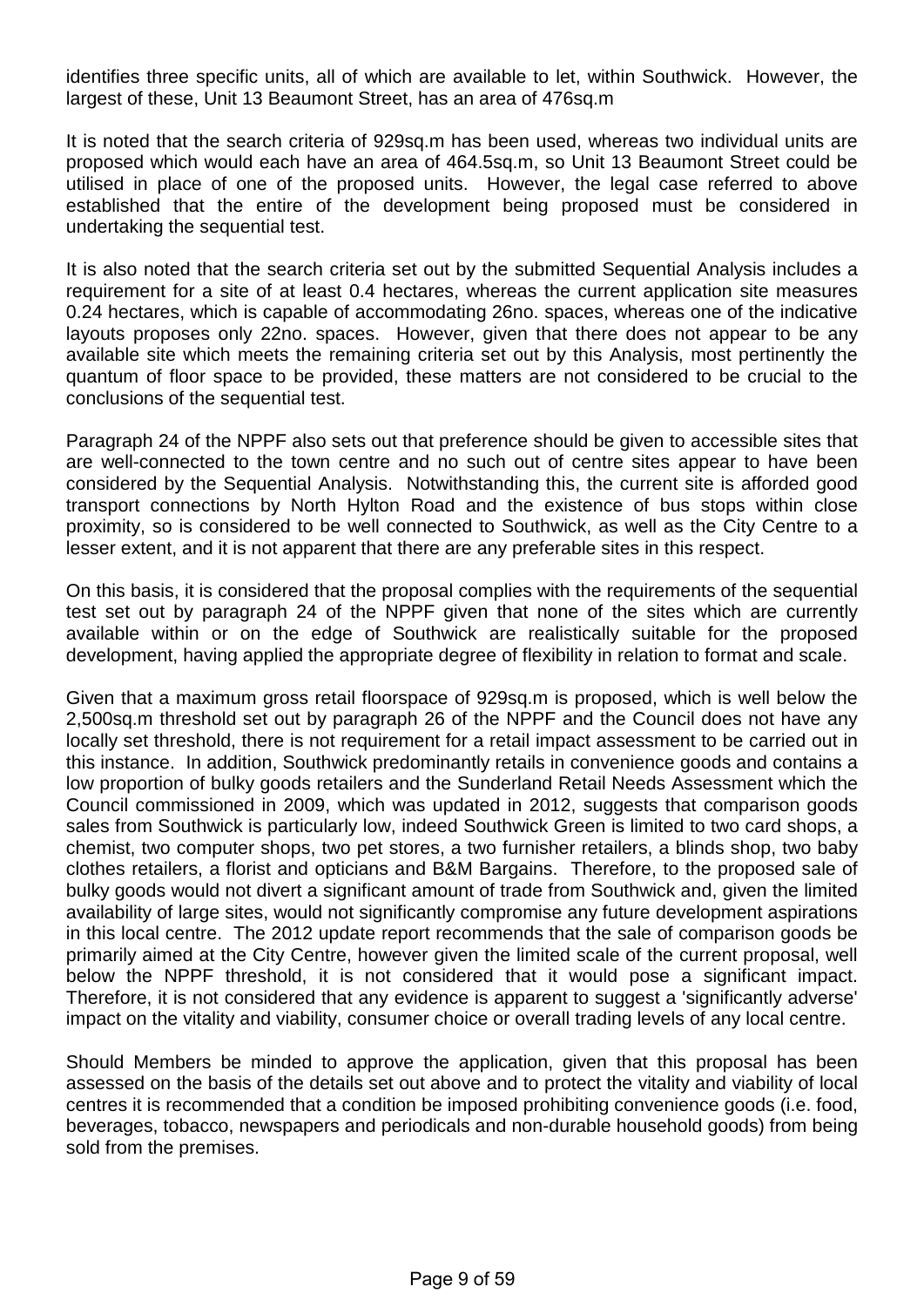# **Residential and Visual Amenity**

One of the core principles of the National Planning Policy Framework (NPPF), as set out by paragraph 17, is that planning should 'always seek to secure high quality design and a good standard of amenity for all existing and future occupants of land and buildings'. Paragraphs 56 and 57 expand upon this principle, highlighting the importance Central Government place on the design of the built environment, including individual buildings, public and private spaces and wider area development schemes. Paragraph 64 of the NPPF goes on to state that 'permission should be refused for development of poor design that fails to take the opportunities available for improving the character and quality of an area and the way it functions'.

UDP policy B2 reflects the above, stating that the scale, massing, layout and/or setting of new developments should respect and enhance the best qualities of nearby properties and the locality whilst large scale schemes, creating their own individual character, should relate harmoniously to adjoining areas'.

As set out above, the nearest residential properties to the application site are the Aged Miners Homes which are situated approximately 110 metres to the northwest and those in Pinewood Road situated some 140 metres to the northeast. Both of these are situated on the opposite side of North Hylton Road, a particularly busy high-speed road which serves numerous bus routes, and the site is located within an active industrial area, so ambient noise levels are typically high during daytime hours. Whilst no operating hours are currently proposed, given the natures of the proposed uses it is unlikely that they would operate during evenings when ambient noise levels are lower and, in any event, storage/distribution and retail units, as currently proposed, do not typically generate an excessive level of noise. construction hours, together with the generation of dust and vibration, can be controlled by the imposition of an appropriate condition requiring the submission of scheme of working, should Members be minded to grant planning permission, in order to limit noise and disturbance during the construction phase.

Given that all matters have been reserved for subsequent approval, a full assessment of the impact of the proposal on the visual amenity of the area cannot be made at this time. However, the indicative details which have been provided indicate that Unit 1 would be sited adjacent to the rear boundary and some 4m back from the front boundary onto North Hylton Road, which is considered to be appropriate in terms of minimising its visual impact. It is noted that the indicative details illustrate Unit 2 abutting the front boundary, which may result in a form of development which would appear highly prominent within the street. However, the prominence and visual impact of this unit would be dependent on its appearance and scale (which are reserved for subsequent approval) and, if deemed necessary, this unit could be relocated, altered in shape or reduced in size. The proposed development should also ensure the retention of the trees which line the front of the development and, to this regard, it is recommended that a condition be imposed requiring the submission of an appropriate method statement. Crucially, given its size and shape, it is considered that the site could realistically accommodate the proposed development without compromising the visual amenity of the local area.

# **Highway Implications**

Paragraph 32 of the NPPF states that, 'development should only be prevented or refused on transport grounds where the residual cumulative impacts of development are severe' whilst paragraph 75 states that, 'planning policies should protect and enhance public rights of way and access. Local authorities should seek opportunities to provide better facilities for users, for example by adding links to existing rights of way networks including National Trails'.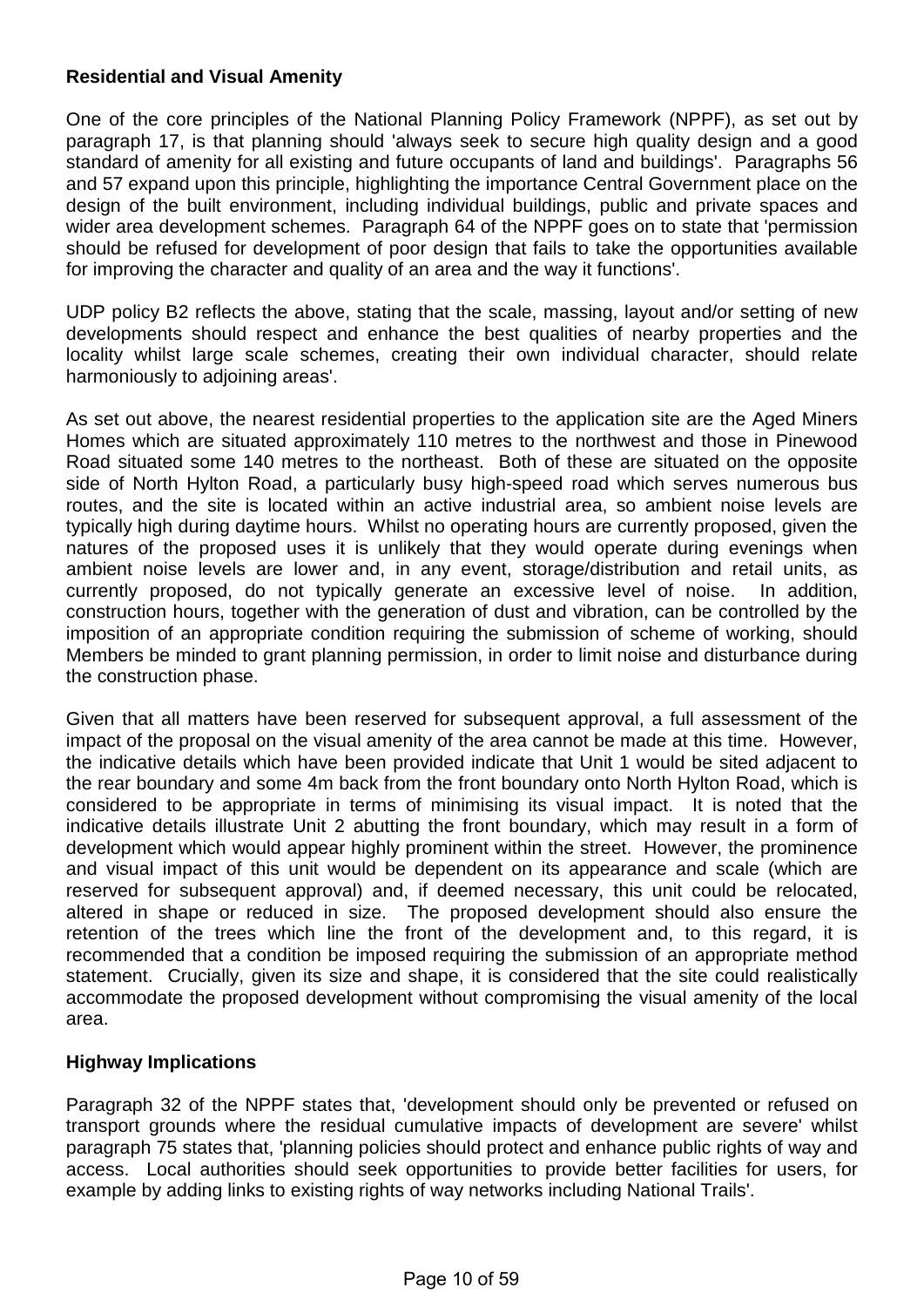UDP policies T8, T9 and T10 promote the facilitation of mobility for pedestrians and cyclists whilst upgrading and identifying new paths and multi-user routes. Policy T14 aims to ensure that new developments are easily accessible to both vehicles and pedestrians, should not cause traffic problems, should make appropriate provision for safe access by vehicles and pedestrians and indicate how parking requirements will be met whilst policy T22 seeks to ensure that the necessary levels of car parking provision will be provided.

Given that means of access have been reserved for subsequent approval, only the principle of achieving an acceptable means of access/egress and providing an acceptable level of car parking without otherwise compromising highway safety or the free passage of traffic can be considered at this stage.

As set out above, the Council's Network Management section has advised that, subject to relatively minor amendments, each indicative layout is considered to be acceptable to this regard.

Whilst no indication of staff numbers or likely parking requirements for customers or delivery vehicles have been provided at this stage, Topic 13 of the Council's adopted Supplementary Planning Guidance Development Control Guidelines (SPG) provides a broad guide to parking provision and recommends, for retail units, one car parking space per 50sq.m of gross floor space be provided, with a lesser requirement for storage and distribution uses. This would equate, as a worst case, to some 19no. spaces for the proposed development whereas the submitted details demonstrate that in excess of 20no. spaces could be provided within the site, subject to an appropriate layout which ensures that there would be no conflict between pedestrians and goods vehicles. Given the size and shape of the site it is considered that an appropriate arrangement could realistically be achieved.

It is also noted that the application site is well-connected and accessible both by private vehicle and public transport, with bus stops situated within particularly close proximity. In order to improve sustainable modes of transport to the site, it is recommended that a condition be imposed, should Members be minded to grant planning permission, requiring the provision of secure cycle storage.

# **Flood Risk and Drainage**

Paragraph 103 of the NPPF states that when determining planning applications, Local Planning Authorities should ensure flood risk is not increased elsewhere and should only consider development to be appropriate in flood-risk areas where certain criteria are satisfied.

Policies EN11 and EN12 of the UDP require appropriate protection measures to be incorporated in development proposals within areas at risk of flooding and require the LPA, in conjunction with the EA, to ensure that proposals would not impede the flow of flood water, increase the risk of flooding or adversely affect the quality or availability of ground or surface water.

As Members may be aware, the City Council is now the Lead Local Flood Authority (LLFA) in respect of major development proposals, with responsibility for matters pertaining to the management of surface water. Guidelines produced by the Department for Environment, Food and Rural Affairs (DEFRA) essentially now require sustainable drainage systems (SuDS) to be provided in major development schemes wherever appropriate. This requirement is echoed by the Council's Local Flood Risk Management Strategy, which has recently been approved by Cabinet.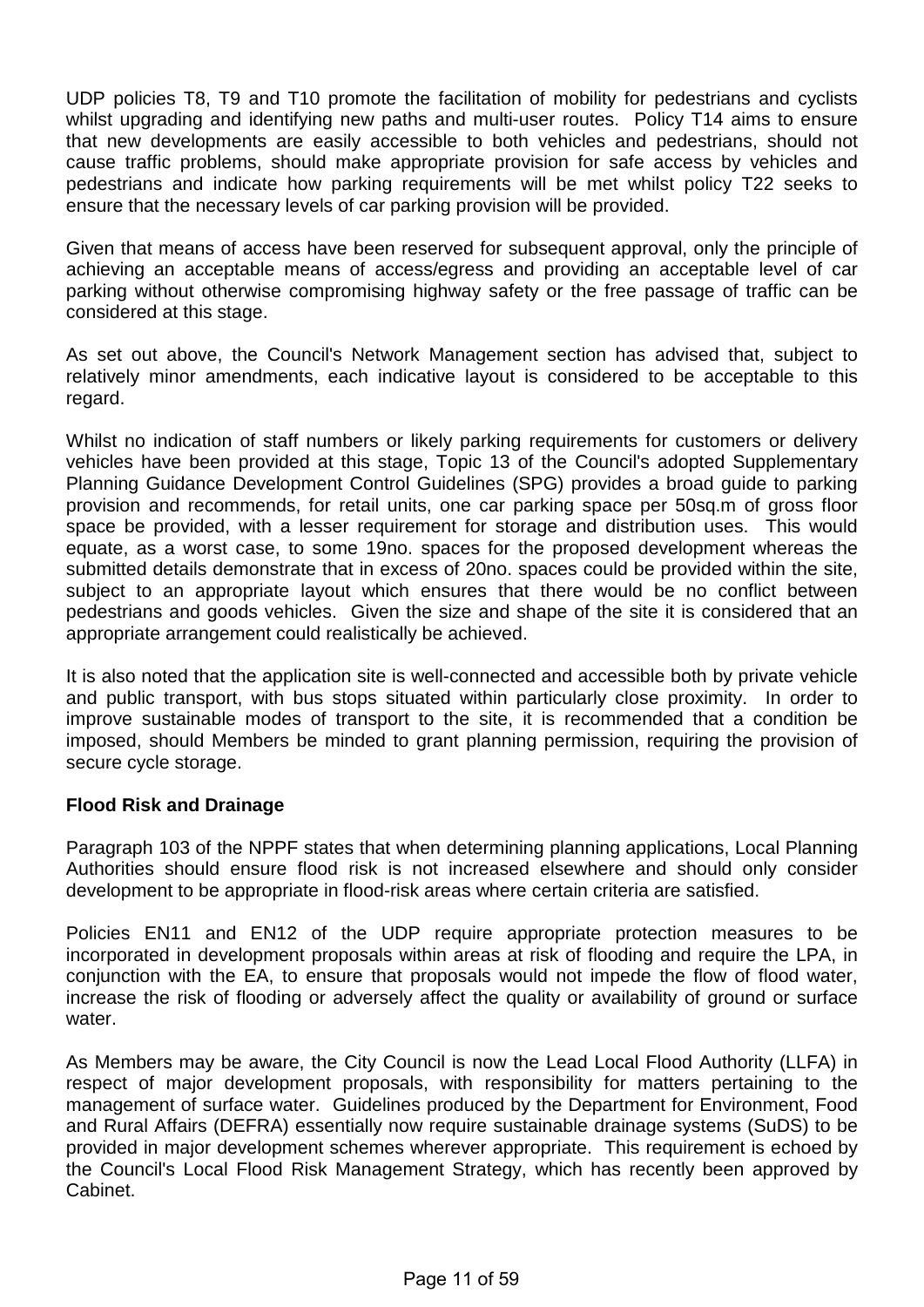However, the current application is not classed as a 'major' planning application and, as such, there is no requirement to provide SuDS in this instance. In addition, the site lies within Flood Zone 1, so is of low sensitivity in respect of potential flooding.

A Flood Risk Assessment has been provided which identifies flooding from rainfall in respect of surface water runoff as being the critical issue to consider in this instance and notes that the total impermeable area of the site would be increased from 0.185ha to 0.228ha. The Assessment also sets out a drainage strategy which would, effectively, provide a runoff rate of 10.65l/s, which constitutes a betterment of 50% of the existing runoff rate which has been calculated at 21.3l/s.

Given that the submitted details are indicative at this stage, it is recommended that a condition be imposed requiring a detailed drainage strategy to be provided, should Members be minded to approve this application. However, it is considered that the submitted details demonstrate that a significant betterment of the drainage of the site can realistically be achieved.

# **Ground Conditions / Contamination**

Policy EN1 of the UDP seeks improvements to the environment by minimising all forms of pollution whilst policy EN12, as eluded to above, states that the Council, in conjunction with the Environment Agency and other interested parties, will seek to ensure that proposals would:

(i) not be likely to impede materially the flow of flood water, or increase the risk of flooding elsewhere, or increase the number of people or properties at risk from flooding (including coastal flooding); and

(ii) not adversely affect the quality or availability of ground or surface water, including rivers and other waters, or adversely affect fisheries or other water-based wildlife habitats.

In addition, policy EN14 dictates that, where development is proposed on land which there is reason to believe is either unstable or potentially unstable, contaminated or potentially at risk from migrating contaminants or potentially at risk from migrating landfill gas or mine gas, adequate investigations should be undertaken to determine the nature of ground conditions below and, if appropriate, adjoining the site. Where the degree of instability, contamination, or gas migration would allow development, subject to preventive, remedial, or precautionary measures within the control of the applicant, planning permission will be granted subject to conditions specifying the measures to be carried out.

A Phase 1 Land Quality Report has been provided which concludes that the environmental risk from the ground conditions of the site associated with the proposal is low to medium, by virtue of the potential existence of contaminants beneath the site and the presence of sensitive controlled water receptors underlying the site. Accordingly, the Report recommends the carrying out of further investigative works to allow a fully informed assessment of such risks to be made and mitigation to be provided, where appropriate, and advises that such environmental issues are unlikely to preclude the proposed development.

This Report has been assessed and its findings generally accepted by the Council's Environmental Health section and it is therefore recommended, should Members be minded to grant outline planning permission, that conditions be imposed requiring the submission of a Phase 2 remedial strategy and a verification plan/report prior to the commencement of development and for such details to be provided should any unexpected contamination be encountered during construction works. The Phase 2 investigation should consider risk from ground vapours, in particular chlorinated hydrocarbons, and whether monitoring is required for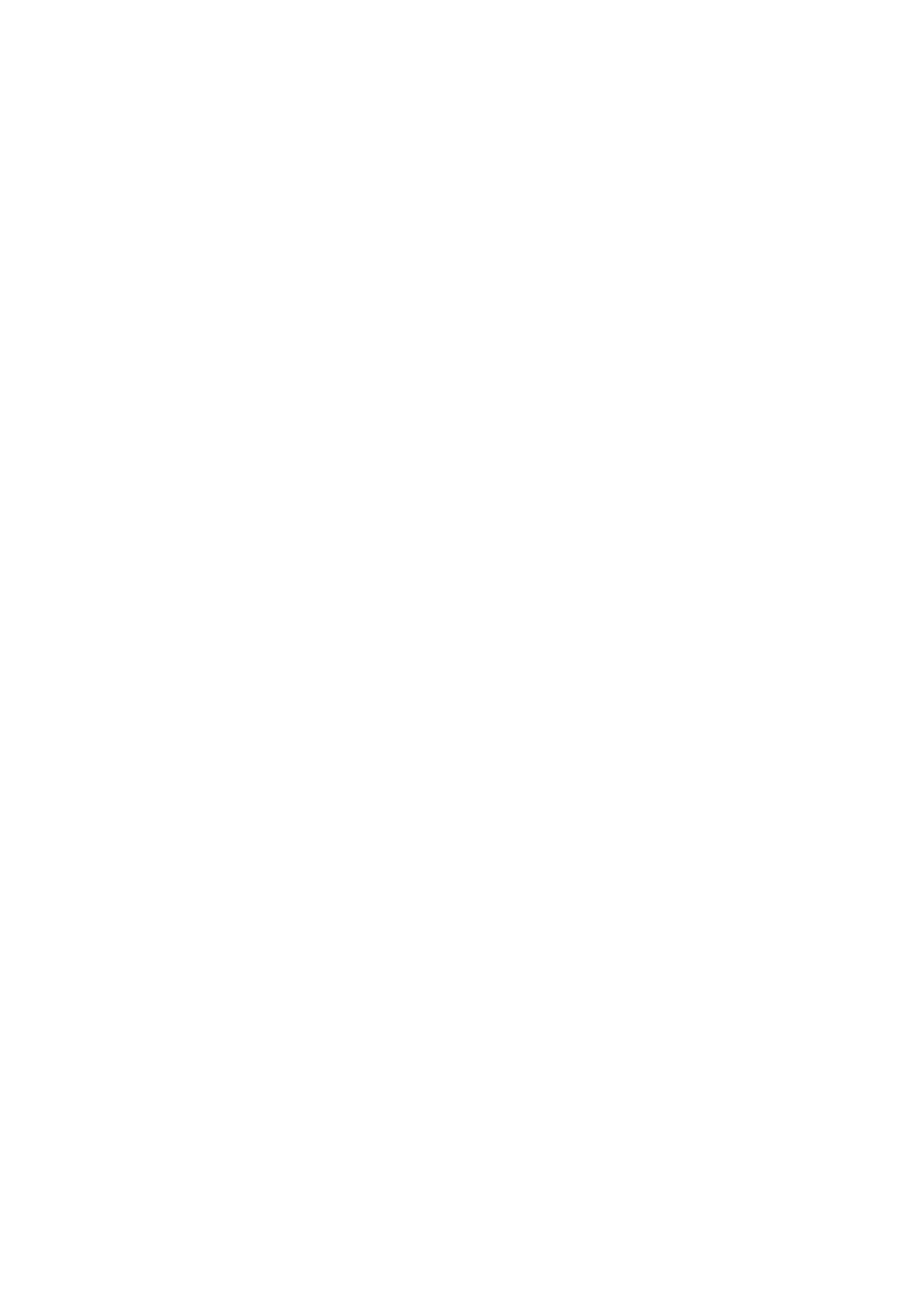onsite or off-site generated ground gas whilst the investigation of risk to groundwater must establish whether the site is a possible source, or could be a pathway for, groundwater pollution to both the abandoned Federal Mogul well and the CBL Drinks Ltd well close to the junction between Riverside Road and Burntland Avenue. The comments provided by Environmental Health provide further details of the matters which much be addressed.

In addition, should Members be minded to grant consent, it is recommended that the aforesuggested condition requiring the submission of a scheme of working include an asbestos survey and details of how noise, lighting, dust and other airborne pollutants, vibration, smoke, and odour from construction work will be controlled and mitigated.

# **Other Issues**

It is also noted that the proposed development would bring about some wider benefits to the local area, in particular through the redevelopment of a vacant brownfield site, in accordance with UDP policy R2, the creation of additional jobs and affording residents of the area greater consumer choice.

# **Conclusion**

For the reasons given above, it is considered that the proposal broadly accords with the provisions of the adopted UDP, as well as the relevant sections of the NPPF, and in lieu of any material considerations to suggest otherwise, it is recommended that Members grant planning permission, subject to the conditions set out below.

# **Equality Act 2010 - 149 Public Sector Equality Duty**

During the detailed consideration of this application/proposal an equality impact assessment has been undertaken which demonstrates that due regard has been given to the duties placed on the LPA's as required by the aforementioned Act.

As part of the assessment of the application/proposal due regard has been given to the following relevant protected characteristics:

- age;
- disability;
- gender reassignment;
- pregnancy and maternity;
- race;
- religion or belief;
- sex;
- sexual orientation.

The LPA is committed to (a) eliminating discrimination, harassment, victimisation and any other conduct that is prohibited by or under the Equality Act 2010; (b) advance equality of opportunity between persons who share a relevant protected characteristic and persons who do not share it; (c) foster good relations between persons who share a relevant protected characteristic and persons who do not share it.

In addition, the LPA, in the assessment of this application/proposal has given due regard to the need to advance equality of opportunity between persons who share a relevant protected characteristic and persons who do not share it. This approach involves (a) removing or minimising disadvantages suffered by persons who share a relevant protected characteristic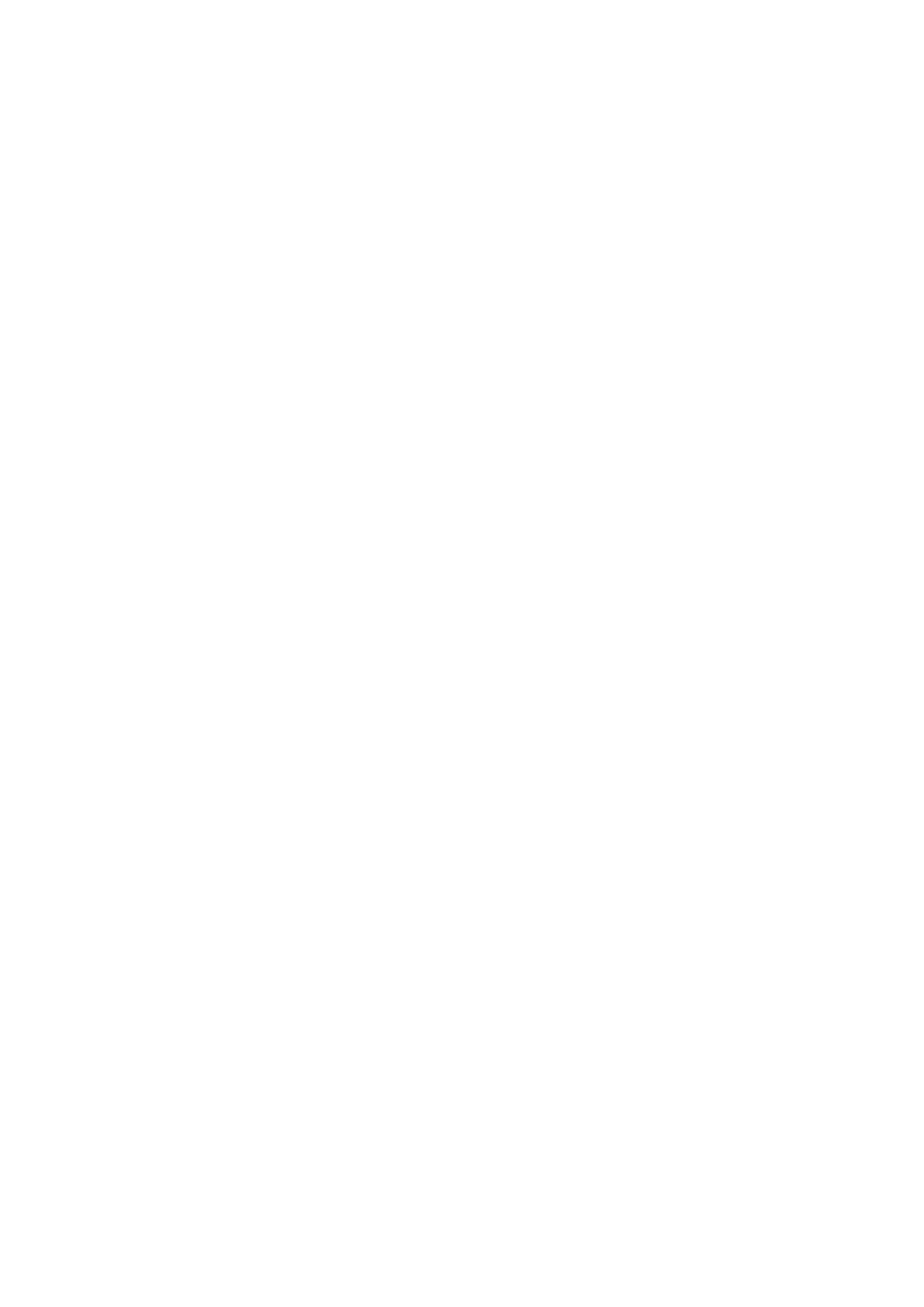that are connected to that characteristic; (b) take steps to meet the needs of persons who share a relevant protected characteristic that are different from the needs of persons who do not share it; (c) encourage persons who share a relevant protected characteristic to participate in public life or in any other activity in which participation by such persons is disproportionately low.

The LPA has taken reasonable and proportionate steps to meet the needs of disabled persons that are different from the needs of persons who are not disabled include, in particular, steps to take account of disabled persons' disabilities, as part of this planning application/proposal.

Due regard has been given to the need to foster good relations between persons who share a relevant protected characteristic and persons who do not share it involves. Particular consideration has been given to the need to:

- (a)tackle prejudice, and
- (b)promote understanding.

Finally, the LPA recognise that compliance with the duties in this section may involve treating some persons more favourably than others; but that is not to be taken as permitting conduct that would otherwise be prohibited by or under this Act.

**RECOMMENDATION:** it is recommended that Members grant planning permission, subject to the conditions set out below.

# **Conditions:**

- 1 Application for approval of the reserved matters shall be made to the Local Planning Authority before the expiration of three years from the date of this permission and the development hereby permitted shall be begun before the expiration of two years from the date of approval of the last reserved matters to be approved, pursuant to the provision of Section 92 of the Town and Country Planning Act 1990, as amended by section 51 of the Planning and Compulsory Purchase Act 2004.
- 2 Approval of the appearance, means of access, landscaping, layout and scale of the development (hereinafter referred to as the "reserved matters") shall be obtained from the Local Planning Authority, in writing, before any development is commenced. Plans and particulars of the reserved matters shall be submitted utilising an appropriate planning application form and shall be carried out as approved. As the application is in outline only and no details have been submitted of the reserved matters set out above, they are reserved for subsequent approval by the Local Planning Authority.
- 3 The development hereby approved shall be carried out wholly within the application site as defined by the red line boundary of drawing number AL(0)001 received 29.02.2016, in order to ensure that the completed development accords with the scheme approved and to comply with policy B2 of the adopted Unitary Development Plan.
- 4 No convenience goods (i.e. food, beverages, tobacco, newspapers and periodicals and non-durable household goods) shall be sold from the premises and the gross external retail floor area of the development shall not exceed 929 square metres, in order to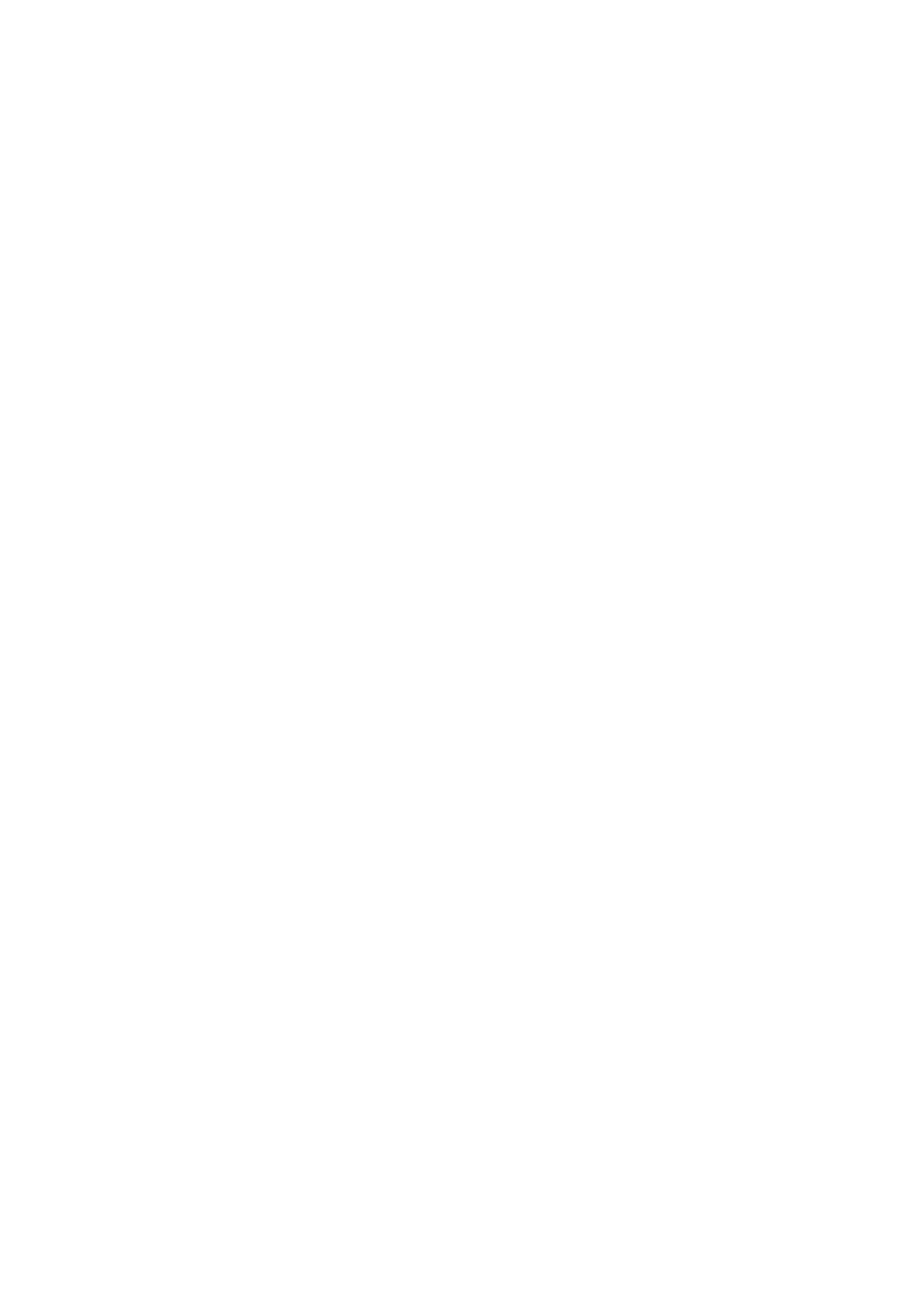protect the vitality and viability of local centres and to comply with paragraphs 26 and 27 of the National Planning Policy Framework and policies S1 and S3 of the adopted Unitary Development Plan.

- 5 Notwithstanding any indication of materials which may have been given in the application, no development shall take place, other than site investigation and remediation works, until a schedule and/or samples of the materials and finishes to be used for the external surfaces, including walls, roofs, doors and windows has been submitted to and approved in writing by the Local Planning Authority. Thereafter, the development shall not be carried out other than in accordance with the approved details; in the interests of visual amenity and to comply with policy B2 of the adopted Unitary Development Plan.
- 6 No development shall commence until a tree impact assessment and method statement for the protection of all trees to be retained have been submitted to and approved, in writing, by the Local Planning Authority and all tree protection measures have been fully installed in accordance with the agreed details, which shall remain in place until the development is completed, in order to ensure that no damage is caused to trees during construction work and to comply with policy CN17 of the adopted Unitary Development Plan.
- 7 No development shall take place until a scheme that includes the following components to deal with the risks associated with contamination of the site has been submitted to and approved, in writing, by the Local Planning Authority:

1) A site investigation scheme, based on the submitted Phase 1 Land Quality Report and comments provided by the Council's Environmental Health section dated 19.05.2016, to provide information for a detailed assessment of the risk to all receptors that may be affected, including those off site.

2) The results of the site investigation and detailed risk assessment referred to in 1) and, based on these, an options appraisal and remediation strategy giving full details of the remediation measures required and how they are to be undertaken.

3) A verification plan providing details of the data that will be collected in order to demonstrate that the works set out in the remediation strategy in 2) are complete and identifying any requirements for longer-term monitoring of pollutant linkages, maintenance and arrangements for contingency action.

Any changes to these components require the express written consent of the Local Planning Authority. The scheme shall be implemented as approved, in order to comply with the requirements of paragraph 109 of the National Planning Policy Framework and policy EN14 of the adopted Unitary Development Plan.

8 No use hereby approved shall commence until a verification report demonstrating Completion of works set out in the approved remediation strategy and the effectiveness of the remediation shall be submitted to and approved, in writing, by the local planning authority. The report shall include results of sampling and monitoring carried out in accordance with the approved verification plan to demonstrate that the site remediation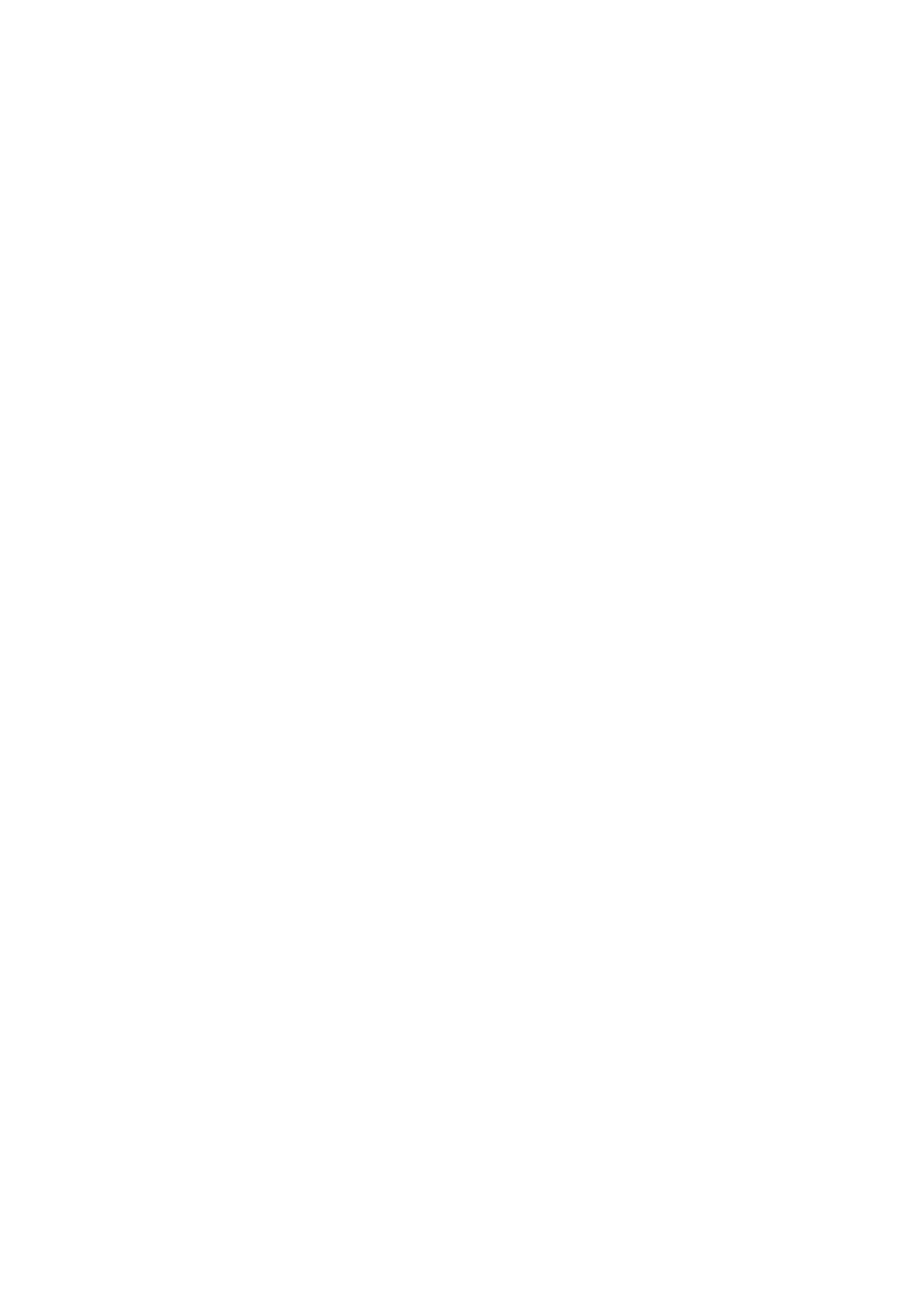criteria have been met. It shall also include any plan (a "long-term monitoring and maintenance plan") for longer-term monitoring of pollutant linkages, maintenance and arrangements for contingency action, as identified in the verification plan. The long-term monitoring and maintenance plan shall be implemented as approved, in order to comply with the requirements of paragraph 109 of the National Planning Policy Framework and policy EN14 of the adopted Unitary Development Plan.

- 9 If, during development, contamination not previously identified is found to be present at the site then no further development (unless otherwise agreed in writing by the Local Planning Authority) shall be carried out until a remediation strategy has been submitted to and approved, in writing, by the Local Planning Authority detailing with how this unsuspected contamination shall be dealt. The remediation strategy shall then be implemented in accordance with the approved details, in order to comply with the requirements of paragraph 109 of the National Planning Policy Framework and policy EN14 of the adopted Unitary Development Plan.
- 10 No development shall take place, other than site investigation and remediation works, until a scheme of working has been submitted to the satisfaction of the local planning authority; such scheme shall include an asbestos survey, days and hours of working, siting and organisation of the construction compound and site cabins, routes to and from the site for construction traffic and measures to ameliorate noise, lighting, dust and other airborne pollutants, vibration, smoke, and odour from construction work, including a method of ensuring that no dirt and debris spreads on to the surrounding road network. All works shall be carried out in accordance with the submitted details, in order to protect the amenity of the area and the wellbeing of workers to comply with policies, B2, EN5 and T14 of the adopted Unitary Development Plan.
- 11 No development shall take place, other than site investigation and remediation works, until full details of the management of foul and surface water, including a timetable for their implementation and a strategy for their maintenance, have been submitted to and approved, in writing, by the Local Planning Authority and the scheme shall be implemented in full accordance with the approved details, to ensure that satisfactory drainage is provided for the development to prevent the increased risk of flooding, to improve and protect water quality, habitat and amenity and to comply with paragraph 103 of the National Planning Policy Framework and policies EN12 and B24 of the adopted Unitary Development Plan.
- 12 No development shall take place, other than site investigation and remediation works, until details of the provision of secure storage for bicycles have been submitted to and approved, in writing, by the Local Planning Authority and the development shall not be brought into use until such facilities have been fully installed in accordance with the approved details, which shall be appropriately maintained thereafter, in order to promote a sustainable mode of transportation and to comply with paragraph 75 of the National Planning Policy Framework and policy T9 of the adopted Unitary Development Plan.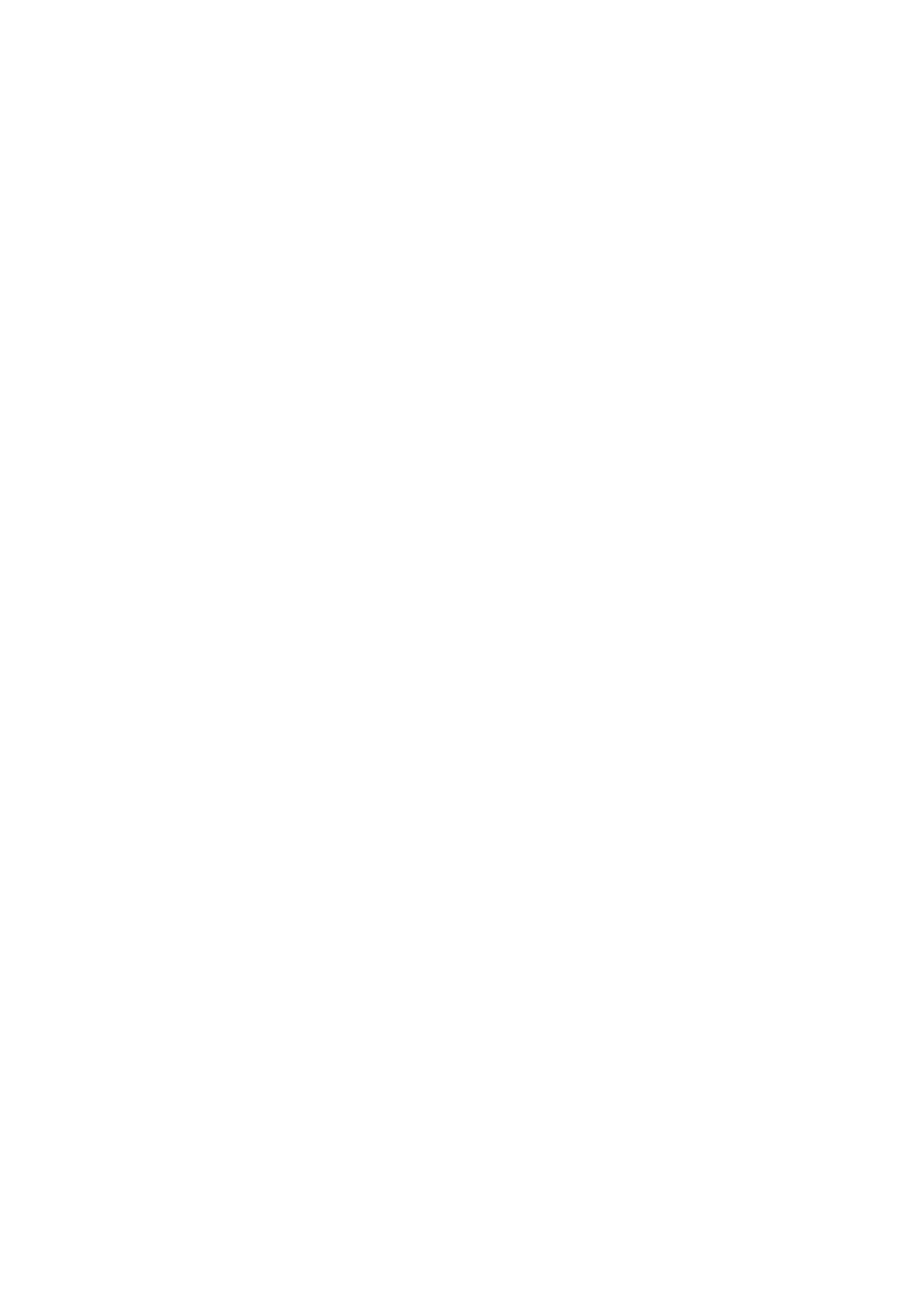| 2.                                                               | <b>North</b><br>Sunderland                                                                                                                                                                                    |  |  |
|------------------------------------------------------------------|---------------------------------------------------------------------------------------------------------------------------------------------------------------------------------------------------------------|--|--|
| <b>Reference No.:</b>                                            | 16/00426/FUL Full Application                                                                                                                                                                                 |  |  |
| Proposal:                                                        | Change of use from now vacant existing cafe/coffee shop<br>style use to Hot Food Takeaway (Use Class A5) to include<br>single storey extension to rear and installation of 2 no.<br>extraction flues to rear. |  |  |
| <b>Location:</b>                                                 | Former The Coffee Mill Cafe 146 Newcastle Road Sunderland SR5 1NA                                                                                                                                             |  |  |
| Ward:<br><b>Applicant:</b><br>Date Valid:<br><b>Target Date:</b> | <b>Fulwell</b><br>Dr Anton Lang<br>14 March 2016<br>9 May 2016                                                                                                                                                |  |  |

#### **Location Plan**



'This map is based upon the Ordnance Survey material with the permission of the Ordnance Survey on behalf of the Controller of Her Majesty's Stationery Office © Crown copyright. Unauthorised reproduction infringes Crown copyright and may lead to prosecution or civil proceedings. Licence No. 100018385. Date 2016.

**PROPOSAL:**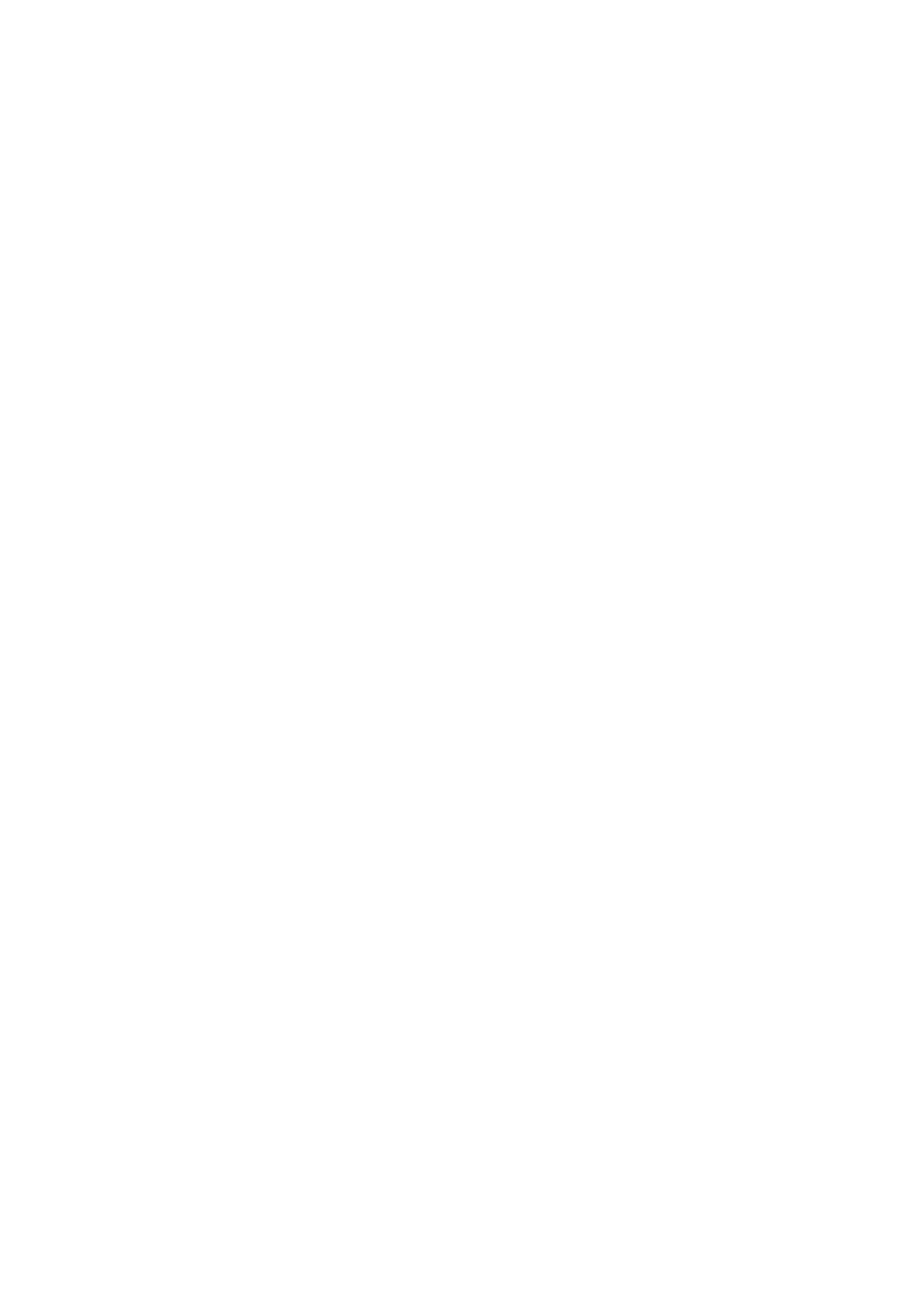Planning permission is sought to change the use of a former coffee shop to a hot food takeaway to include a single storey extension to the rear and the installation of 2no extraction flues to the rear.

The host site is located within a small parade of six commercial properties with residential flats above on the eastern side of Newcastle Road which is a classified road leading into the city centre. The uses currently found within the parade include a funeral director, two hot food takeaways, a convenience store and a hair and beauty business. The unit subject of this application was understood to have operated as a coffee shop/café until December 2015.

Beyond the confines of the commercial parade the fronting street scene is largely residential in character although the expansive Monkwearmouth Hospital site lies to the immediate south. The residential terraces of Elizabeth Street and Joanna Street sit behind the commercial parade to east of the access lane which runs to the rear.

Internally the layout indicates that a waiting area would be provided to the front of the unit with the service counter and cooking range positioned behind. The ground floor offshoot would be utilised as a kitchen/preparation area, store room, w.c and bin store. The upper floor is, in common with the remainder of the commercial parade, utilised as a residential flat and the agent has intimated that it would be occupied by the future manager of the business.

Physical development is proposed within the rear yard area comprising a single storey rear extension which would infill the full depth of the yard. The extension would be flat roofed and would serve to house a notable proportion of the ducting works as required for the proposed canopy extraction and range extraction. The ducting would exit the flat roof at two points with one flue running up the side of the first floor offshoot and the other running up the rear elevation of the main building. The remainder of the rear extension is shown to be utilised as a rear store room.

The operating times as stipulated within the application form are between 09:00 - 22:30 Monday to Fridays and Sundays and Bank Holidays whilst it is proposed to operate from 09:00 to 23:00 on Saturdays. It is anticipated that the use would provide 5 full time and 4 part time jobs.

A planning application of this nature would normally be determined under the powers afforded to Officers under the Council's scheme of delegation; however, it has been referred to the Development Control Sub-Committee (North area) at the request of Councillor Francis.

# **TYPE OF PUBLICITY:**

Site Notice Posted Neighbour Notifications

# **CONSULTEES:**

Fulwell - Ward Councillor Consultation Environmental Health Network Management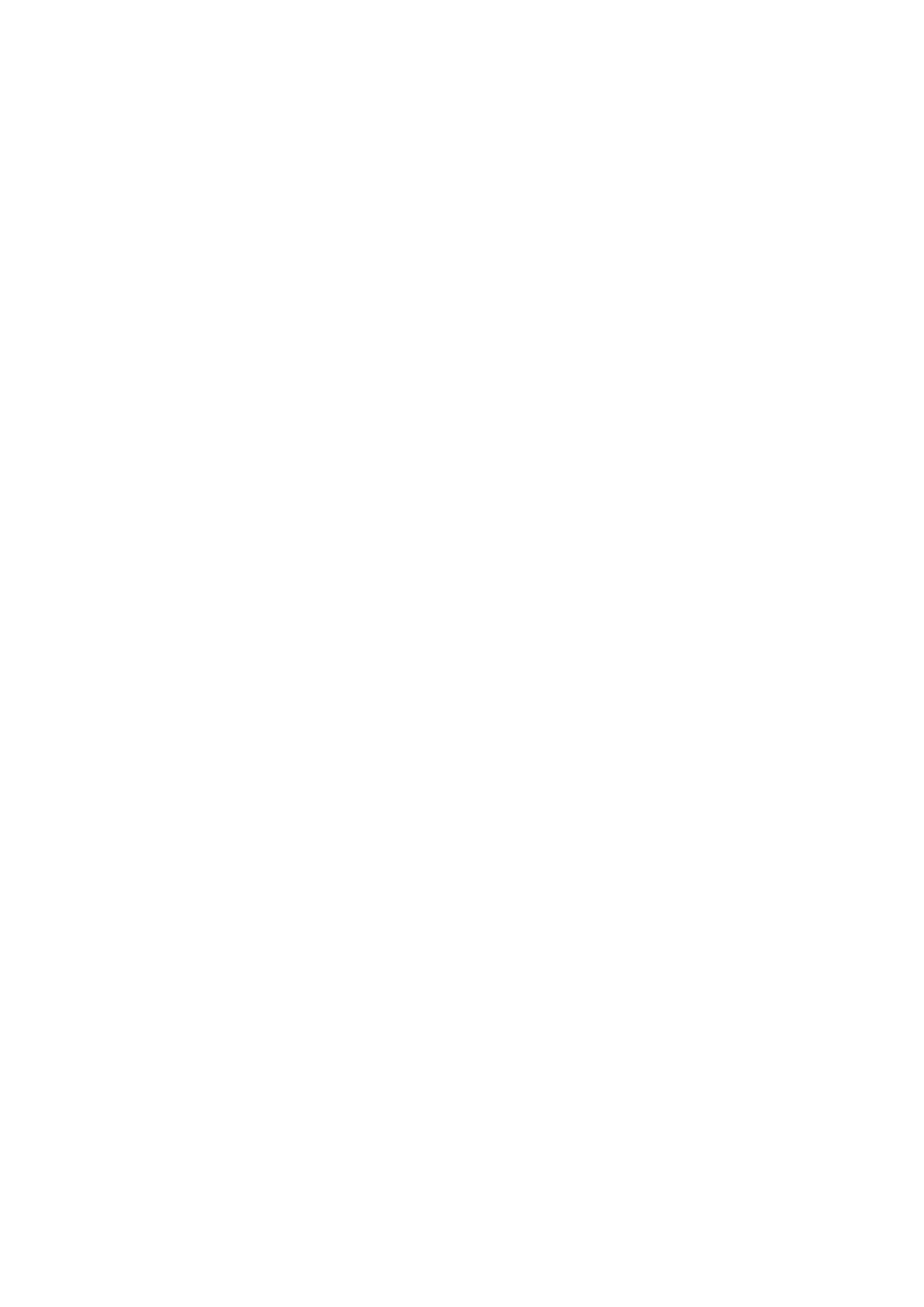# **REPRESENTATIONS:**

Public Consultation -

As a result of the public consultation carried out objections were received from 7 properties within the nearby vicinity. Some households submitted multiple representations (4 were received from No.1 Elizabeth Street and 3 were received from 2 Joannah Street). In addition a petition containing 36 signatures was also submitted.

In respect of the above, the main areas of concern relate to;

- 1. Noise, disturbance and smells emanating from the use.
- 2. Parking issues and general traffic generation within the area.
- 3. Litter/antisocial behaviour.<br>4. The existing number of hot
- The existing number of hot food uses within the terrace and wider area.
- 5. The correlation between hot food uses, health and levels of obesity.

Internal consultation -

Network Management - Following consultation with the City Council's Network Management Section the following observations were made.

- 1. Newcastle Road is a busy distributor road with a high demand for on-street parking, this particular premises is located within a small parade of shops with a dedicated parking area to the front.
- 2. Visibility at the junctions on Newcastle Road is extremely poor due to the nature of the on street parking in the area although there are no recorded incidents over the last 3 years at the junction to the north (Joannah Street) or south (Elizabeth Street).
- 3. Clarification should be sought on servicing/deliveries and staff/delivery parking.
- 4. It would appear that 1-2 in-curtilage parking spaces would be removed as a result of the extension. This is to be strongly resisted and the parking should be retained.
- 5. There are existing parking restrictions to the front of the parade (Mon-Sat 8am-6pm, 1 hour, no return within 1 hour).
- 6. The change of use from coffee shop/cafe to a hot food takeaway is considered an intensification of use and would likely increase traffic in the nearby residential streets and back lane, to the detriment of road safety and residential amenity.

Environmental Health -

Regard should be had to the potential for odorous and noise emissions from the proposed hot food shop to give rise to complaints of nuisance and disturbance from nearby residential properties.

The ventilation, extraction system and filtration systems/equipment and the sound and odour insulation materials shown on the submitted plans and documents are considered acceptable and must be installed as per the approved plans and documents, operated at all times the use is operational, and maintained as per the manufacturers advice and guidelines. Should any element of the approved systems be altered then full detail must be submitted for further approval in writing by the Local Planning Authority before installation or commencement of use.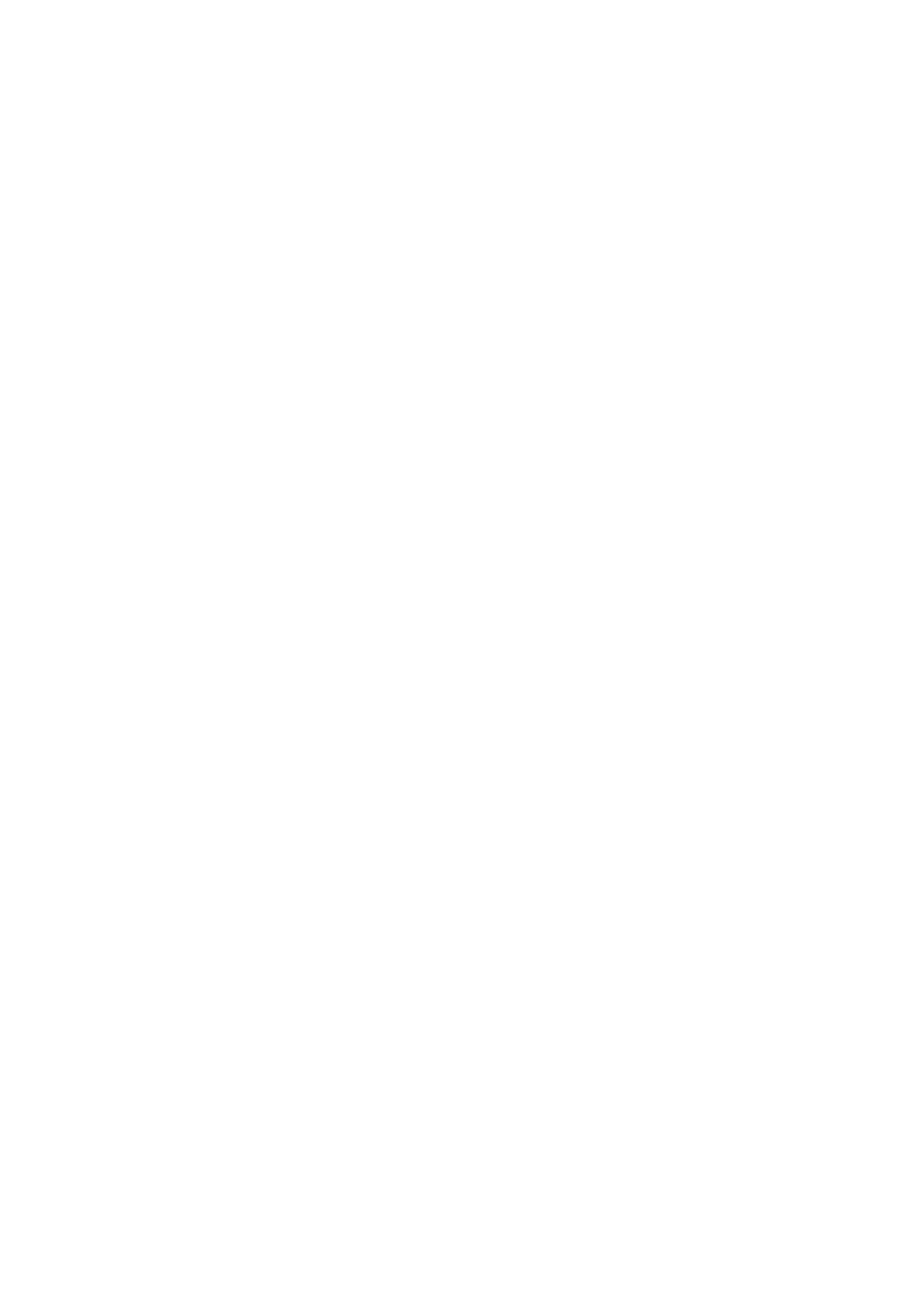A residential dwelling is located directly above the proposed takeaway. As such particular attention must be given to the design specification and construction methods and practice to ensure that adequate protection is afforded to the first floor occupants with regard to noise and odorous emissions.

It is recommended that the opening hours of the proposed takeaway be restricted to prevent late night disturbance that may result in a statutory nuisance to local residents.

To minimise disturbance to local residents it is recommended that a condition be placed on any consent prohibiting the use of the rear of the premises for deliveries relating to any takeaway service that may be offered.

The applicant must ensure that suitable provision for the disposal of refuse, in particular food waste, to deter the attraction of pests.

# **POLICIES:**

In the Unitary Development Plan the site is subject to the following policies;

EN\_10\_Proposals for unallocated sites to be compatible with the neighbourhood

B 2 Scale, massing layout and setting of new developments

S 3 Support to other existing centres, local groups and small shops, including new provision

S\_12\_Criteria for hot food take-aways, restaurants, other A3 uses and amusement centres

T\_14\_Accessibility of new developments, need to avoid congestion and safety problems arising

# **COMMENTS:**

Relevant policy background -

The National Planning Policy Framework (NPPF) provides the current Government's national planning policy guidance and development plans must be produced, and planning applications determined, with regard to it. The NPPF sets out a series of 12 'core planning principles' which underpin plan-making and decision-taking and are considered to contribute to the over-arching aim of delivering sustainable development. Particularly relevant in this case are the principles that development should always seek to secure a high quality design and a good standard of amenity; should proactively drive and support sustainable economic development and should encourage the effective re-use of land and property.

The relevant guidance of the NPPF detailed above feeds into policies EN10, B2, S3, S12 and T14 of the City Council's adopted Unitary Development Plan (1998), which are consequently considered to be pertinent to the determination of this application.

Policy EN10 of the UDP requires new development proposals to respect the existing pattern of land use in areas where there is no specific land use allocation.

Policy S3 of the UDP seeks to retain existing shopping centres, local groups and small shops providing for everyday needs including those falling into the former use class A3 (food and drink uses where appropriate), providing that an acceptable level of everyday shopping remains and the proposed use will not conflict with the established uses in the neighbourhood or other relevant UDP policies. It should be noted at this point that the Town and Country Planning (Use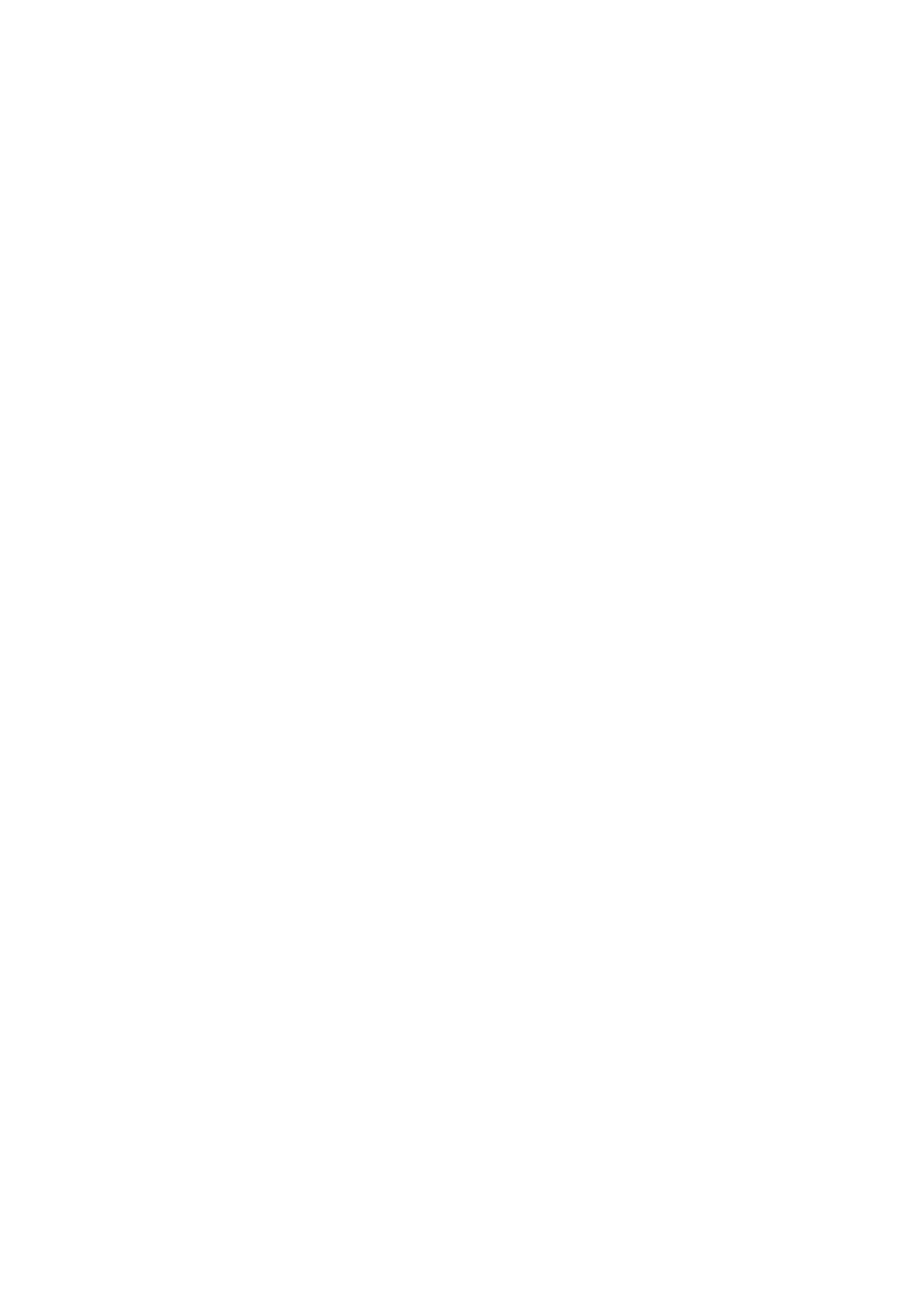Classes) Order was amended in 2006 and the former use class A3, which incorporated all food and drink related uses, was replaced by a new use class A3 (restaurants, snack bars and cafes), use class A4 (pubs and bars) and use class A5 (hot food takeaways).

Policy S12 states that hot-food takeaways are generally acceptable if they are located within an existing town or local centre but proposals must not have a detrimental impact on the environment, residential amenity and public or highway safety. The requirements of policy S12 are expanded upon in section 9 of Supplementary Planning Guidance (SPG) to the UDP, which states that applications for A5 uses must be set against the need to protect the amenities of residential properties from noise and disturbance associated with food preparation and vehicle and pedestrian movement. Hot-food takeaway proposals for units set within smaller retail parades will not normally be considered acceptable where there are residential dwellings within 50 metres and applications for hot food takeaways which are likely to lead to car parking on residential roads in evening periods and which would be likely to cause nuisance to nearby residents should not normally be permitted.

Also relevant are policies B2, which requires new development proposals to maintain an acceptable standard of visual and residential amenity, and T14, which states that new development must not result in conditions which are prejudicial to highway and pedestrian safety.

Considerations -

With regard to the above, it is considered that the main issues to assess in the determination of this application are as follows:

- 1. The principle of the proposed use;
- 2. The impact of the development on visual amenity
- 3. The impact of the development on residential amenity
- 4. The impact of the development on highway and pedestrian safety
- 5. Other matters arising

# **1. Principle of development**

The application premises and adjoining units are not allocated for a specific land use on the proposals map of the UDP. As such the proposal is subject to policy EN10. This policy dictates that where the UDP does not indicate any proposals for change, the existing pattern of land use is intended to remain and development in such areas must be compatible with the prevailing character of the area.

The unit is located within a longstanding commercial parade within which a variety of uses are found including two hot food takeaways the most recent of which was approved in 2013. The parade serves to provide small scale facilities and amenities for residents within the general vicinity and within this context the introduction of a takeaway would not be considered particularly out of character with the existing commercial nature of the parade. Consequently, the proposal is therefore considered to broadly accord with the requirements of policies EN10 and S12 of the UDP in this regard.

However, in line with the requirements of both policies S3, S12 and Section 9 of the SPG, an assessment of the impact of the proposed use on the amenity of nearby residential dwellings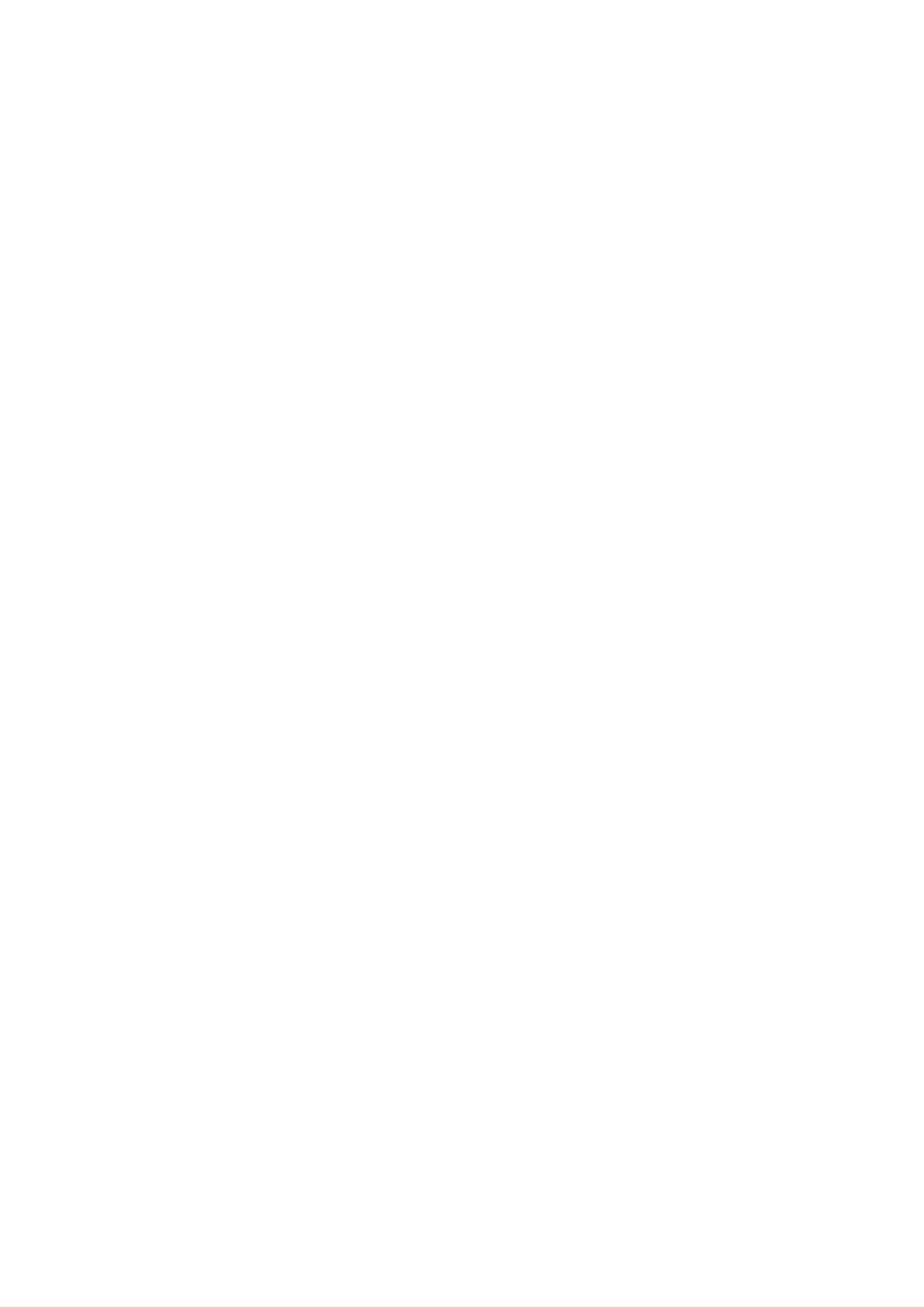(many of which are within 50 metres of the application site) and highway and pedestrian safety is necessary in order fully consider the merits of the proposal. Such an assessment is provided below.

# **2. Impact of development on visual amenity**

The physical works proposed by the application include the erection of a single storey rear extension which will run the full depth of the rear yard and the installation of 2no extraction flues to serve the new use. The extension would present a flat roof to a maximum height of 3.3m and would serve to house a proportion of the ducting for the two extraction ranges and a rear store room.

Due to the high boundary walls that run along the rear of the site the majority of the extension would not be visible from the rear lane. It is however noted that a proportion of the development would be constructed above the existing height of the rear boundary wall (approximately 1m) and this element would be visible from within the confines of the rear lane environment. The application confirms that a red brick to match the rear boundary walls is proposed within the build.

It was evident during the officer site visit that existing development to the rear of the commercial properties was not consistent in form or scale and that significantly more substantial development has been constructed to the rear of No.150 and 132 to the north and south of the terrace respectively. Consequently, it is not considered that the rear extension would appear out of character or visually discordant within the context of what is considered a secondary street scene.

The two extraction systems would exit through the roof of the new rear extension with one positioned adjacent to the first floor of the offshoot and the other running up the rear elevation of the main building and adjacent to a further flue at the neighbouring property. Due to the scale and massing of the development that is present to the rear of No.150, the flues would be largely screened from Joannah Street to the north whilst only limited views would be afforded from Elizabeth Street to the south. Whilst the installations would be of prominence when viewed within the rear lane they would not directly interface at close quarters with any neighbouring residential windows.

Within such a context, it is considered that whilst the rear extension and flues would be visible from within the rear lane environment, they would not appear unduly obtrusive or harmful to the visual amenity of the locality, in accordance with the requirements of policy B2 of the UDP.

# **3. Impact of development on residential amenity**

Policies S3 and S12 of the UDP and section 9 of the SPG require the impact of the use on the amenity of nearby residential properties to be duly considered. In this respect, the host unit forms one of six commercial units which are located on a heavily trafficked arterial route into the city. Flats are however located above the ground floor commercial uses whilst the wider area is largely residential in character and a number of dwellings sit within 50m of the application site.

The amenity of residential properties can be detrimentally affected by a hot food takeaway due to the noise, disturbance and smells/odours which such a use may generate. Each matter is considered in turn below.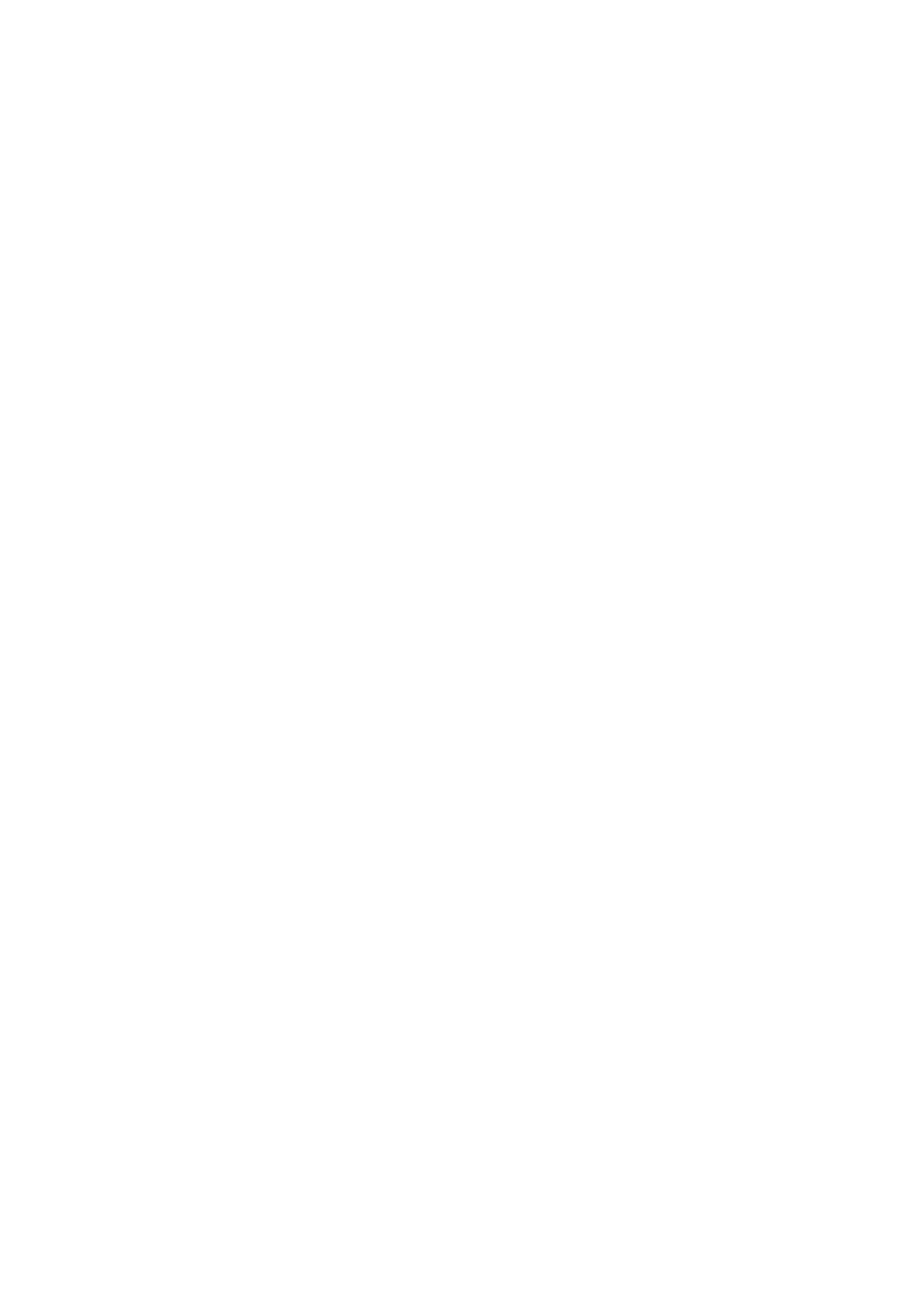# Smells/odours and waste

The generation of smells and odours emanating from the use and the presence of litter/waste within the lane to the rear of the parade has been raised as a concern by a number of residents who have objected to the development. In this particular instance it is evident that there are already two takeaways operating from within the parade and following consultation with the City Council's Public Protection and Regulatory Service it is apparent that there have, very recently, been two complaints received regarding odour and waste nuisance from the existing hot food shops. At the time of writing this report these complaints are currently under investigation and have yet to be substantiated but Public Protection and Regulatory Service have confirmed that they have the appropriate powers available to them to resolve any issues that are identified should action be warranted.

Notwithstanding the above, it is the City Council's experience that, in determining appeals against the refusal of hot-food takeaways, Planning Inspectors generally accept that modern extraction and ventilation systems are able to mitigate smells and odours to the extent that residential amenity is not unduly impinged upon. This approach is evident in the following appeal decisions issued by the Planning Inspectorate (PINS):

- 159 Hylton Road application ref. 09/04325/FUL, PINS ref. APP/J4525/A/10/2124863/NWF
- 41-43 Eden House Road application ref. 12/00945/FUL, PINS ref. APP/J4525/A/12/2178337/NWF
- 53 Revelstoke Road application ref. 12/01445/FUL, PINS ref. APP/4525/A/13/2191861/NWF

This application is accompanied by full details of the specification and layout of the proposed extraction system and the City Council's Public Protection and Regulatory Service have considered the system to be of a high quality specification.

The plans also illustrate that a designated bin store will be provided to the rear of the existing offshoot which will ensure that all waste associated with the use will be contained within the confines of the site. In more general terms the dropping of litter is a criminal offence and can be controlled by the relevant policing authority. There is a public litter positioned at the front of the parade and others throughout the street to allow for any waste from the proposed takeaway to be properly disposed and there clearly has to be a large proportion of personal accountability in such matters. In planning terms this issue can only be given limited material weight in determining the overall acceptability of the proposal.

The concerns of objectors in relation to the generation of smells, odours and waste have been noted, but, having regard to the aforementioned appeal decisions and the comments offered by the Council's Public Protection and Regulatory Service, it is considered that there is no material evidence to suggest that the proposed extraction system would not be capable of appropriately mitigating smells and odours to a satisfactory level. A condition would however need to be attached to any consent granted to ensure that the specified ventilation, extraction and filtration systems and sound & odour insulation material are installed as per approved plans.

#### **Disturbance**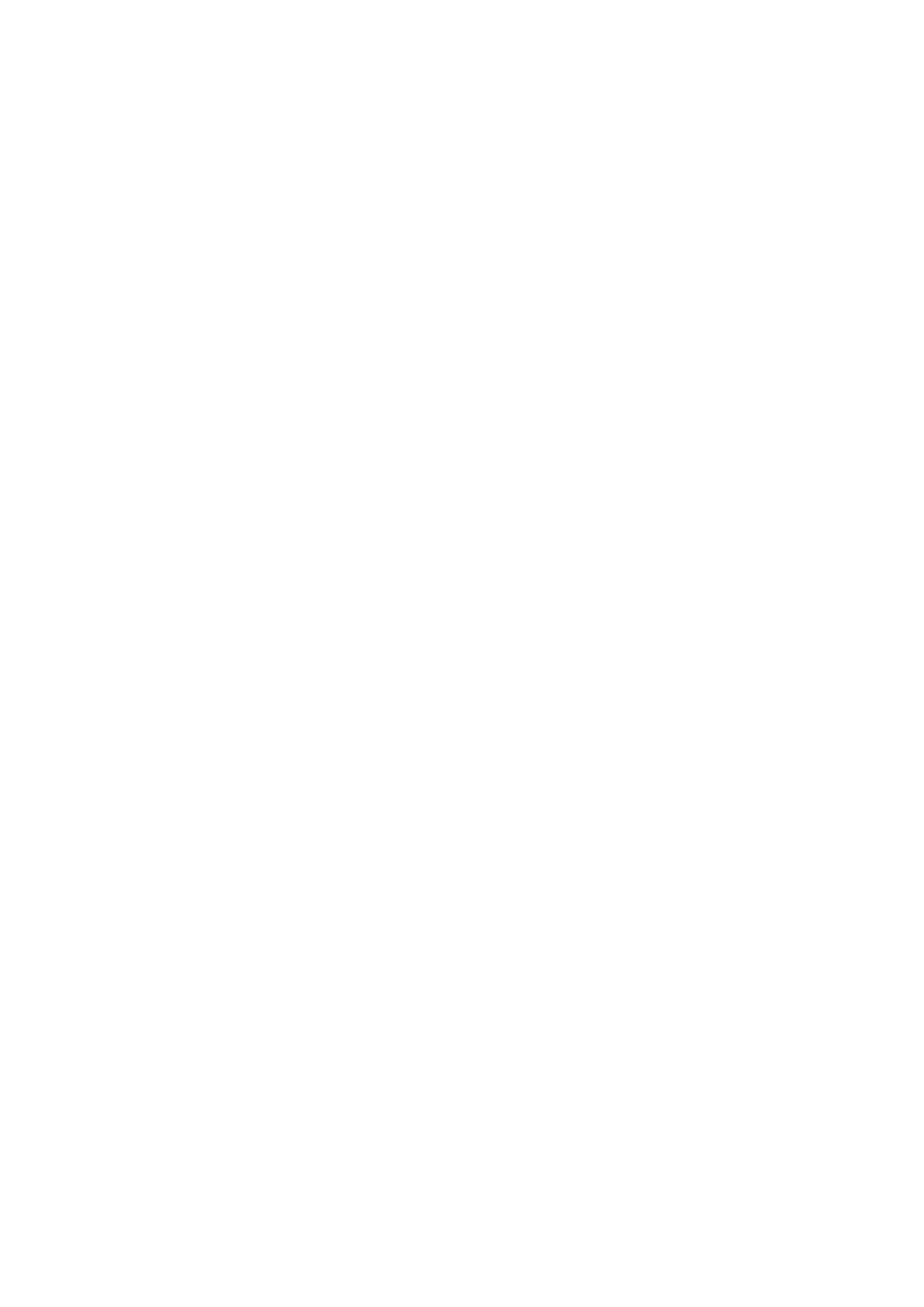The disturbance associated with a hot-food takeaway is generated by the activities surrounding the use, such as the noise of customers' conversation inside and outside the unit, the noise from the engines of customers' vehicles parked on streets around the property and the slamming of doors of the building and customers' vehicles.

Whilst it could be argued that the presence of the takeaway may result in some local residential properties experiencing a limited degree of additional noise and disturbance in the evening, regard must also be given to the context of the application site. The business premises lie on a heavily trafficked arterial route into the city and within a parade which already experiences a degree of early to late evening activity due to the existence of two takeaways. As such, it could not be considered that the use would be introducing a level of noise and disturbance to the area that does not already exist in some form already. In addition the presence of the dedicated parking area for the front of the parade (6 bays) would appear to be able to accommodate the majority of car borne visits to the proposed and existing hot food uses during the evening periods thereby minimising future disturbance for residential occupiers of Joannah and Elizabeth Street to the east.

It is noted that there is a residential flat above the unit and it has been confirmed that the flat would likely be occupied by the manager of the takeaway. Notwithstanding, the submitted plans illustrate that sound proofing and odour mitigation measures are to be installed between the ground and first floor of the properties and it would be expected that such mitigation is fitted prior to the operation of the hot food use. This can be conditioned accordingly.

Any potential noise emanating from the extraction system is likely to be diminished given the housing and insulation that would be provided by the rear extension.

Within a number of objections comparison has been made between this proposal and two previous planning applications which were refused on the corner of Newcastle Road and Crozier Street in 2014. (No's 91 and 93 Newcastle Road)

Having considered the reports prepared for those applications there are considered to be notable material differences between the site specific circumstances. The officer reports complied for those applications clearly identifies that the properties of 91 and 93 are situated adjacent to the traffic light-controlled junction of Newcastle Road and Crozier Street and that parking and waiting restrictions associated with the traffic lights precludes vehicles stopping directly in front of the premises. Consequently, it was concluded that car-borne customers, staff and delivery vehicle drivers would be solely reliant on the adjacent Crozier Street and the wholly-residential side-streets of Warwick Street and Netherburn Road thereby leading to the generation of noise and disturbance for residents in the later evening periods as a result of comings and goings associated with the use.

Each planning application must be considered on its own individual merit and as has been identified above, the principle of hot food uses has already been established within this parade following approvals in 1984 and more recently in 2013, whilst the parade also benefits from dedicated parking to the front of the units thereby minimising the potential for customer parking to be carried out within the adjacent side streets.

In general the operational hours proposed by the applicant are considered to be reasonable however it is considered that Saturday closing of 23.00 rather than 23.30 would be more appropriate given the wider character of the area. In addition it is considered to be reasonable to expect that any takeaway deliveries associated with the use are dispatched from the front of the premises to avoid disruption to residential occupiers to the rear. Both the operational hours and deliveries can be conditioned accordingly.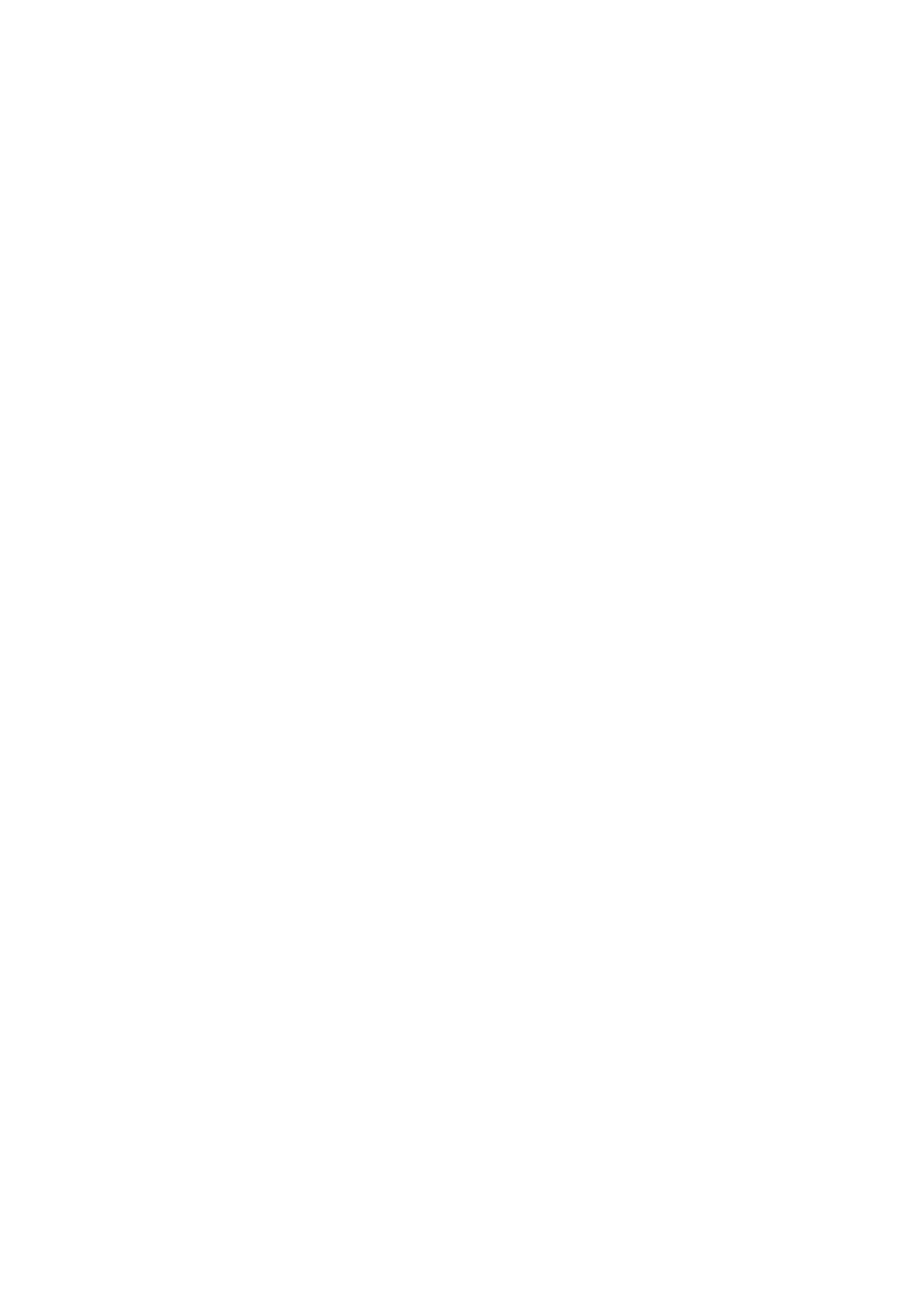# **4. Highway Implications**

Paragraph 32 of the National Planning Policy Framework (NPPF) sets out that development should only be prevented or refused on transport grounds where the residual cumulative impacts of the development are severe.

UDP Policy T14 aims to ensure that new developments are easily accessible to both vehicles and pedestrians, should not cause traffic problems, should make appropriate provision for safe access by vehicles and pedestrians and indicate how parking requirements will be met.

Section 9.1b(i) of the SPG states that 'take-away hot food shops will not normally be permitted without adequate on-street or other short stay parking provision, which should be conveniently located for use by customers and should not result in hazardous conditions for pedestrians, vehicles and other road users.'

As discussed earlier in the report and following the initial consultation, the Council's Network Management team had requested further clarification from the agent in respect of serving, deliveries and staff parking, whilst concern was expressed over the loss of the in-curtilage parking within the rear yard as a result of the rear extension.

The agent has responded on the basis that they do not believe that the loss of a single incurtilage parking space could be classed as a severe cumulative impact and has cited the sustainable location of the parade on a bus route. The agent has also confirmed that deliveries and servicing will be undertaken using the roadways that surround the site and the existing access points to the front and back.

Evidently there is currently a high demand for on street parking within the surrounding streets and many representations have identified that this is a significant issue for residents living in the area. The vast majority of the on-street parking would appear to be related to the nearby presence of Monkwearmouth Hospital and during an officer site visit conducted around midday, it was noted that there was little parking capacity within surrounding highway network. Further, visits to the site and surrounding streets post 6pm did however identify that the streets were much less intensively parked once the hospital staff/visitors had gone home for the day.

By way of addressing the evident parking issues within the area the City Council's Network Management Section has confirmed that there is a draft proposal to create a Parking Management Scheme which would include the host parade, the rear lane, Joannah Street and Elizabeth Street. The intention of the scheme is to prohibit parking in these streets between the hours 09.30 - 10.30 and 14.30 - 15.30. Residents and business owners will however have the opportunity to obtain a permit permitting parking during the aforementioned hours.

Given the nature of the use it is anticipated that most of the customer led parking would be carried out during the early to late evening periods when hot food uses generally do the majority of their trade and when the surrounding highway network is not so intensively parked. Whilst the comments received from Network Management have suggested that the proposal would result in an intensification in use and a likely increase in traffic within the nearby streets, given the context of the site there is no reason to suggest that the majority of the vehicular movements associated with the proposal would not be confined to the allocated bays to the front of the parade where access to the unit is more convenient. Any overspill from these bays could likely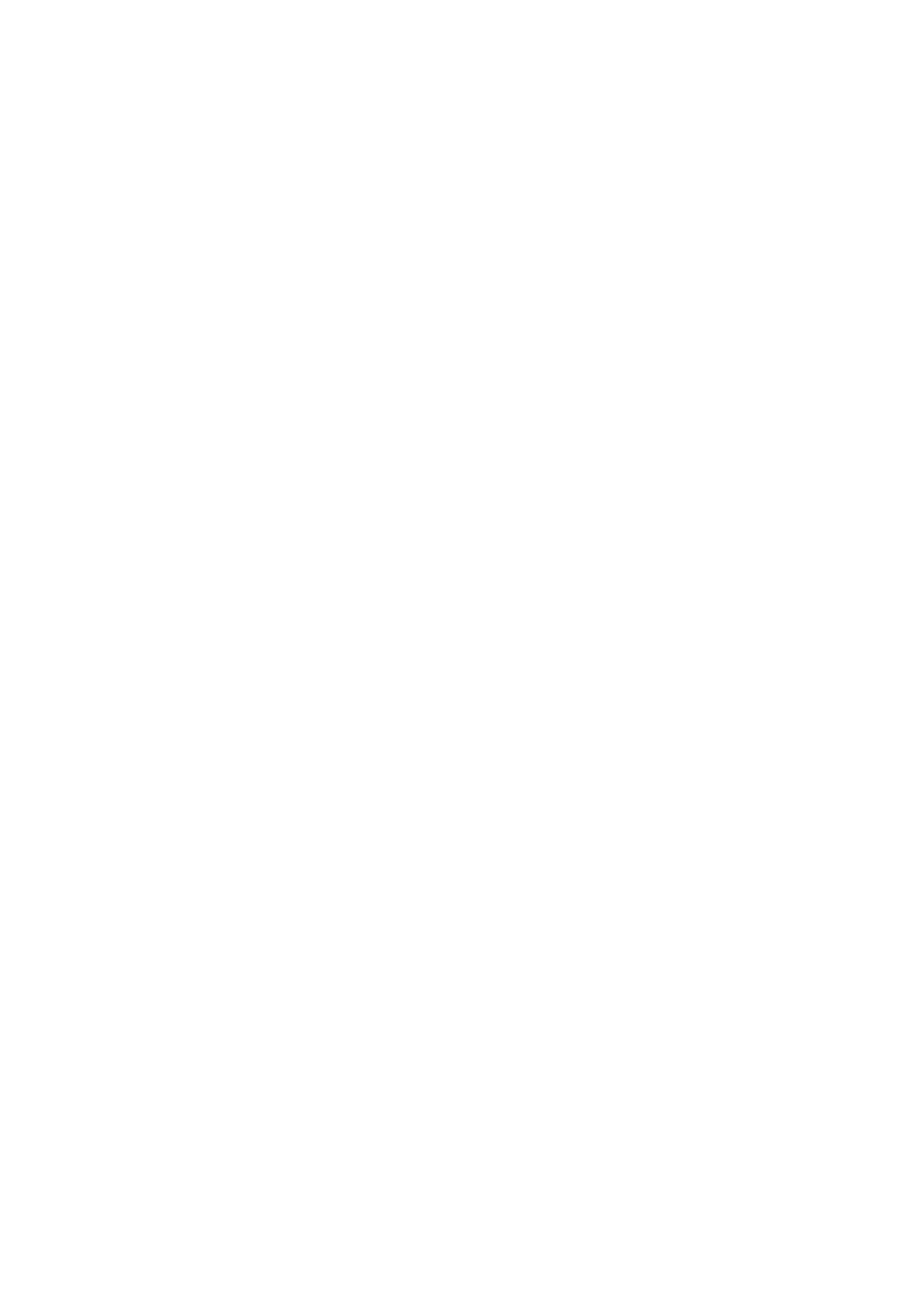be accommodated along the southern and northern gables of No's 132 and 150 Newcastle Road respectively without causing detriment to highway safety whilst precluding direct any interface with nearby residential properties on Joannah Street and Elizabeth Street.

On the basis of the above, Network Management have confirmed that whilst the change of use would likely generate an increase in traffic movements to the site, these would be contained outside of peak periods. Consequently, the overall impact of the development, including the loss of the in-curtilage parking space to the rear is not considered to represent sufficient grounds to suggest that the residual cumulative impacts of the development would be severe enough to warrant a refusal based on highway grounds.

In this instance the impact of the proposed use on highway and pedestrian safety is considered to be acceptable, in accordance with the requirements of policy T14 of the UDP, Section 9 of the SPG and paragraph 32 of the NPPF

# **5. Other matters arising**

Representations have been received from a number of nearby occupiers referencing that there is generally an oversupply of takeaways within the wider area (Citing Sea Road, Fulwell Road and North Bridge Street) and that another hot food use is not needed or wanted.

Comments have also been received from objectors regarding the Council's agenda for improving health and well-being. These comments are understood and echo many of the sentiments of communities across the country where local authorities have observed a rise in the number and density of hot food takeaways in recent years.

Evidently an approval in this instance would result in 50% of the parade being utilised for the purpose of hot food, however the City Council, acting in its capacity as Local Planning Authority (LPA), has no adopted policy grounds to resist or curtail hot food takeaways based simply on numbers within a general area or the that fact that grouping may occur within a particular parade or shopping street.

Further, in terms of health, takeaway owners can make choices regarding their menus just as customers can choose when and what to buy. On a more strategic scale, in order for the Council, to consider resisting proposals of this type, it would need to be appropriately demonstrated through the provision of a co-ordinated evidence based policy approach, that an overconcentration of A5 uses would be harmful to a particular community and that there is a link between the numbers of uses and issues regarding health/obesity within a particular community.

The above is considered to be pertinent because in determining a planning application a decision must be reached on the basis of the City Councils existing adopted planning policies. As the Council do not have a co-ordinated evidence based policy approach that can demonstrate and thus inform adopted planning policy that an overconcentration of A5 uses would be harmful to a communities health or well-being, there are considered to be no planning grounds to resist the application based health related concerns.

Some objections have also questioned the morality/decency of opening a takeaway next to a chapel of rest particularly in light of potential anti-social behaviour. In respect of this point it must be stressed that it is not for the planning system to take a moral stance on an individual proposal or the content of any objections that are received. Further it cannot be presumed that a hot-food takeaway use will automatically give rise to anti-social behaviour and such concerns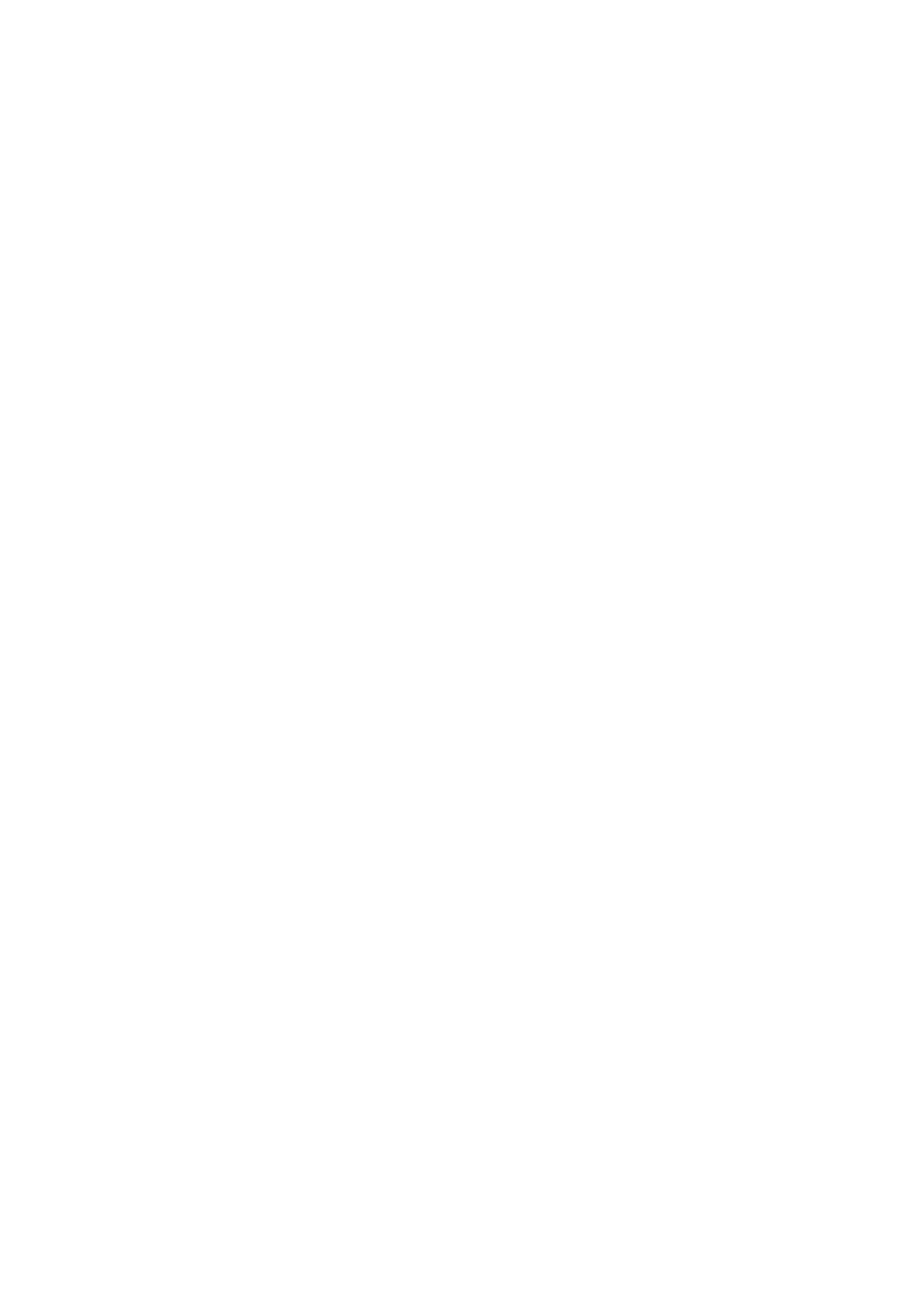could equally be attributed to a late opening retail store/off license within the unit for which planning permission would not be required. In any case, if anti-social issues were to arise, they can be addressed through effective management by staff at the premises and, if necessary, policing.

# **Conclusions**

In considering a planning application regard must be given to the broad aims and objectives of the NPPF, which is generally supportive of any development proposals which will lead to sustainable economic growth and the effective re-use of land and buildings. Local Planning Authorities should only refuse planning permission where the adverse impacts of a development proposal would demonstrably outweigh the benefits it otherwise brings. The Localism Act has also demanded that Local Planning Authorities take greater heed of the opinions, needs and requirements of local residents and communities in both plan-making and decision-taking. In this respect and whilst the strength of feeling expressed by local residents is acknowledged, when reaching a planning decision, the overriding merits of a proposal must be considered and appropriately assessed against the adopted plans and policies that are in place.

In this particular case, it is evident that the principle of establishing hot food uses within the parade has historically been considered to be acceptable with the most recent hot food use approved no less than 3 years ago. Having considered the content of the officer report at that time and based on the reasoning provided within this report, there are considered to be no significant material grounds that have arisen within this intervening period to suggest that a different decision should be reached.

The proposed change of use will have the effect of bringing a vacant commercial unit back into a sustainable use and there are considered to be no overriding material grounds to consider a refusal of planning permission based on amenity grounds or highway safety.

As such, on the basis of the conclusions reached above, it is recommended that Members be minded to approve the application subject to the imposition of the conditions outlined below.

# **Equality Act 2010 - 149 Public Sector Equality Duty**

During the detailed consideration of this application/proposal an equality impact assessment has been undertaken which demonstrates that due regard has been given to the duties placed on the LPA's as required by the aforementioned Act.

As part of the assessment of the application/proposal due regard has been given to the following relevant protected characteristics:

- age;
- disability;
- gender reassignment;
- pregnancy and maternity;
- race;
- religion or belief;
- sex:
- sexual orientation.

The LPA is committed to (a) eliminating discrimination, harassment, victimisation and any other conduct that is prohibited by or under the Equality Act 2010; (b) advance equality of opportunity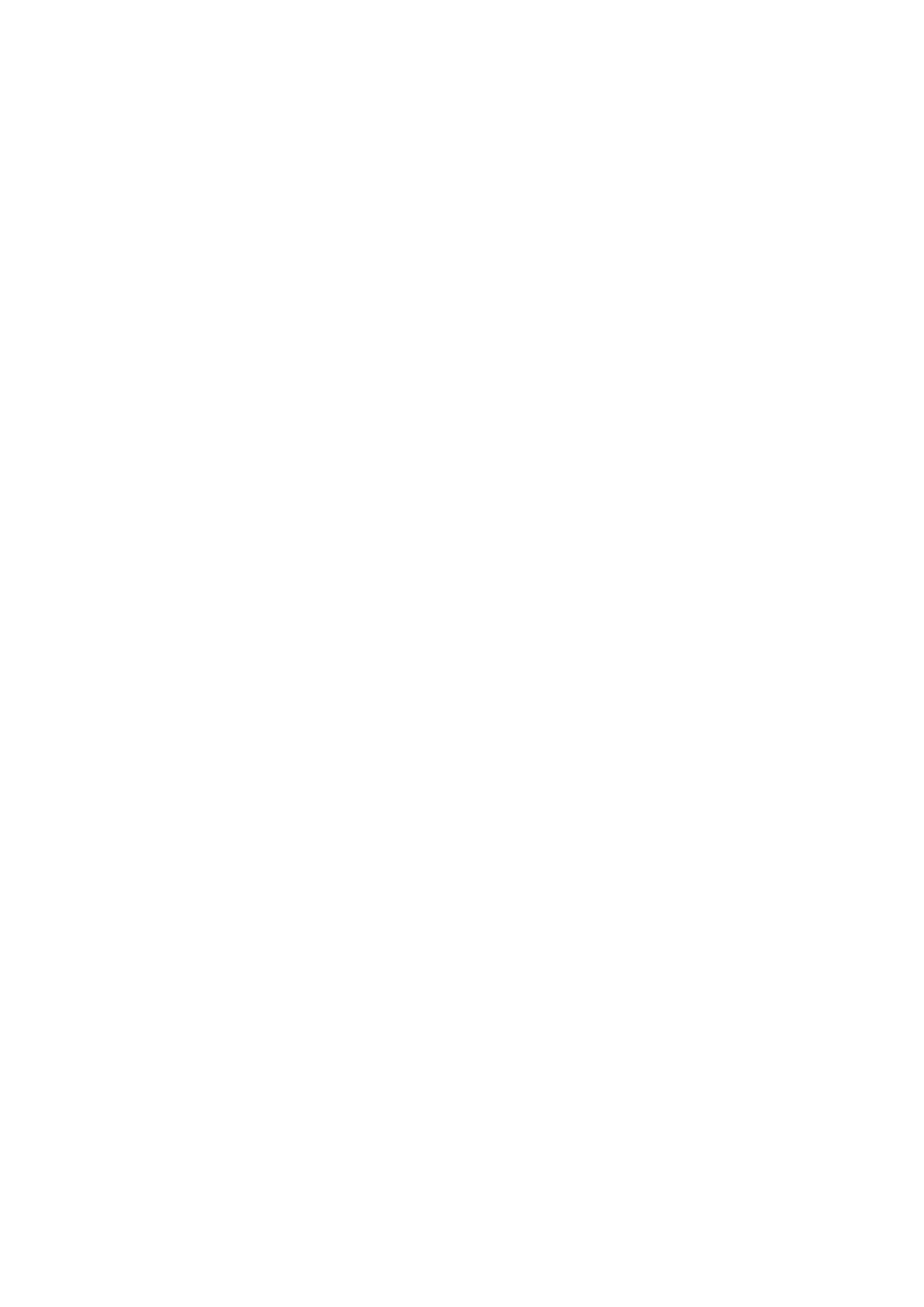between persons who share a relevant protected characteristic and persons who do not share it; (c) foster good relations between persons who share a relevant protected characteristic and persons who do not share it.

In addition, the LPA, in the assessment of this application/proposal has given due regard to the need to advance equality of opportunity between persons who share a relevant protected characteristic and persons who do not share it. This approach involves (a) removing or minimising disadvantages suffered by persons who share a relevant protected characteristic that are connected to that characteristic; (b) take steps to meet the needs of persons who share a relevant protected characteristic that are different from the needs of persons who do not share it; (c) encourage persons who share a relevant protected characteristic to participate in public life or in any other activity in which participation by such persons is disproportionately low.

The LPA has taken reasonable and proportionate steps to meet the needs of disabled persons that are different from the needs of persons who are not disabled include, in particular, steps to take account of disabled persons' disabilities, as part of this planning application/proposal.

Due regard has been given to the need to foster good relations between persons who share a relevant protected characteristic and persons who do not share it involves. Particular consideration has been given to the need to:

(a)tackle prejudice, and

(b)promote understanding.

Finally, the LPA recognise that compliance with the duties in this section may involve treating some persons more favourably than others; but that is not to be taken as permitting conduct that would otherwise be prohibited by or under this Act.

**RECOMMENDATION:** it is recommended that Members be minded to approve the application subject to the imposition of the conditions outlined below

# **Conditions:**

- 1 The development to which this permission relates must be begun not later than three years beginning with the date on which permission is granted, as required by section 91 of the Town and Country Planning Act 1990 as amended by Section 51 of the Planning and Compulsory Purchase Act 2004 to ensure that the development is carried out within a reasonable period of time
- 2 Unless otherwise first agreed in writing with the Local Planning Authority, the development hereby granted permission shall be carried out in full accordance with the following approved plans:
	- The floor plans and elevations as existing and proposed received 14.03.2016 (Plan ref's AD-15-80, Sheets 1 and 2).
	- The site plan as existing and proposed 14.03.2016 (Plan ref AD-15-80, Sheet 3).
	- The location plan received 14.03.2016.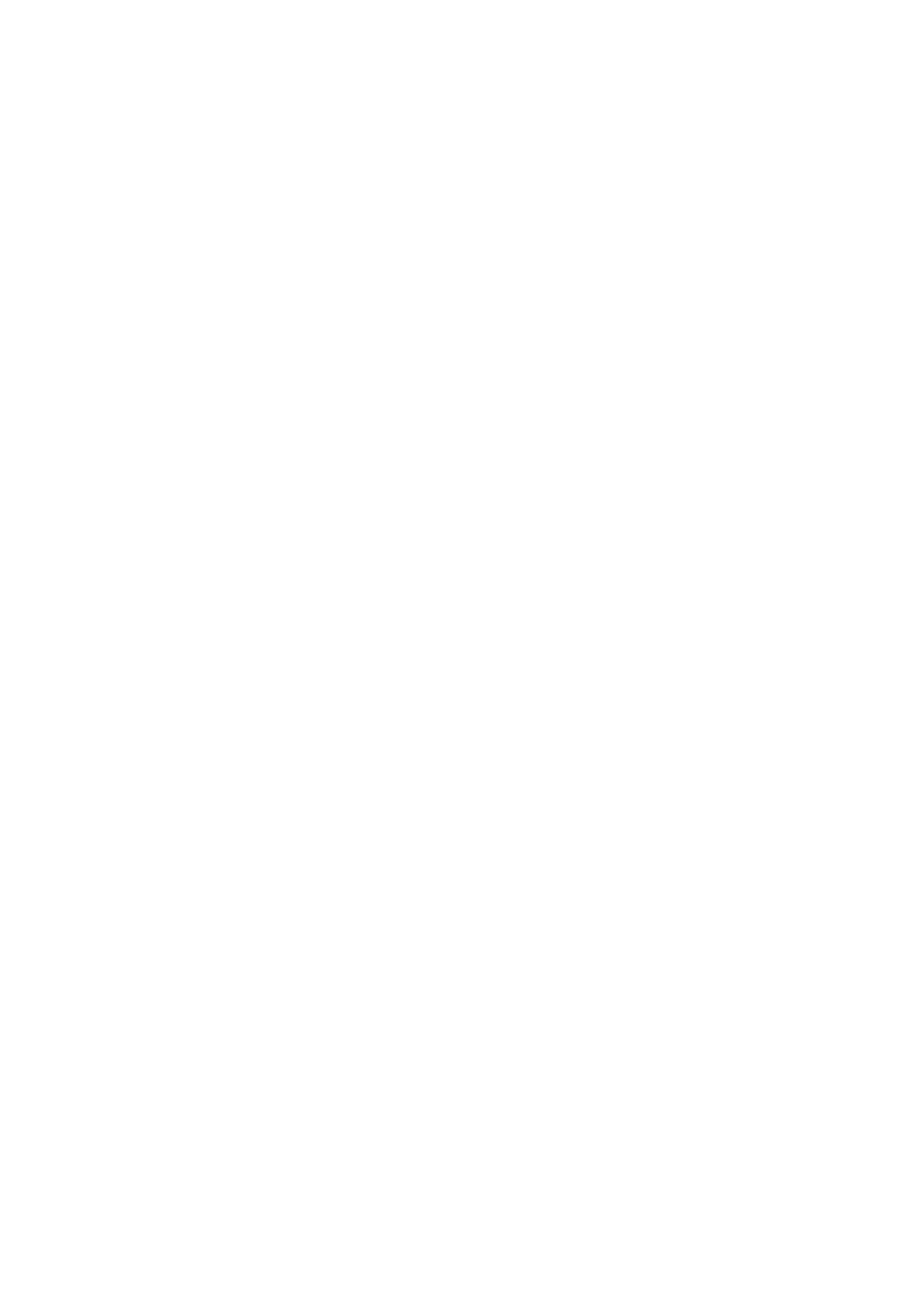In order to ensure that the completed development accords with the scheme approved and to comply with policy B2 of the adopted Unitary Development Plan.

- 3 Notwithstanding any indication of materials which may have been given in the application; the external materials to be used in the construction of the rear extension shall be of the same colour, type and texture as those used in the existing building, in the interests of visual amenity and to comply with policy B2 of the Unitary Development Plan.
- 4 The use hereby approved shall not be operated outside the hours of;

08:00 and 22:30 (Monday to Fridays and Sundays and Bank Holidays) 08:00 and 23:00 (Saturdays)

In order to protect the amenity of local residents and to comply with policies B2 and S12 of the adopted Unitary Development Plan.

- 5 The ventilation, extraction, insulation and filtration system shall be installed as detailed on the submitted plans (Drawing No. AD-15-80: Sheet 2, entitled Proposed Plans and Elevations), and the associated specifications and technical documents received 14.03.2016, prior to the commencement of use of the premises for the purposes hereby approved. Once installed, the system shall be maintained and serviced according to the manufacturer's instructions so that it is fully operational for the lifetime of the use hereby approved, in order to protect the amenities of the area and to comply with policies B2 and S12 of the adopted Unitary Development Plan.
- 6 The scheme of sound proofing illustrated on Drawing No. AD-15-80: Sheet 2, entitled Proposed Plans and Elevations received 14.03.2016, shall be fully installed according to the manufacturers instructions prior to the commencement of the use of the premises for the purposes hereby approved. Once installed, the scheme of sound proofing shall be retained in perpetuity for the lifetime of the use hereby approved, in order to protect the amenities of the residential occupier above and to comply with policies B2 and S12 of the adopted Unitary Development Plan.
- 7 No hot food deliveries shall be dispatched from the rear yard of the premises in order to safeguard the level of amenity currently afforded the neighbouring residential properties to comply with policy B2 of the approved Unitary Development Plan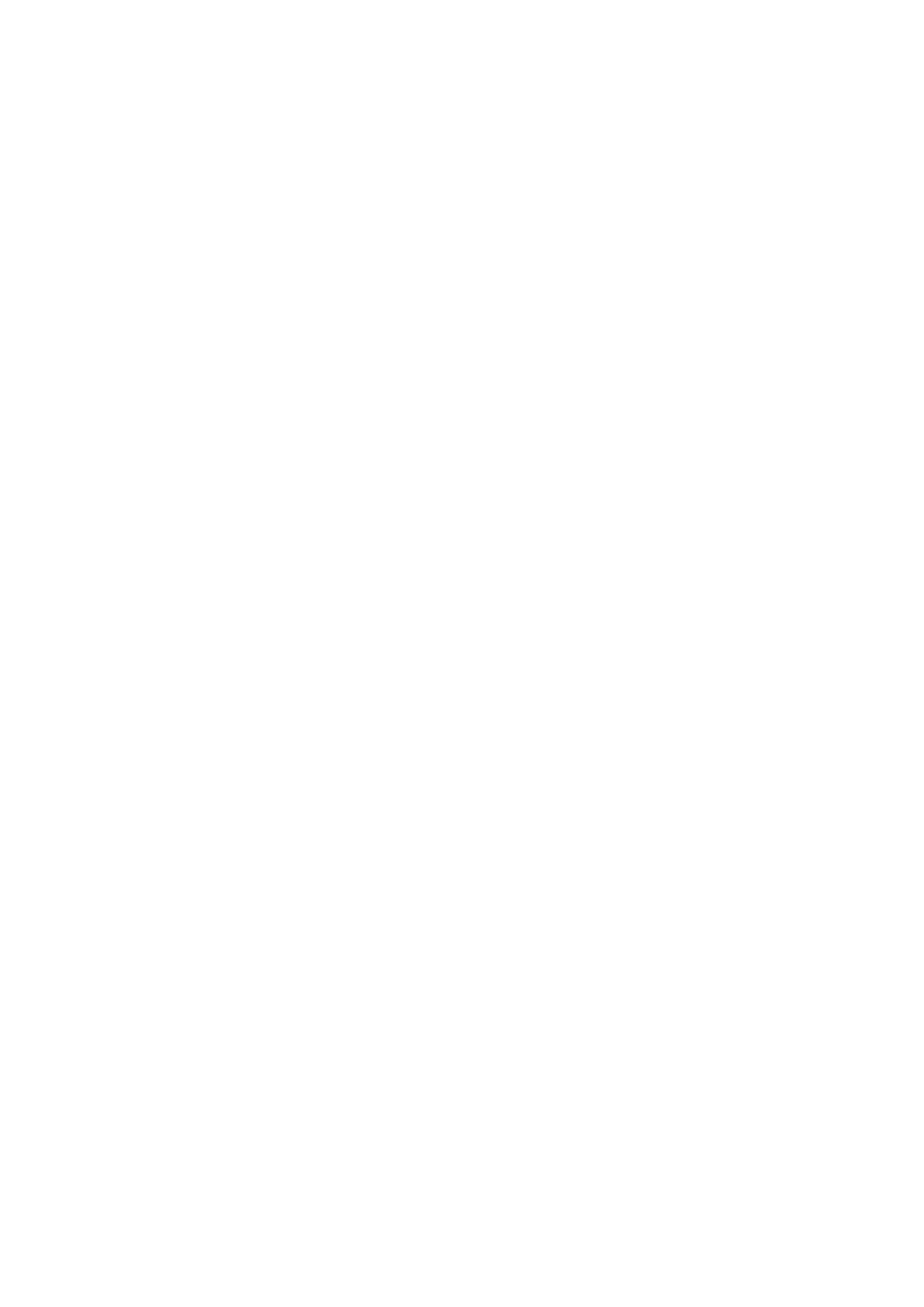| 3.                                                                      | <b>North</b><br>Sunderland                                                                                                                                                                                                                                    |  |  |
|-------------------------------------------------------------------------|---------------------------------------------------------------------------------------------------------------------------------------------------------------------------------------------------------------------------------------------------------------|--|--|
| <b>Reference No.:</b>                                                   | 16/00437/FU4 Full Application (Reg 4)                                                                                                                                                                                                                         |  |  |
| Proposal:                                                               | Change of use of ground floor to tea room, first floor from<br>living accommodation to visitors centre and ancillary sui<br>generis uses. Installation of ground floor window to east<br>elevation and 5 no. conservation roof windows to north<br>elevation. |  |  |
| Location:                                                               | <b>Fulwell Mill Visitor Centre Newcastle Road Sunderland SR5 1EX</b>                                                                                                                                                                                          |  |  |
| Ward:<br><b>Applicant:</b><br><b>Date Valid:</b><br><b>Target Date:</b> | Southwick<br><b>Sunderland North Community Business Centre</b><br>5 April 2016<br>31 May 2016                                                                                                                                                                 |  |  |

# **Location Plan**



'This map is based upon the Ordnance Survey material with the permission of the Ordnance Survey on behalf of the Controller of Her Majesty's Stationery Office ©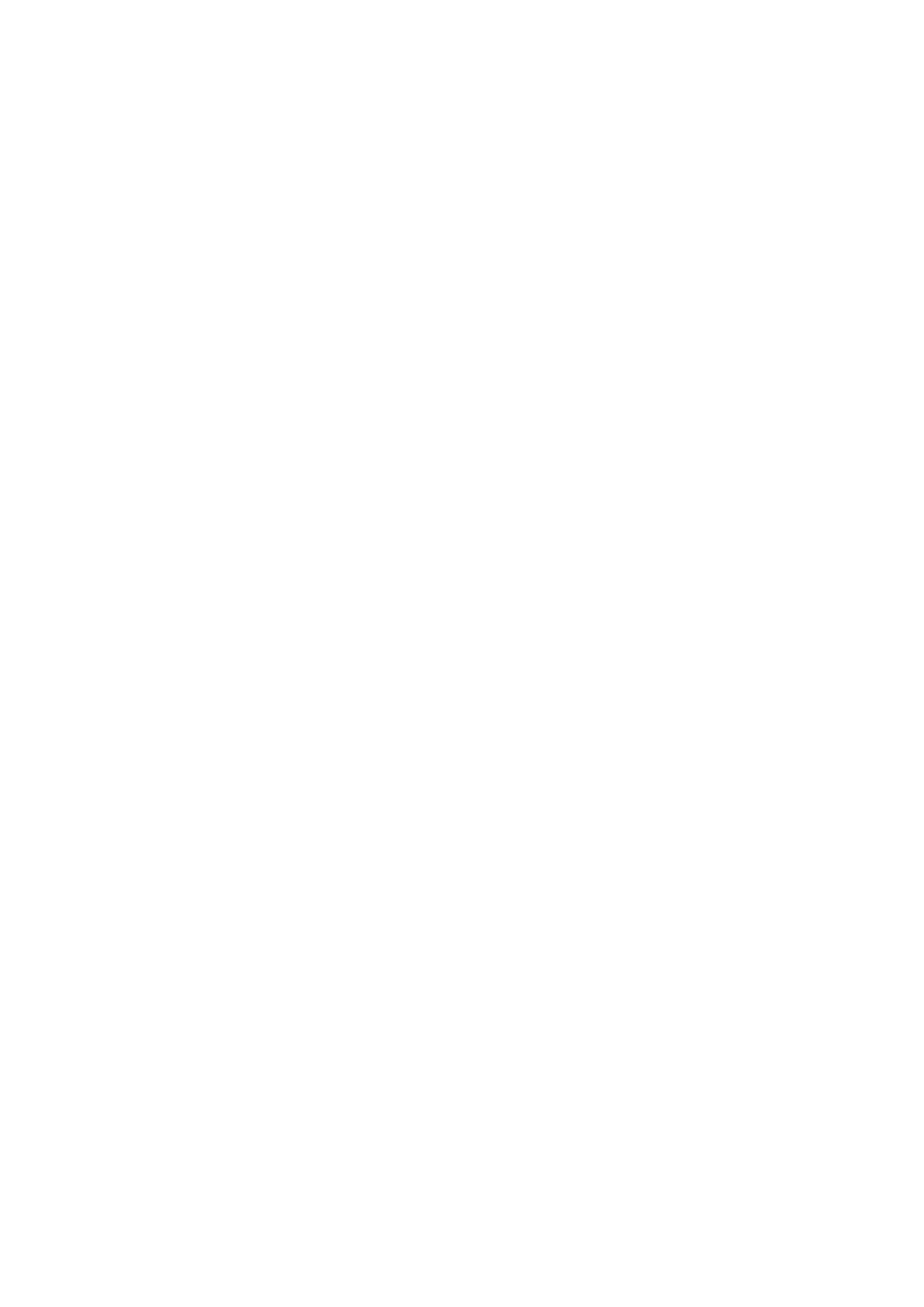# **PROPOSAL:**

The application site relates to the Fulwell Mill Visitors Centre, Newcastle Road, Sunderland. Planning permission is sought for the change of use of the ground floor from a visitors centre into a tea room and from living accommodation on the first floor to a new visitors centre with ancillary uses. The proposal also includes the installation of several new windows and a kitchen extract fan, as described below. The site comprises a visitor centre that was erected in C 2000 and a car park to its south side that is accessed off the A1018 Newcastle Road.

To the north of the site is an area of open space; adjoining to the west is the listed Fulwell Mill whilst to the south west and east are residential dwellings.

The visitor centre has been closed for several years. It previously operated from the ground floor of the building with a managers flat on the first floor above. During 2014 Sunderland North Community Business Centre were selected to re-open the visitor centre and the windmill site. The planning application stems from the need to create a level of income to contribute to the site's operational costs, hence the creation of a 'bistro cafe' on the ground floor and the substitution of the living accommodation on the first floor with the visitor centre itself. The upper floor (which has two rooms and a W.C.) would also be used to run community activities such as children's activity sessions, art and heritage educational classes, therefore fully utilising the upstairs space.

Externally, a new window is proposed in the east elevation of the building facing Newcastle Road, to create an new opening for the cafe on the ground floor. This would effectively replace an existing doorway that is positioned towards the south east corner of the building. It is designed with brick headers and has a vertical emphasis to reflect the existing style of the fenestration on the building. Five no. conservation style roof windows are also proposed along the north elevation of the roof, facing the adjoining area of public open space. Also along the north elevation a small kitchen extract fan is shown. However, the applicant's agent has confirmed that the tea room kitchen is domestic in scale; there are no deep fat fryers or commercial fittings. The main food served will be salad, quiche and jacket potatoes; there will be no hot food preparation on site as such. For this reason a commercial size flue and extract fan is not required.

To accommodate the alterations some internal changes to the building would take place partly to ensure that the public spaces are fully accessible and DDA compliant. In this case the internal alterations do not require planning permission as the building is not listed.

#### **TYPE OF PUBLICITY:**

Neighbour Notifications

#### **CONSULTEES:**

Fulwell - Ward Councillor Consultation Network Management Redhill - Ward Councillor Consultation Environmental Health Southwick - Ward Councillor Consultation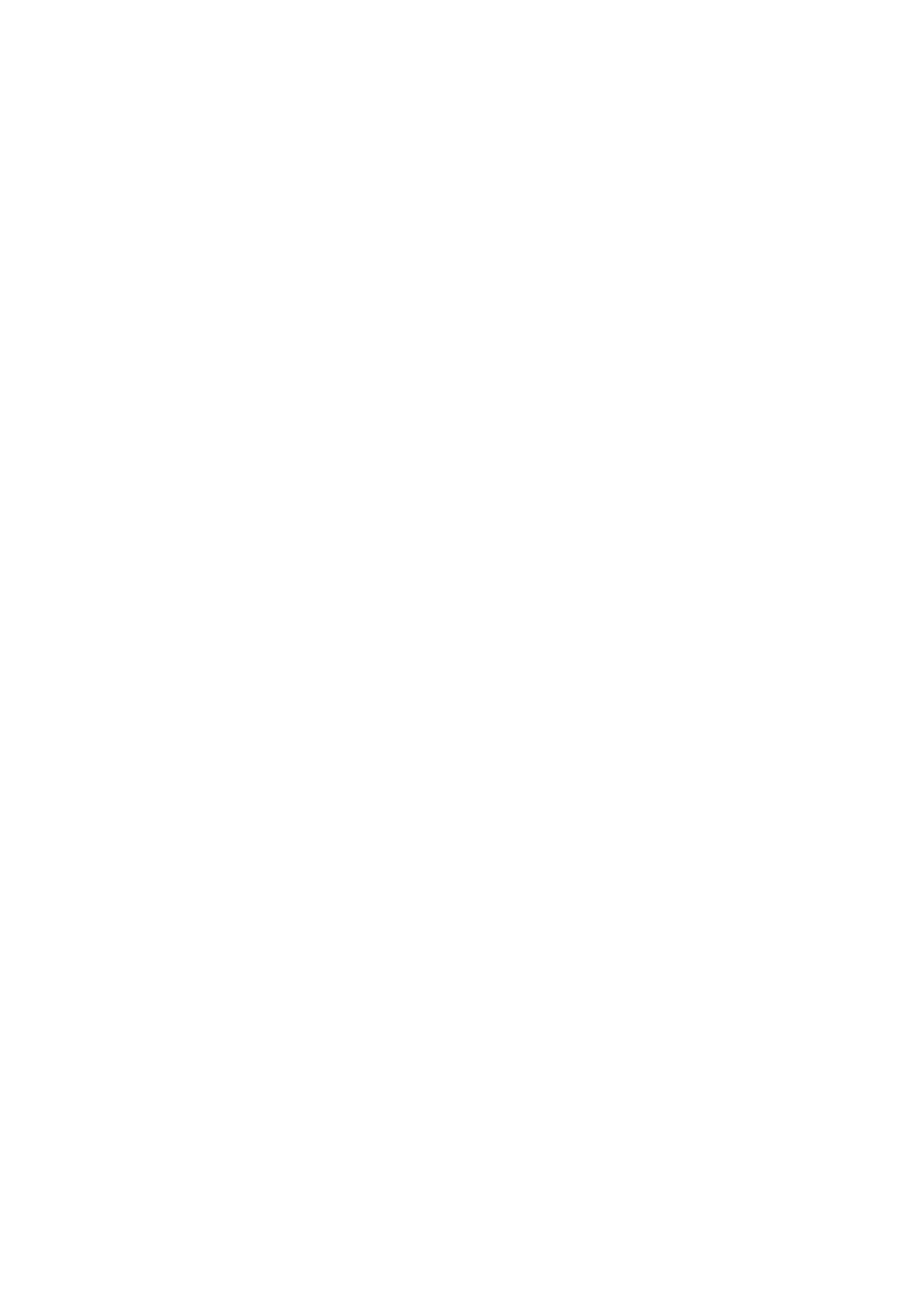Final Date for Receipt of Representations: **26.04.2016**

# **REPRESENTATIONS:**

Neighbours - no responses have been received as a result of the neighbour consultation process.

Network Management - Have raised several comments regarding the how the proposed uses would operate, in particular, the parking and servicing arrangements of any larger vehicles for school visits and other events. This to ensure that no servicing or deliveries take place from the adopted highway. However, it is stated that such matters could be dealt with by way of a condition requiring the submission of an 'Events Management Plan', should panning permission be forthcoming.

# **POLICIES:**

In the Unitary Development Plan the site is subject to the following policies;

NA 5 Provision / improvement of visitor facilities at tourist attractions

EC 8 Support for tourist and visitor attractions.

B\_2\_Scale, massing layout and setting of new developments

T\_14\_Accessibility of new developments, need to avoid congestion and safety problems arising

T\_22\_Parking standards in new developments

# **COMMENTS:**

The main issues to be considered in determining this application are:-

- 1) Principle of the Development
- 2) Amenity Issues
- 3) Heritage Issues
- 5) Highway Issues
- 6) Environmental Issues

# **1) Principle of the Development**

The National Planning Policy Framework (NPPF) is a material consideration in the determination of planning applications. Paragraph 11 of the NPPF states that planning law requires applications for planning permission to be determined in accordance with the development plan unless material considerations indicate otherwise. Paragraph 12 expands upon this and advises that the NPPF does not change the statutory status of the development plan as the starting point for decision making. Proposed development that accords with an upto-date Local Plan should be approved.

Within the adopted Unitary Development Plan (UDP), policy NA5.7 states that the provision and/or improvement of visitor facilities and other works to enhance the attraction of Fulwell Mill will be encouraged. Proposals which adversely affect the attraction will normally be resisted.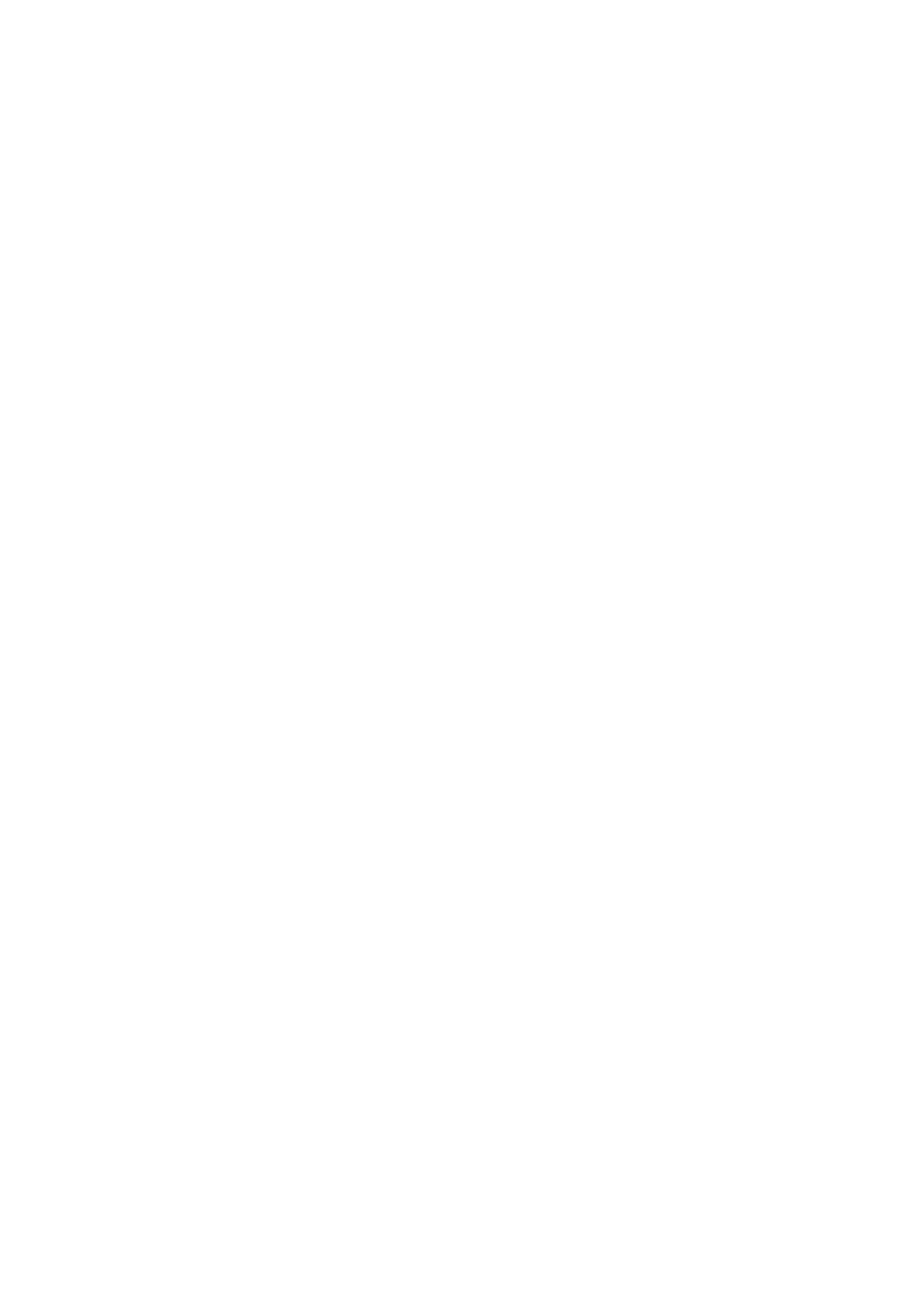This policy is an expansion of policy EC8, which states that the Council will support the expansion of activities catering for tourists and other visitors by:

o Identifying, consolidating and safeguarding attractions;

o Refusing proposals which would have an adverse impact on tourist attractions;

o Actively encouraging opportunities for new tourist initiatives, especially where they are near existing areas of visitor interest;

o Providing cycle and car parking for visitors and footpaths and interpretive facilities at tourist attractions;

o The environmental implications of any proposals will be taken into consideration.

Planning permission and listed building consent was recently given by the City Council for the refurbishment of the mill and this goes hand in hand with the current proposal to encourage its use as a heritage led learning centre. As the proposal would see the building brought back into use, it would enhance its status as a visitor attraction in accordance with the aims of policies EC8 and NA5.7. The external alterations to the building are considered to be relatively low key and are in keeping with the overall character and appearance of the visitor centre, which is a relatively modern development. For these reasons, the principle of the proposed change of use and enabling physical alterations to the building is considered to be acceptable with regard to relevant planning policy.

# **2) Amenity Issues**

Paragraph 17 of the NPPF sets out 12 core planning principles identified by the Government as being important. Within these principles, it is identified as being important that Local Planning Authorities should always seek to secure high quality design and a good standard of amenity for all existing and future occupants of land and buildings.

Policy B2 of the adopted UDP relates to new developments and extensions to existing buildings and states that their scale, massing, layout or setting should respect and enhance the best qualities of nearby properties and the locality and retain acceptable levels of privacy.

In respect of residential amenity, the closest dwellings to the site are those to the south side in Eston Grove, some 30 m away from the visitor centre. However, the car park that serves the centre has a common boundary with several of these properties. It is acknowledged that the visitor centre in conjunction with the tea room would generate more general activity (visitors, cars and buses, servicing, etc.) than the previous use of the building as a visitor centre with flat above. The potential increase in noise and disturbance, however, must be measured against the fact that the visitor centre has been in situ since C 2000 and, when operating, it would have generated some levels of activity that, at times, might be higher than would be expected in a residential environment. Further mitigation is provided in the fact that the overall floor area of the building are relatively small, which would restrict the number of visitors using the premises at any one time. The tea room facility also has a limited offer, there being no hot food facilities provided that requires an extraction system that could generate smells. This would further ensure that the proposed use does not cause undue detriment to the amenities of neighbouring occupiers to the south. Finally, whilst no details have been submitted with the application regarding hours of operation, it is recommended, should planning permission be forthcoming, that a condition be imposed to ensure that opening hours are controlled to ensure that the impact of the development on nearby residential occupiers is minimised.

In terms of visual amenity, the external works to the visitor centre would see its external appearance only slightly altered, with the introduction of several new openings, mainly on one side of the roof facing open space. As such they are not considered to impact detrimentally upon visual or residential amenity.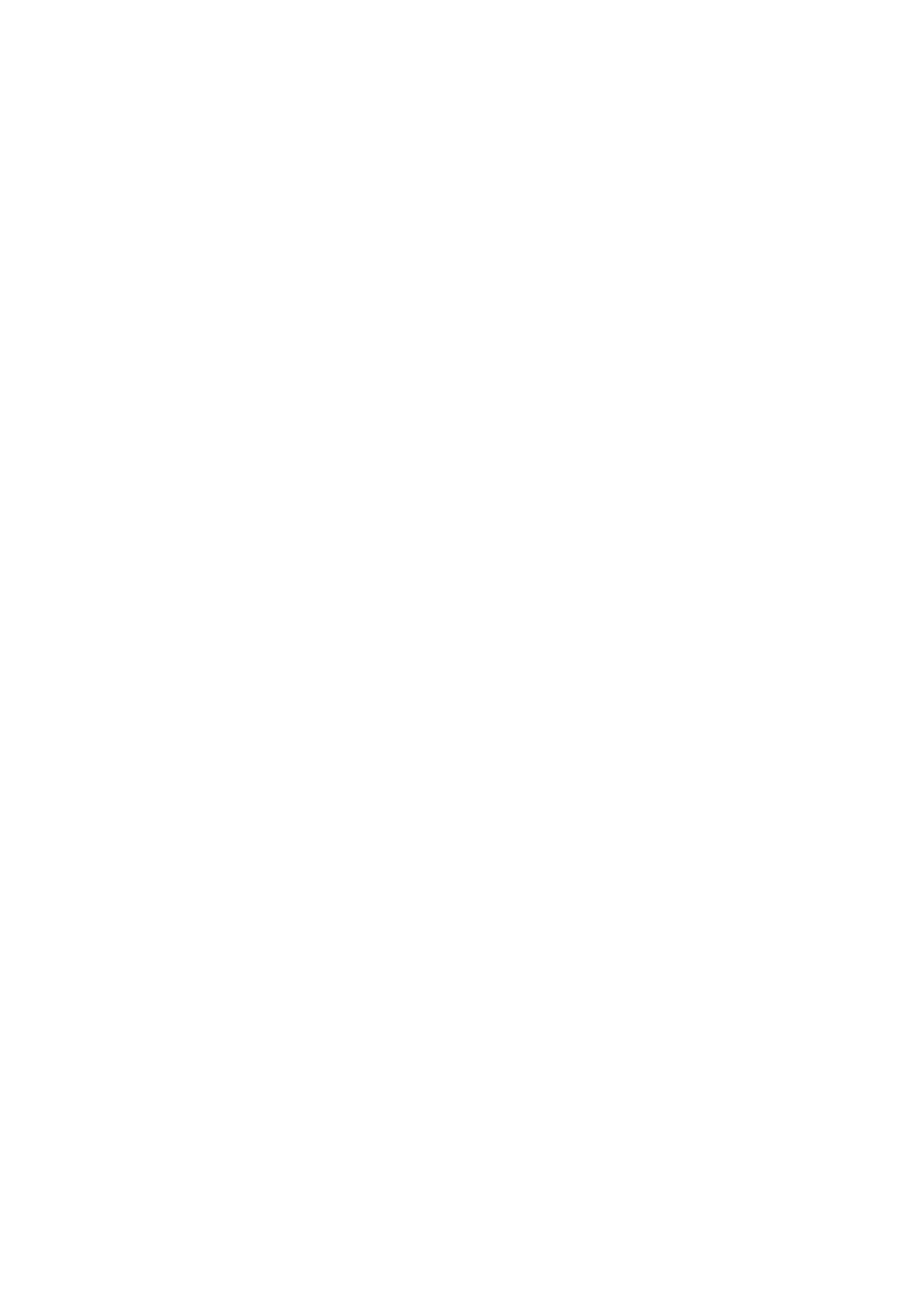In light of the above it is not considered that the proposal would impact detrimentally upon residential or visual amenity and accords with the aims of NPPF paragraph 17 and UDP policy B2.

# **3) Heritage Issues**

Paragraph 17 of the NPPF sets out 12 core planning principles identified by the Government as being important. Within these principles, it is identified as being important that Local Planning Authorities should always seek to secure high quality design.

As an expansion of this, paragraph 56 of the NPPF identifies that the Government attaches great importance to the design of the built environment. Good design is a key aspect of sustainable development is indivisible from good planning and should contribute positively to making places better for people. Furthermore, paragraph 64 states that permission should be refused for development of poor design that fails to take the opportunities available for improving the character and quality of an area and the way it functions.

Paragraph 131 of the NPPF relates to conserving the historic environment and states that in determining planning applications, local planning authorities should take account of:

- The desirability of sustaining and enhancing the significance of heritage assets and putting them to viable uses consistent with their conservation;
- The positive contribution that conservation of heritage assets can make to sustainable communities including their economic vitality and
- The desirability of new development making a positive contribution to local character and distinctiveness.

Paragraph 132 states that when considering the impact of a proposed development on the significance of a designated heritage asset, great weight should be given to the asset's conservation. Significance can be harmed or lost through alteration or destruction of the heritage asset or development within its setting. As heritage assets are irreplaceable, any harm or loss should require clear and convincing justification.

Paragraph 137 states that local planning authorities should look for opportunities for new development within Conservation Areas and within the setting of heritage assets to enhance or better reveal their significance. Proposals that preserve those elements of the setting that make a positive contribution to or better reveal the significance of the asset should be treated favourably.

The proposal re-opening of the visitor centre would allow the continued enjoyment of the listed Fulwell Windmill as an important heritage asset and the proposal therefore satisfies the requirements of NPPF paragraphs 131, 132 and, 137.

# **4) Highway Issues**

Paragraph 32 of the NPPF states that development should only be prevented or refused on transport grounds where the residual cumulative impacts of the development are severe

Policies T14 and T22 of the UDP stipulate that development should not cause traffic congestion or highways safety problems on existing roads whilst adequate provision shall be made for the parking of vehicles.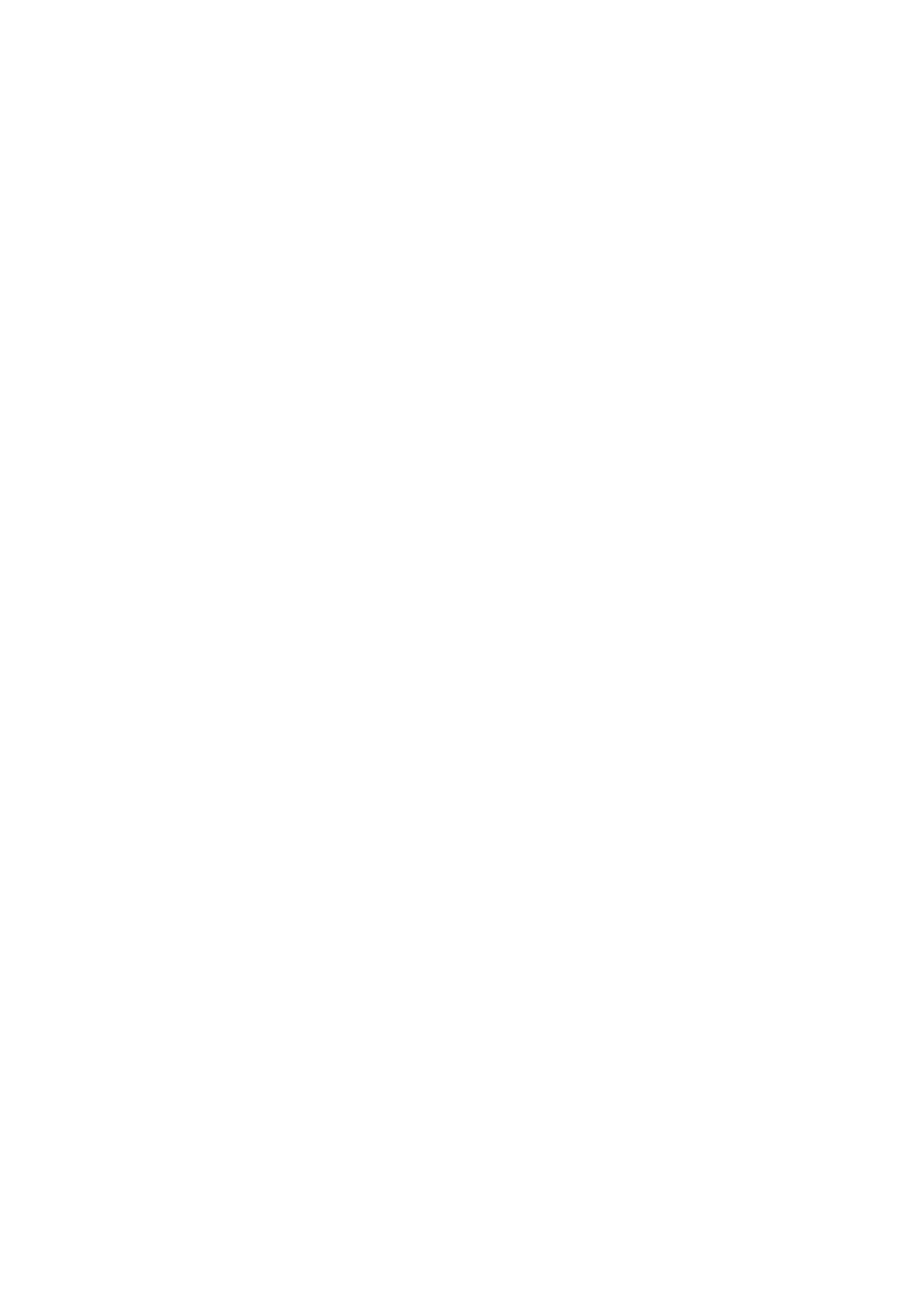As set out above, the Network Management Team has offered a number of observations and areas where clarification is required.

Having discussed the concerns raised with Network Management it has been agreed that the issues pertaining to school visits, servicing and delivery arrangements for events may be subject to conditions requiring appropriate details to be submitted to and approved in writing by the Local Planning Authority prior to the site being brought into use for the proposed purpose. If Members are minded to grant planning permission for the development, it is recommended that conditions in respect of events management should be imposed and subject to this, the proposal is considered to be acceptable with regard to NPPF paragraph 32 and UDP policies T14 and T22.

# **Conclusion**

In light of the above, the development is considered to be acceptable in terms of all relevant material planning considerations.

It is recommended that Members should be minded to grant consent subject to Regulation 4.

Recommendation: Grant Consent, in accordance with Regulation 4 of the Town and Country Planning General Regulations 1992

# **Equality Act 2010 - 149 Public Sector Equality Duty**

During the detailed consideration of this application/proposal an equality impact assessment has been undertaken which demonstrates that due regard has been given to the duties placed on the LPA's as required by the aforementioned Act.

As part of the assessment of the application/proposal due regard has been given to the following relevant protected characteristics:-

- o age;
- o disability;
- o gender reassignment;
- o pregnancy and maternity;
- o race;
- o religion or belief;
- o sex;
- o sexual orientation.

The LPA is committed to (a) eliminating discrimination, harassment, victimisation and any other conduct that is prohibited by or under the Equality Act 2010; (b) advance equality of opportunity between persons who share a relevant protected characteristic and persons who do not share it; (c) foster good relations between persons who share a relevant protected characteristic and persons who do not share it.

In addition, the LPA, in the assessment of this application/proposal has given due regard to the need to advance equality of opportunity between persons who share a relevant protected characteristic and persons who do not share it. This approach involves (a) removing or minimising disadvantages suffered by persons who share a relevant protected characteristic that are connected to that characteristic; (b) take steps to meet the needs of persons who share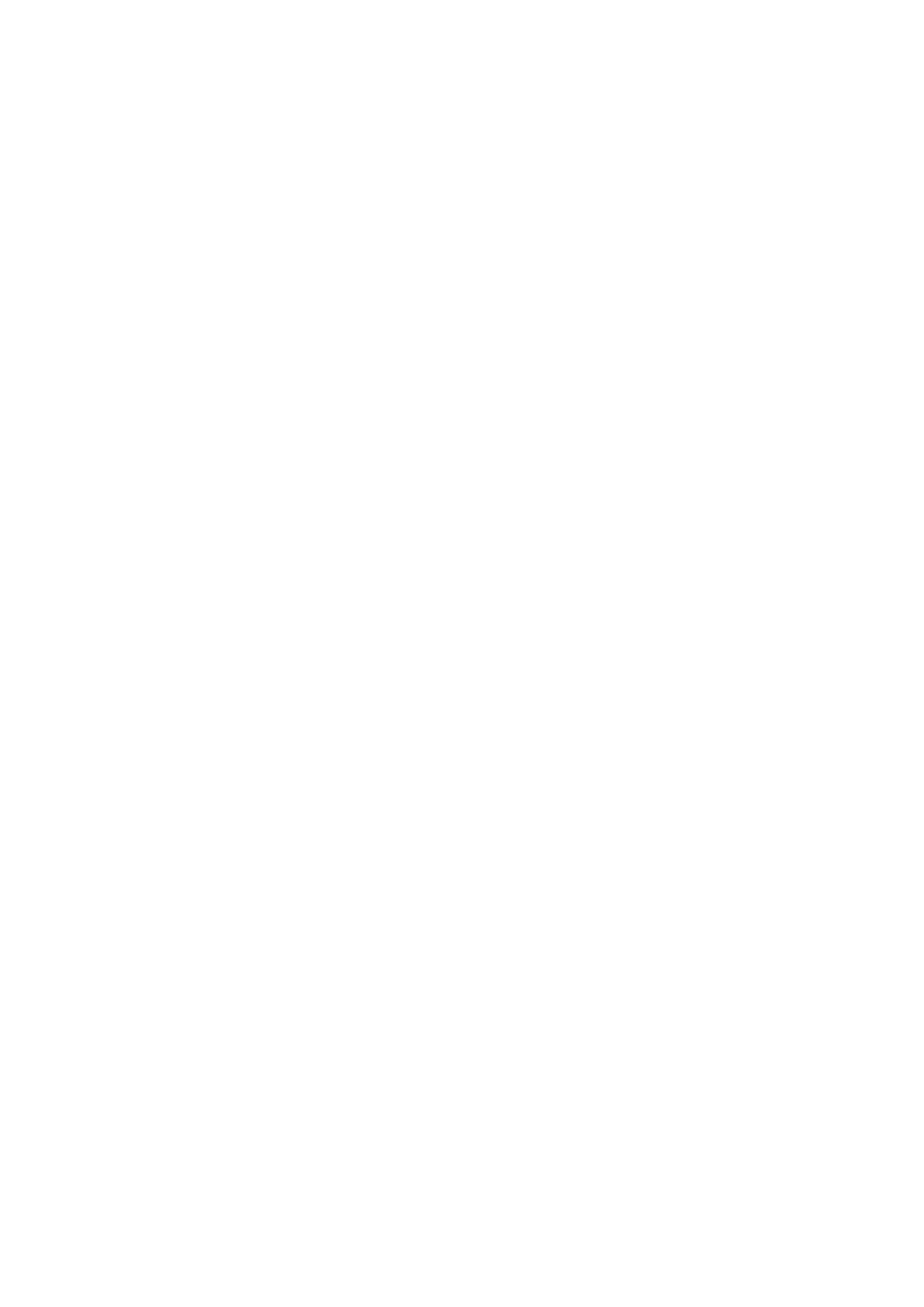a relevant protected characteristic that are different from the needs of persons who do not share it; (c) encourage persons who share a relevant protected characteristic to participate in public life or in any other activity in which participation by such persons is disproportionately low.

The LPA has taken reasonable and proportionate steps to meet the needs of disabled persons that are different from the needs of persons who are not disabled include, in particular, steps to take account of disabled persons' disabilities, as part of this planning application/proposal.

Due regard has been given to the need to foster good relations between persons who share a relevant protected characteristic and persons who do not share it involves. Particular consideration has been given to the need to-

(a)tackle prejudice, and

(b)promote understanding.

Finally, the LPA recognise that compliance with the duties in this section may involve treating some persons more favourably than others; but that is not to be taken as permitting conduct that would otherwise be prohibited by or under this Act.

**RECOMMENDATION:** Grant Consent in accordance with Regulation 4 of the Town and Country Planning General Regulations 1992

# **Conditions:**

- 1 The development to which this permission relates must be begun not later than three years beginning with the date on which permission is granted, as required by section 91 of the Town and Country Planning Act 1990 as amended by Section 51 of the Planning and Compulsory Purchase Act 2004 to ensure that the development is carried out within a reasonable period of time
- 2 Unless otherwise first agreed in writing with the Local Planning Authority, the development hereby granted permission shall be carried out in full accordance with the following approved plans:
	- Existing layout, drawing no. 1601 received 15 March 2016, Proposed layout drawing and location plan, drawing no. 1601 2 D received 10 May 2016.

In order to ensure that the completed development accords with the scheme approved and to comply with policy B2 of the adopted Unitary Development Plan.

3 The building shall not be brought into use for the purposes hereby approved until a detailed written management plan, in connection with the staging of large scale events has been submitted to and approved in writing by the Local Planning Authority. Thereafter, the premises shall not be operated other than in complete accordance with the approved management plan, unless the Local Planning Authority first agrees to any variation in writing, in the interests of highway safety and to accord with policy T14 of the Unitary Development Plan.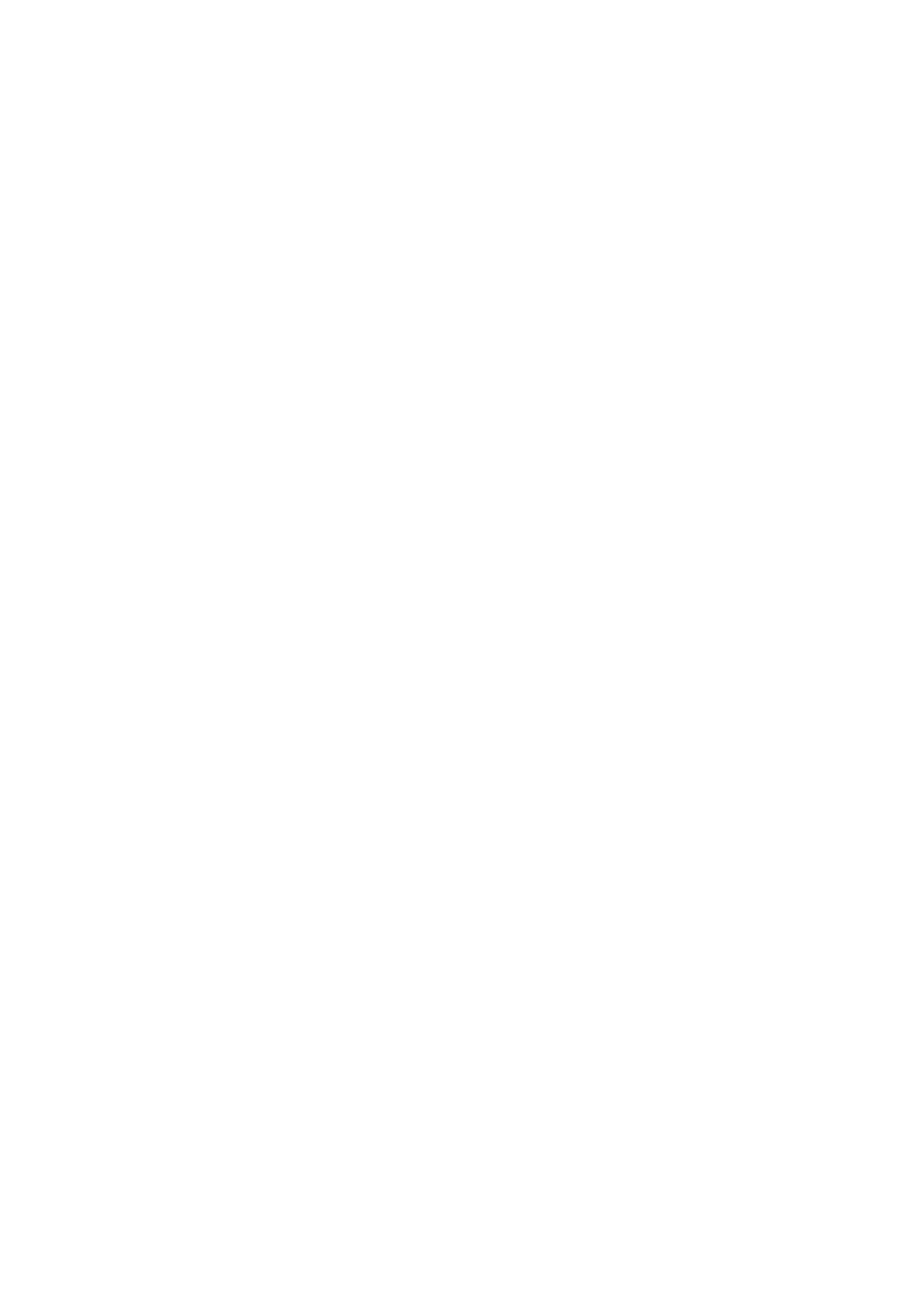- 4 Notwithstanding any indication of materials which may have been given in the application; the external materials to be used, including walls, roofs, doors and windows shall be of the same colour, type and texture as those used in the existing building, unless the Local Planning Authority first agrees any variation in writing; in the interests of visual amenity and to comply with policy B2 of the Unitary Development Plan.
- 5 The premises shall be used for a visitors centre, special events and educational visits on the first floor and as a tea room (Class A3) on the ground floor and for no other purpose as defined by the Schedule to the Town and Country Planning (Use Classes) Order 1987, or in any provision equivalent to that Class in any statutory instrument revoking and re-enacting that Order), in order to achieve a satisfactory form of development and to accord with policy B2 of the UDP.
- 6 Prior to the commencement of the use hereby permitted full details of the opening hours for the premises shall be submitted to and approved by the Local Planning Authority. The approved details shall be implemented as approved at all times unless a variation shall have been agreed in writing by the Local Planning Authority. In order to protect the amenities of the area in accordance with policy B2 of the UDP.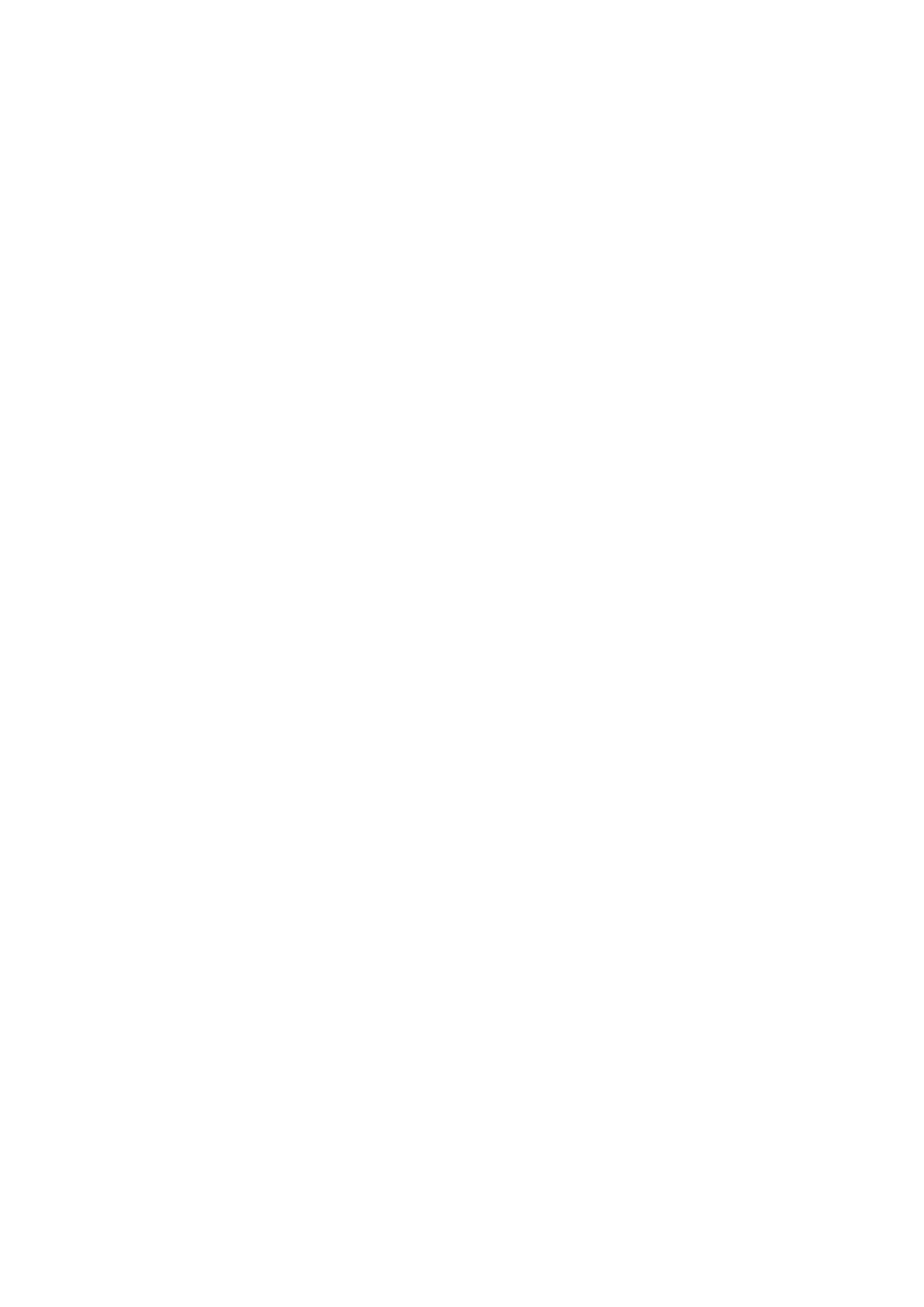| 4.                                                                                                                 | <b>North</b><br>Sunderland                                                                     |  |
|--------------------------------------------------------------------------------------------------------------------|------------------------------------------------------------------------------------------------|--|
| <b>Reference No.:</b>                                                                                              | 16/00567/LP3 Local Authority (Reg 3)                                                           |  |
| Change of use from public highway to facilitate erection of<br>Proposal:<br>new entrance structure to pier tunnel. |                                                                                                |  |
| Location:                                                                                                          | Land Adjacent To Roker Pier Marine Walk Sunderland                                             |  |
| Ward:<br><b>Applicant:</b><br>Date Valid:<br><b>Target Date:</b>                                                   | <b>St Peters</b><br><b>Commercial Development Directorate</b><br>28 April 2016<br>23 June 2016 |  |

# **PROPOSAL:**

The proposal relates to the change of use from public highway to facilitate the erection of a new entrance structure to the pier tunnel on land adjacent to Roker Pier, Marine Walk, Sunderland.

The application represents the final phase of the pier and lighthouses restoration, with the vast majority of the works already completed following the approval of application ref. 15/00559/LAL at North Sunderland Sub-Committee dated 28.04.2015.

#### Site Description

Roker Pier is situated at the southern end of Roker beach lying approximately 05.km north of Sunderland Harbour. Together with the new South Pier, it forms the outer sea defences of the docks and river mouth. The curved pier is 609.6 metres long, 10.4 metres wide at the shore side, increasing to 12.10 metres in width at the seaward end, and terminating in a roundhead measuring 20.10 metres across.

Roker Pier is a Grade II listed structure and lies within the Roker Park Conservation Area. The pier is constructed of red Aberdeen granite, accommodating an integral tunnel along its full length, originally provided to allow the lighthouse keeper access during adverse weather.

# **Proposal**

The current phase of works involves restorative works to the tunnel steps and the construction of a new entrance structure that seeks to improve access and allow the operation of tours by a volunteer group. Covering a floor area that measures approximately 7.0 metres in length and 3.5 metres in width, the four sided structure measures 2.850 metres in height. Access to the structure is provided via an entrance door sited within the west facing elevation.

It is proposed to construct the entrance building with a mix of flamed grey granite and grey tinted glass.

The proposal has also been supported by an accompanying application for listed building consent (ref : 16/00568/LB3) and the following documents: Design, Access and Heritage Statement Habitats Regulation Assessment.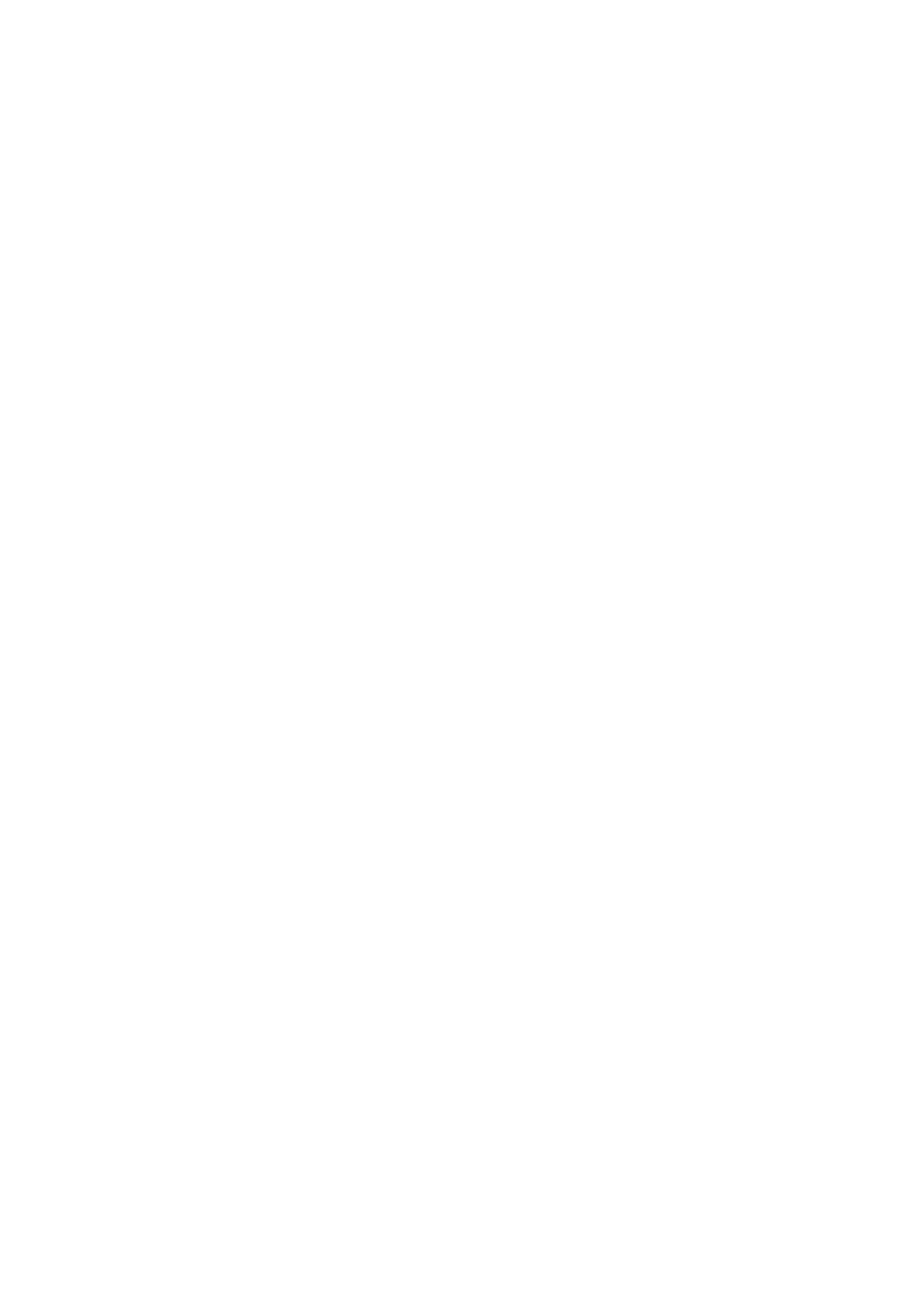# **TYPE OF PUBLICITY:**

Press Notice Advertised Site Notice Posted Neighbour Notifications

# **CONSULTEES:**

Network Management St Peters - Ward Councillors Consultation Tyne And Wear Archaeology Officer Natural England

Final Date for Receipt of Representations: **24.05.2016**

# **REPRESENTATIONS:**

Natural England.

Internationally Designated Sites - No objection : Natural England notes that Sunderland City Council as the competent authority under the provisions of the Habitats Regulations, has screened the proposal to check for the likelihood of significant effects and concluded that the proposal can be screened out from further stages of assessment because significant effects are unlikely to occur, either alone or in combination.

Nationally Designated Sites - No objection : The application is in close proximity to the Durham Coast SSSI. Natural England is satisfied that the proposed development being carried out in strict accordance in strict accordance with the details of the application, as submitted, will not damage or destroy the interest features for which the site has been notified. We therefore advise that this SSSI does not represent a constraint in determining this application.

Third Party Representations. No representations were received.

# **POLICIES:**

In the Unitary Development Plan the site is subject to the following policies;

B 2 Scale, massing layout and setting of new developments

B 4 Development within conservation areas

B\_6\_Measures to preserve and enhance conservation areas

B 10 Development affecting the setting of listed buildings

T\_14\_Accessibility of new developments, need to avoid congestion and safety problems arising

CN\_19\_Development affecting designated / proposed SAC's, SPAs and RAMSAR Sites

# **COMMENTS:**

In determining the application the main issues to consider are:

1. The principle of the use.

2. The visual impact of the alterations upon the setting of the listed pier and lighthouse and the character of the conservation area.

3. The impact of the proposal upon highway safety.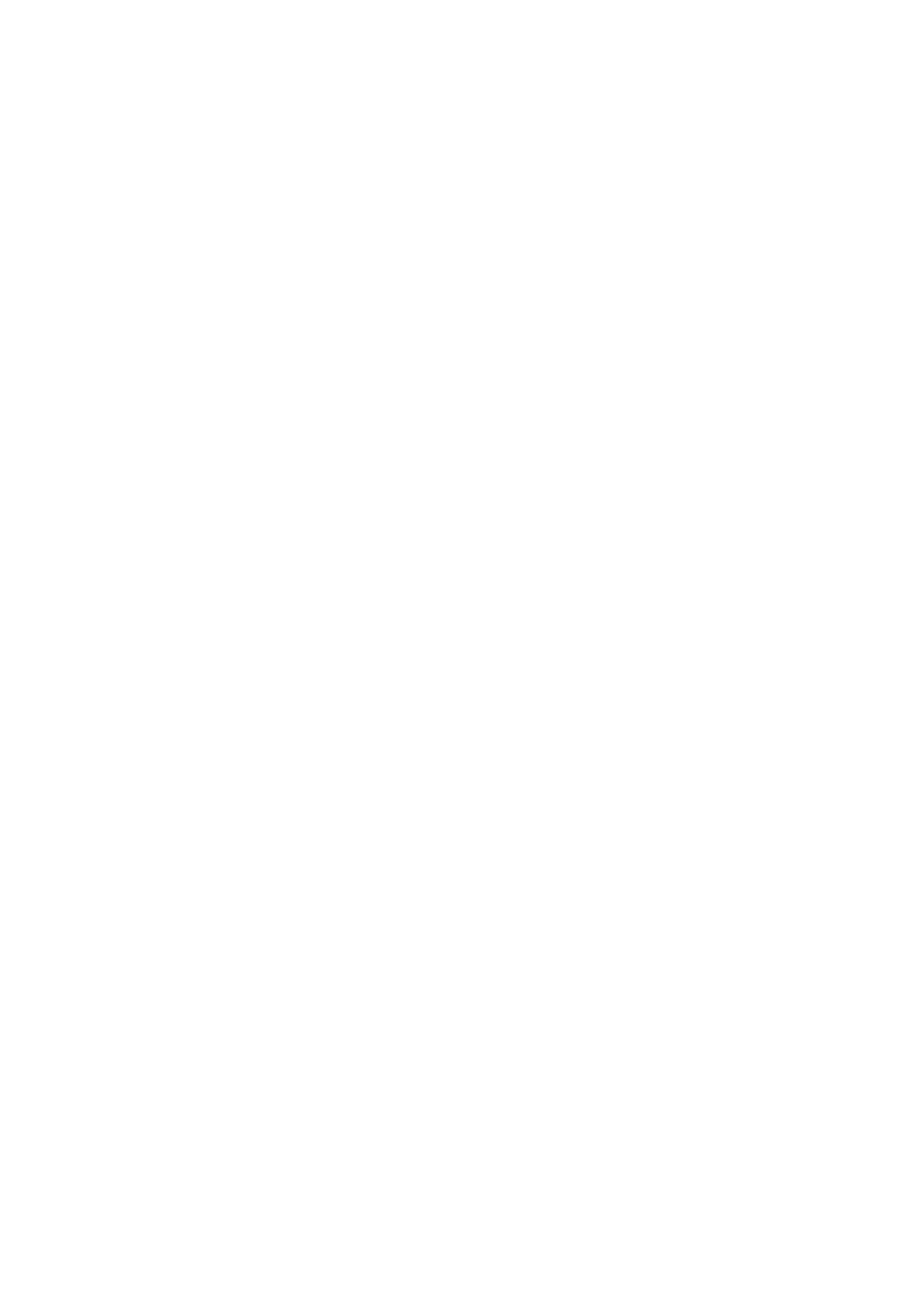- 4. The impact upon residential amenity.
- 5. The impact upon protected species.

# **1 Principle of Use**

By virtue of section 38(6) of the Planning and Compulsory Purchase Act, 2004, the starting point for consideration of any planning application is the saved policies of the development plan. A planning application must be determined in accordance with the development plan unless material considerations indicate otherwise.

However, since the publication of the National Planning Policy Framework (NPPF) in March 2012 (which is a material consideration for the purpose of Section 38(6)), the weight that can be given to the development plan depends upon the extent to which the relevant policies in the plan are consistent with the more up to date policies set out in the NPPF. The closer the relevant policies in the NPPF, the greater the weight can be given to the development plan.

In assessing the principle of the use, the proposal has been considered against the relevant policies of the saved adopted Unitary Development Plan (UDP), B2, B4, B6, B10, B13 and EN10 to which the proposal is in accordance. In addition to the UDP policies, the City Council has produced The Seafront Regeneration Strategy which provides a strategic platform to guide the regeneration of Roker and Seaburn seafront and to act as a tool to deliver the objectives set out in the Sunderland Strategy (2008-2025) the overarching strategy for the city which states that "by 2025 Roker and Seaburn will have a key role in providing cultural tourism attractions."

The Marine Walk Masterplan is a Supplementary Planning Document (SPD) forming part of Sunderland City Council's Local Development Framework. As such the document has been taken forward through the statutory planning process in accordance with the Town and Country Planning (Local Development) (England) Regulations 2004 (as amended).

The proposed usage is considered to support the aims and objectives of the aforementioned documents , by opening up the tunnel as a tourist attraction and as such the principle of the development is considered to be acceptable.

#### **2. Visual Impact upon the setting of the Listed pier and lighthouse and the character of the conservation area.**

In assessing the visual impact of the proposed alterations the proposal has been considered against Section 12 : Conserving and enhancing the historic environment of the National Planning Policy Framework (NPPF) relevant policies of the UDP B2, B4, B6 and B10 of the UDP and Management Objective 6 and Proposal 6a of the Roker Park Conservation Area Management Strategy.

Further to consultations with the City Council's Heritage Protection Team, it is noted that the restoration of the pier, lighthouse and tunnel has been subject to detailed discussions and monitoring with the Heritage Protection Team and Historic England (HE) for some time, with this application representing the final stage in the structures restoration.

The tunnel entrance was subject to a design competition, with the deciding panel comprising HE Officers, SCC Officers, Members, businesses, HLF Officers and local community. The brief for the entrance structure focused on delivering a piece of architecture that befitted the quality of the Roker Park Conservation Area and the Grade II listed pier and lighthouse complex.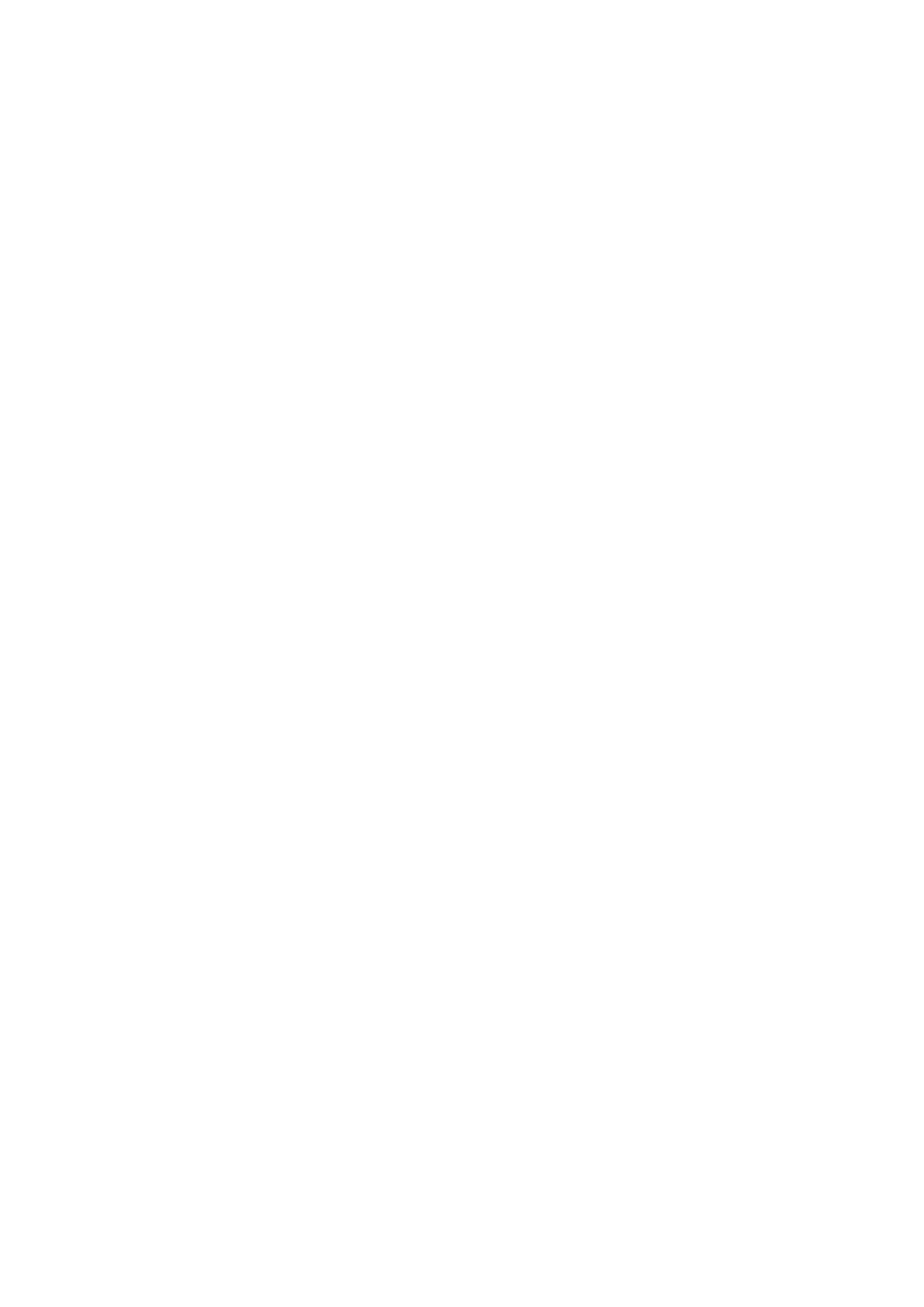It is considered that the applicant has satisfied the requirements of the NPPF in identifying the relevant heritage assets and assessing the impact of the proposal on them. The Design and Access Statement and Heritage Statement gives a brief history of the pier complex, identifies relevant policies and justifies the proposal.

The proposed scheme offers a modern solution to the access issues of the tunnel, with clean lines, large amounts of glass and matching grey granite ensuring the building settles into its surroundings. Focusing on maintaining panoramic views, glazing has been used on all elevations, ensuring the lighthouse and the two beaches that bound the pier to the north and south are nearly always visible from both inside and outside the structure.

It is considered that the use of the matching materials will result in a building which is robust, functional and yet subtle. Improving the stairs in the tunnel will allow greater access for the public and by removing the hatch will allow others who cannot or do not wish to go through the tunnel a glimpse of what lies beneath.

The Heritage Protection Team is satisfied that the proposal represents a sympathetic addition to the pier, a high quality addition to the conservation area and will improve access to one of the city's most recognisable structures. The proposal accords with the NPPF, UDP and CAMS policies and will help secure the long term future of the complex.

# **3 The impact upon highway safety.**

Policy T14 of the UDP requires in part that proposals for new development should be readily accessible by pedestrians and cyclists and not cause traffic congestion or highway safety problems.

The proposal does involve the enclosure of an area of public highway in order to open up the steps to the tunnel and as such the development will require a stopping up under Section 247 of the Town and Country Planning Act 1990.

Further to consultation with the Network Management Section no onjections to the proposal have been received.

# **4 Impact upon residential amenity.**

Paragraph 17 Core Planning principles states in part that a set of core land-use planning principles should underpin both plan making and decision-taking and highlights 12 key points. One of these points states that planning should:

"always seek to secure a high quality design and good standard of amenity for all existing and future occupants of land and buildings."

Policy B2 of the UDP reaffirms this position in seeking to ensure levels of privacy are maintained and developments are respectful and enhance the best qualities of nearby properties.

In assessing the impact of the proposed development upon levels of residential amenity, it is worthy of note that Marine Walk currently provides 5 No. residential units at first floor level above the operational commercial units, with an added residential property at No.2 Roker Pier Cottage.

The current proposal is only to operate on a voluntary basis and the building itself is not to be illuminated either inside or out. With these factors in mind it is not considered that the proposed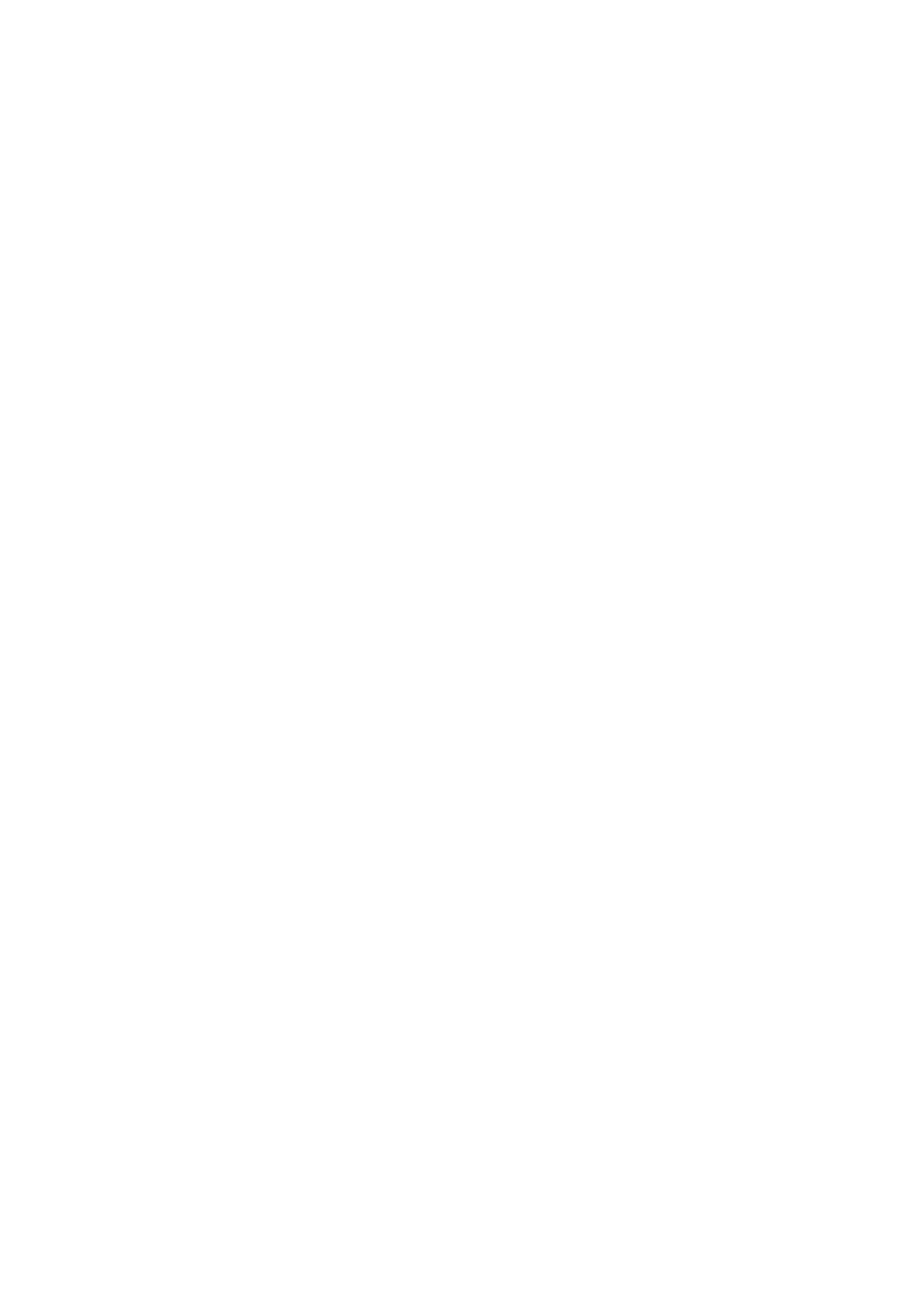development will have a significant impact upon existing levels of residential amenity and is in accordance with both local and national policies.

# **5 The impact upon protected species.**

Under Section 40(1) of the Natural Environment and Rural Communities Act 2006, every public authority must, in exercising its functions, have regard, so far as is consistent with the proper exercise of those functions, to the purpose of conserving biodiversity. This duty covers the protection, enhancement and restoration of habitats and species. In addition to the above The Conservation of Habitats and Species Regulations 2010 (as amended) is also of particular relevance in the assessment of this proposal.

The NPPF provides that Local Planning Authorities should aim to conserve and enhance biodiversity. Paragraph 118 of the NPPF provides as follows:-

- If significant harm resulting from a development cannot be avoided, adequately mitigated, or as a last resort, compensated for, then planning permission should be refused;
- Proposed development on land within or outside a SSSI which is likely to have an adverse effect on a SSSI should not normally be permitted. Where an adverse effect is likely, an exception should only be made where the benefits of the development clearly outweigh the impacts on the features of the SSSI;
- Opportunities to incorporate biodiversity in and around development should be encouraged;
- The following wildlife sites should be given the same protection as European Sites:
- potential Special Protection Areas and possible Special Areas of Conservation;
- listed or proposed Ramsar sites and
- sites identified, or required, as compensatory measures for adverse effects on European sites, potential Special Protection Areas, possible Special Areas of Conservation, and listed or proposed Ramsar sites.

As a member of the European Union (EU), the United Kingdom (UK) is bound by the terms of the Council Directive 79/409/EEC on the Conservation of Wild Birds (the Birds Directive) and the Council Directive 92/42/EEC on the conservation of natural habitats and wild flora and fauna (the Habitats Directive). These are implemented in the UK through the Conservation regulations which provide for the protection of areas of European importance for wildlife, in the form of Special Areas of Conservation (SAC's) designated under the Habitats Directive, and Special Protection Areas (SPA's) designated under the Birds Directive. Collectively, these are termed European sites, and overall network of European sites is termed Natura 2000. It is an offence under the legislation and regulations to carry out an act which may damage a qualifying species or habitat for which the site is designated.

A Habitat Regulation Assessment (HRA) is the mechanism to be implemented to ensure the above legislation is complied with and determines whether a plan or project would adversely affect the integrity of any European site in terms of its conservation objectives.

Where adverse effects are identified alternative solutions should be identified and the plan or project modified to avoid any adverse effects. The LPA, as the Competent Authority , can adopt the plan or approve the project only after having ascertained that it will not adversely affect the integrity of a European Site.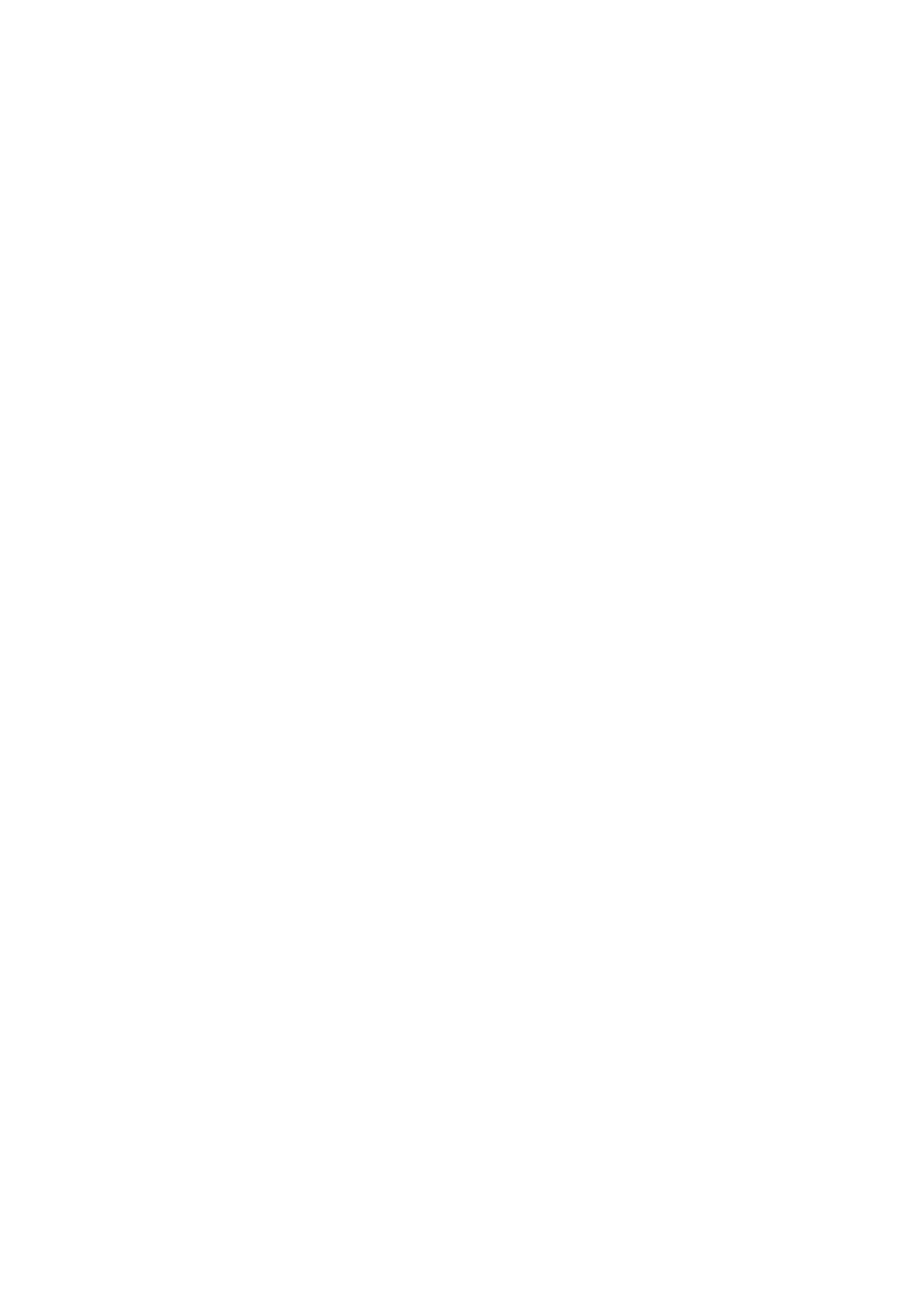Regulations require that HRA's must consider in-combination effects cumulatively, with all relevant plans and projects. If it can be concluded that no likely significant effects will arise from the plan or project, including in combination then no further stages of the HRA are required (on the basis that the proposal is screened out and appropriate mitigation if required is provided).

There are two designated statutory sites within the vicinity of the proposal, these being the Northumbria Coast Special Protection Area which is located approximately 0.75 km to the north of the development site and the Durham Coast Special Area of Conservation located to the south.

Policy CN19 of the UDP is of particular relevance and states that :

"Special Areas of Conservation, Special Protection Areas and Ramsar sites, either designated or proposed for designation, will be conserved. Development will not be permitted unless;

(i) it is directly connected with or necessary to the management of the nature conservation interest of the site;

(ii) it would not adversely affect the nature conservation interest of the site either directly or indirectly; or

(iii) the developer can demonstrate that there are imperative reasons of overriding public interest for the development and no alternative site is available.

Where such development does proceed, it may be subject to planning conditions and obligations to secure mitigation or compensatory measures, including those necessary to ensure that the overall coherence of Natura 2000 is protected."

The above policy is fully compliant with the NPPF.

In light of the above policies, the development proposals proximity to the Natura 2000 sites at the coast, the application has been supported by a Habitats Regulations Assessment - Commercial and Residential Development at Marine Walk, Roker, Sunderland.

Following consultations with City Council's Heritage Protection Team it is considered that the development proposal alone and in combination is unlikely to have a significant effect on the interest features of the coastal European Sites, nor incidentally the Durham Coast Site of Special Scientific Interest, and as such the proposal can proceed as described without the need for an Appropriate Assessment through the Habitats Regulations Assessment process.

The proposal is considered to comply with relevant international, national and local policies and is considered to be acceptable.

# **Conclusion.**

It is considered that the proposed development will contribute to the achievement of sustainable development from an economic, social and environmental perspective as identified within the key themes of the NPPF, via the introduction of an entrance structure necessary to facilitate the opening up to the public of the pier tunnel. Whilst it is recognised that the development will impinge upon the public highway, the footprint of the proposed building is such that access along the pier is not inhibited. Furthermore as a result of a design competition with architectural practices the submitted proposal is considered to provide a contemporary form of development that reflects the design qualities of the pier, whilst maintaining important views of the coastline and lighthouse.

The proposal is considered to comply with relevant NPPF and UDP policies and is in accordance with the Marine Walk Masterplan.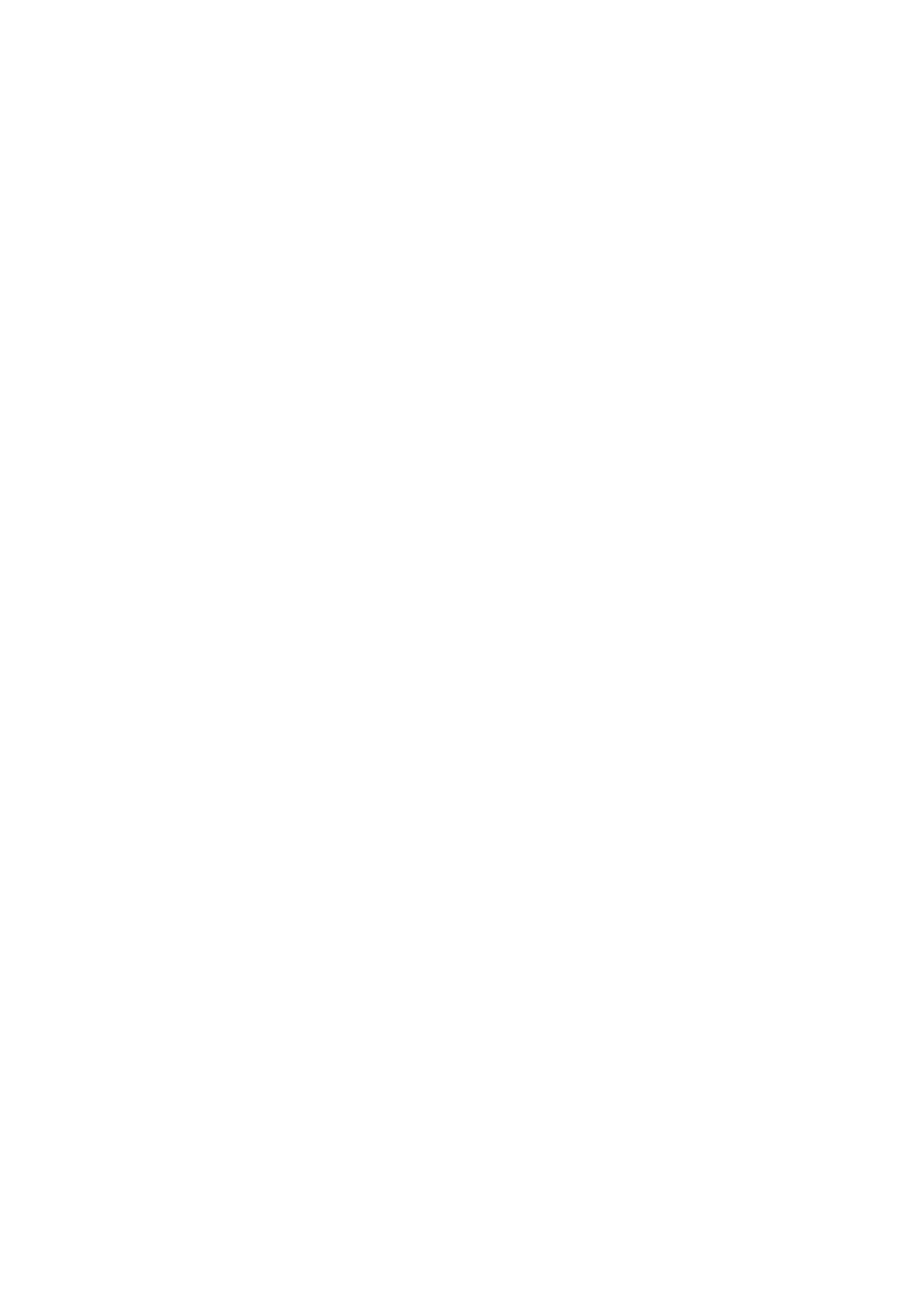In light of the continued regeneration of the Marine Walk promenade area, it is recommended that Members be minded to Grant Consent Under Regulation 3, of the General Regulations Order 1992, due to the period for consultation not expiring till 24<sup>th</sup> May 2016 and subject to the conditions listed.

# **Equality Act 2010 - 149 Public Sector Equality Duty**

During the detailed consideration of this application/proposal an equality impact assessment has been undertaken which demonstrates that due regard has been given to the duties placed on the LPA's as required by the aforementioned Act.

As part of the assessment of the application/proposal due regard has been given to the following relevant protected characteristics:

- age;
- disability;
- gender reassignment;
- pregnancy and maternity;
- race:
- religion or belief;
- sex;
- sexual orientation.

The LPA is committed to (a) eliminating discrimination, harassment, victimisation and any other conduct that is prohibited by or under the Equality Act 2010; (b) advance equality of opportunity between persons who share a relevant protected characteristic and persons who do not share it; (c) foster good relations between persons who share a relevant protected characteristic and persons who do not share it.

In addition, the LPA, in the assessment of this application/proposal has given due regard to the need to advance equality of opportunity between persons who share a relevant protected characteristic and persons who do not share it. This approach involves (a) removing or minimising disadvantages suffered by persons who share a relevant protected characteristic that are connected to that characteristic; (b) take steps to meet the needs of persons who share a relevant protected characteristic that are different from the needs of persons who do not share it; (c) encourage persons who share a relevant protected characteristic to participate in public life or in any other activity in which participation by such persons is disproportionately low.

The LPA has taken reasonable and proportionate steps to meet the needs of disabled persons that are different from the needs of persons who are not disabled include, in particular, steps to take account of disabled persons' disabilities, as part of this planning application/proposal.

Due regard has been given to the need to foster good relations between persons who share a relevant protected characteristic and persons who do not share it involves. Particular consideration has been given to the need to:

(a)tackle prejudice, and

(b)promote understanding.

Finally, the LPA recognise that compliance with the duties in this section may involve treating some persons more favourably than others; but that is not to be taken as permitting conduct that would otherwise be prohibited by or under this Act.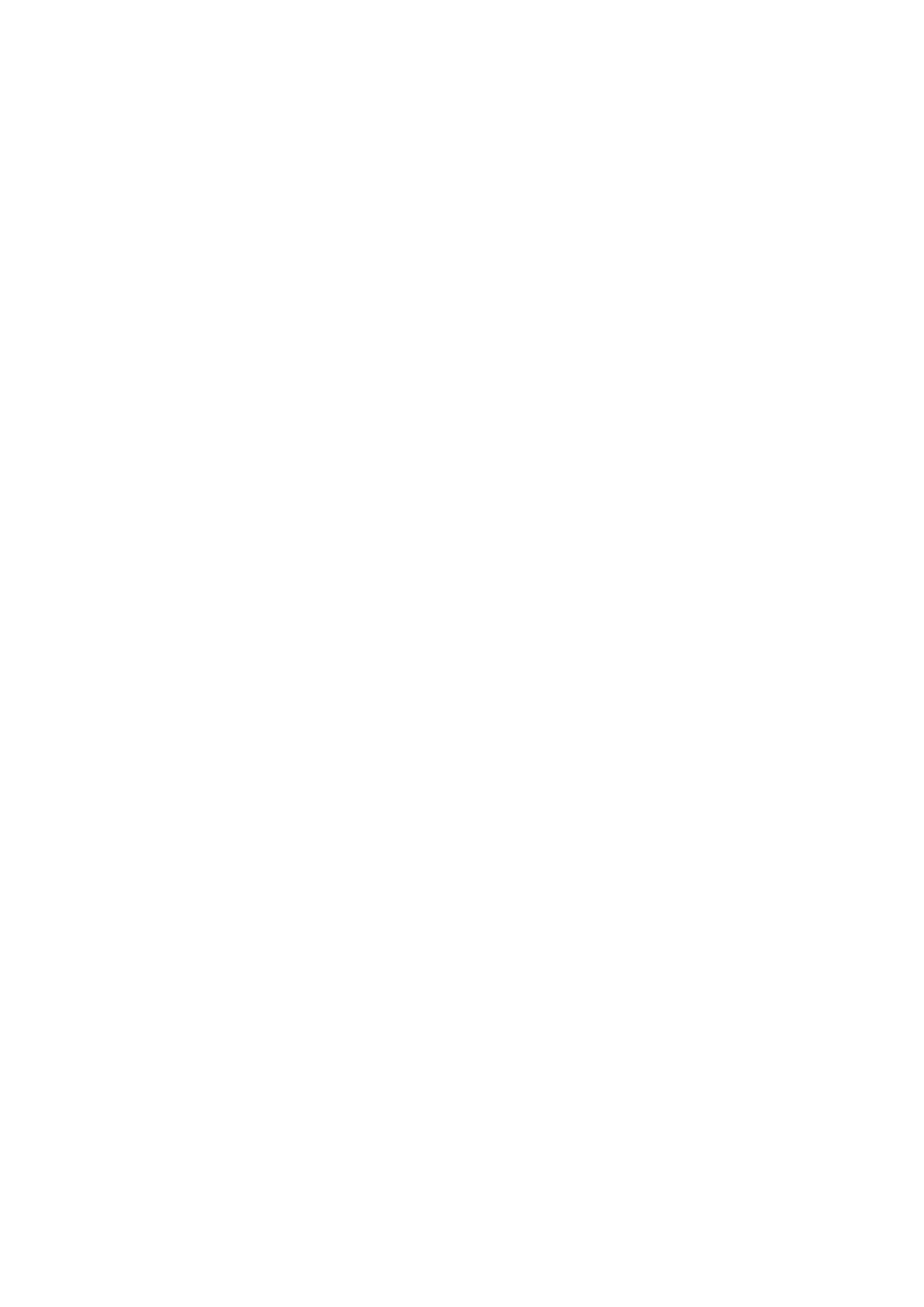**RECOMMENDATION:** Members be minded to Grant Consent Under Regulation 3, of the General Regulations Order 1992, due to the period for consultation not expiring till  $24<sup>th</sup>$  May 2016 and subject to the conditions listed.

# **Conditions:**

- 1 The development to which this permission relates must be begun not later than three years beginning with the date on which permission is granted, as required by section 91 of the Town and Country Planning Act 1990 as amended by Section 51 of the Planning and Compulsory Purchase Act 2004 to ensure that the development is carried out within a reasonable period of time
- 2 Unless otherwise first agreed in writing with the Local Planning Authority, the development hereby granted permission shall be carried out in full accordance with the following approved plans:
	- Drawing No. T1 General Arrangement received 05.04.2016.

In order to ensure that the completed development accords with the scheme approved and to comply with policy B2 of the adopted Unitary Development Plan.

3 The external materials to be used, including walls, roofs, doors and windows shall be as indicated within Section 14 : Materials of the application form submitted 05.04.2016, unless the Local Planning Authority first agrees any variation in writing; in the interests of visual amenity and to comply with policy B2 of the Unitary Development Plan.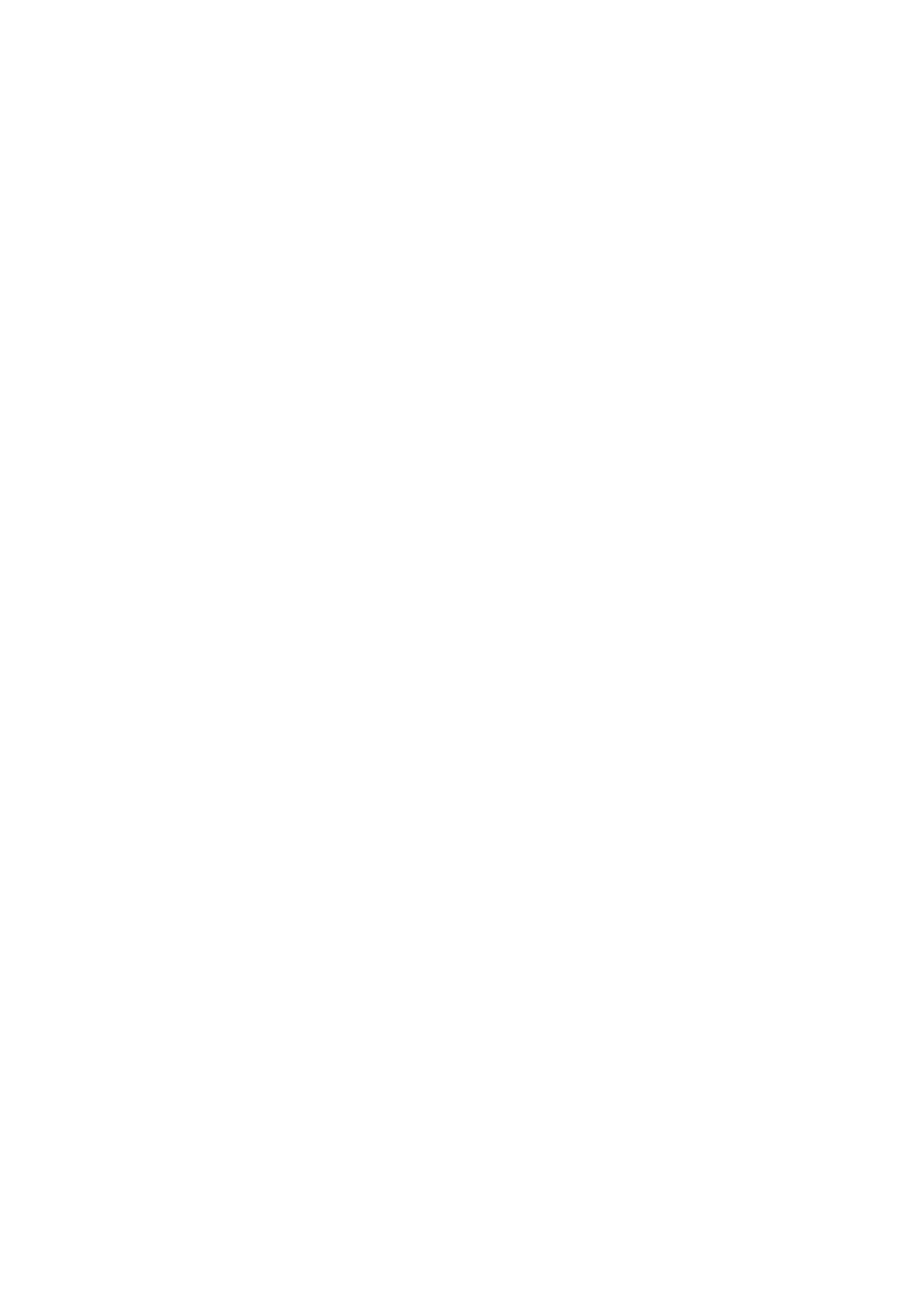| 5.                                                               | <b>North</b><br>Sunderland                                                                            |  |
|------------------------------------------------------------------|-------------------------------------------------------------------------------------------------------|--|
| <b>Reference No.:</b>                                            | 16/00568/LB3 Listed Building Consent (Reg3)                                                           |  |
| Proposal:                                                        | Change of use from public highway to facilitate erection of<br>new entrance structure to pier tunnel. |  |
| Location:                                                        | Land Adjacent To Roker Pier Marine Walk Sunderland                                                    |  |
| Ward:<br><b>Applicant:</b><br>Date Valid:<br><b>Target Date:</b> | <b>St Peters</b><br><b>Commercial Development Directorate</b><br>19 April 2016<br>14 June 2016        |  |

# **PROPOSAL:**

Listed building consent is sought for modifications to the pier tunnel entrance to facilitate the erection of a new entrance structure on land adjacent to Roker Pier, Marine Walk, Sunderland.

The application represents the final phase of the pier and lighthouse restoration with the vast majority of the works already completed following the approval of application ref. 15/00559/LAL at North Sunderland Sub-Committee dated 28.04.2015.

# Site Description

Roker Pier is situated at the southern end of Roker beach lying approximately 05.km north of Sunderland Harbour. Together with the new South Pier, it forms the outer sea defences of the docks and river mouth. The curved pier is 609.6 metres long, 10.4 metres wide at the shore side, increasing to 12.10 metres in width at the seaward end, and terminating in a roundhead measuring 20.10 metres across.

Roker Pier is a Grade II listed structure and lies within the Roker Park Conservation Area. The pier is constructed of red Aberdeen granite, accommodating an integral tunnel along its full length, originally provided to allow the lighthouse keeper access during adverse weather.

One of the hidden treasures of the pier complex is the tunnel that runs from the promenade to the basement of the lighthouse. It measures approximately 1.40 metres across and stands 1.8 metres high and runs the entire length of the pier. Currently accessed via a hatch at the shore end - located just to the west of the Roker gates, the hatch was formerly protected by a hut.

# Proposal

The current phase of works involves restorative works to the tunnel steps and the construction of a new entrance structure that seeks to improve access and allow the operation of tours by volunteer group. Covering a floor area that measures approximately 7.0 metres in length and 3.5 metres in width, the four sided structure measures 2.850 metres in height. Access to the structure is provided via an entrance door sited within the west facing elevation.

It is proposed to construct the entrance building with a mix of flamed grey granite and grey tinted glass.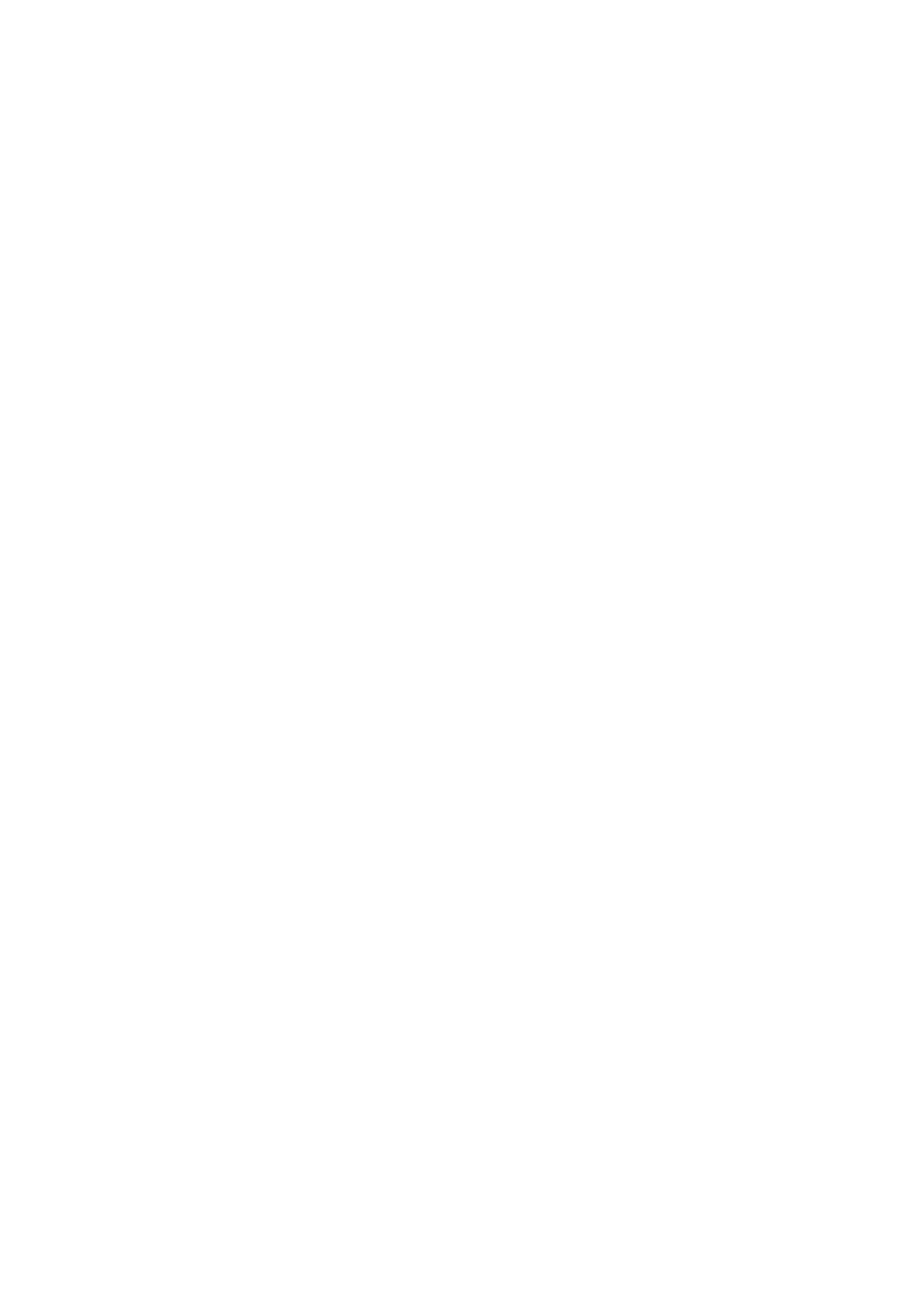The proposal has also been supported by an accompanying application for planning permission (ref : 16/00567/LP3) and the following documents: Roker Lighthouse and Pier Tunnel Repair and Refurbishment - Outline Schedule of Work. Design and Access and Heritage Statement.

# **TYPE OF PUBLICITY:**

Press Notice Advertised Site Notice Posted Neighbour Notifications

# **CONSULTEES:**

Network Management St Peters - Ward Councillors Consultation Tyne And Wear Archaeology Officer Natural England

Final Date for Receipt of Representations: **24.05.2016**

# **REPRESENTATIONS:**

No representations have been received.

# **POLICIES:**

In the Unitary Development Plan the site is subject to the following policies;

B 10 Development affecting the setting of listed buildings

# **COMMENTS:**

The main issues to consider in the determination of the proposal are the impact of the development upon the integrity and appearance of the listed pier.

At the heart of the National Planning Policy Framework (NPPF) is the presumption in favour of sustainable development. Protecting and enhancing the historic environment is an important component of the NPPF's drive to achieve sustainable development. The appropriate conservation of heritage assets forms one of the 'core planning principles' that underpin the planning system. Section 12 of the NPPF, incorporating paragraphs 126-141, principally expands upon this and seeks to conserve and enhance the historic environment. The paragraphs from section 12 relevant to this application are as follows:-

Paragraph 128: In determining applications, local planning authorities should require an applicant to describe the significance of any heritage assets affected, including any contribution made by their setting. The level of detail should be proportionate to the assets' importance and no more than is sufficient to understand the potential impact of the proposal on their significance. Where a site on which development is proposed includes or has the potential to include heritage assets with archaeological interest, local planning authorities should require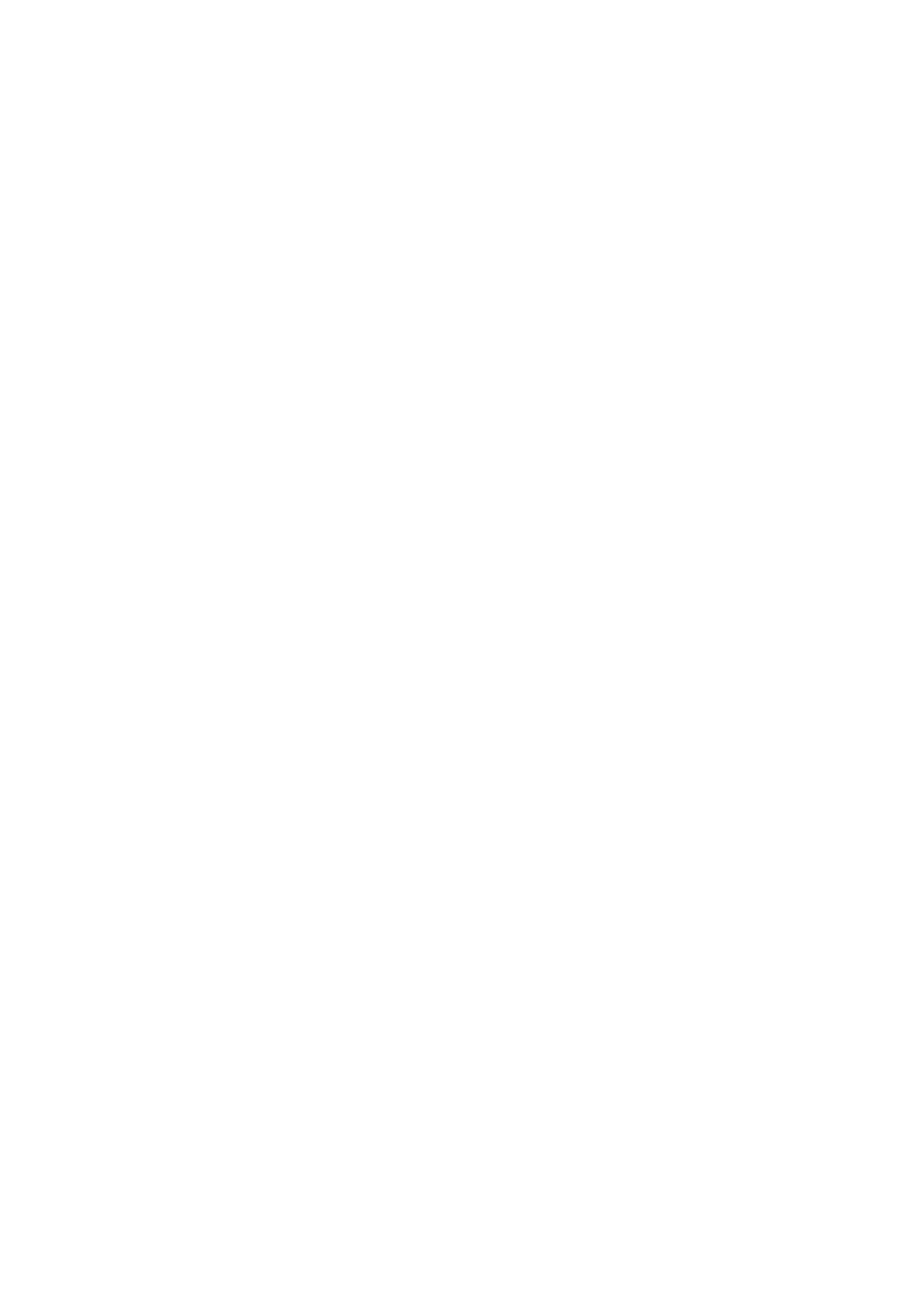developers to submit an appropriate desk-based assessment and, where necessary, a field evaluation.

Paragraph 129: Local planning authorities should identify and assess the particular significance of any heritage asset that may be affected by a proposal (including development affecting the setting of a heritage asset) taking account of the available evidence and any necessary expertise.

Paragraph 131: In determining planning applications, local planning authorities should take account of:

- o The desirability of sustaining and enhancing the significance of heritage assets and putting them into viable uses consistent with their conservation;
- o The positive contribution that conservation of heritage assets can make to sustainable communities including their economic vitality; and
- o The desirability of new development making a positive contribution to local character and distinctiveness.

Paragraph 134: Where a development proposal will lead to less than substantial harm to the significance of a designated heritage asset, this harm should be weighed against the public benefits of the proposal, including securing its optimum viable use.

Paragraph 137: Local planning authorities should look for opportunities for new development within Conservation Areas and within the setting of heritage assets to enhance or better reveal their significance. Proposals that preserve those elements of the setting that make a positive contribution to or better reveal the significance of the asset should be treated favourably.

Paragraph 141: Local planning authorities should make information about the significance of the historic environment gathered as part of ¿development management publicly accessible. They should also require developers to record and advance understanding of the significance of any heritage assets to be lost in a manner proportionate to their importance and the impact, and to make this evidence (and any archive generated) publicly accessible.

In addition to the above Local adopted planning policy and guidance

The council's saved Unitary Development Plan (UDP) adopted in 1998 is the statutory development plan for Sunderland. Highlighted below are the relevant planning policies for this application.

# B10: Development and listed buildings

The city council will seek to ensure that development proposals in the vicinity of listed buildings do not adversely affect their character or setting.

Further to consultations with the City Council's Heritage Protection Team, it is noted that the restoration of the pier, lighthouse and tunnel has been subject to detailed discussions and monitoring with the Heritage Protection Team and Historic England (HE) for some time, with this application representing the final stage in the structures restoration.

The tunnel entrance was subject to a design competition, with the deciding panel comprising HE Officers, SCC Officers, Members, businesses, HLF Officers and local community. The brief for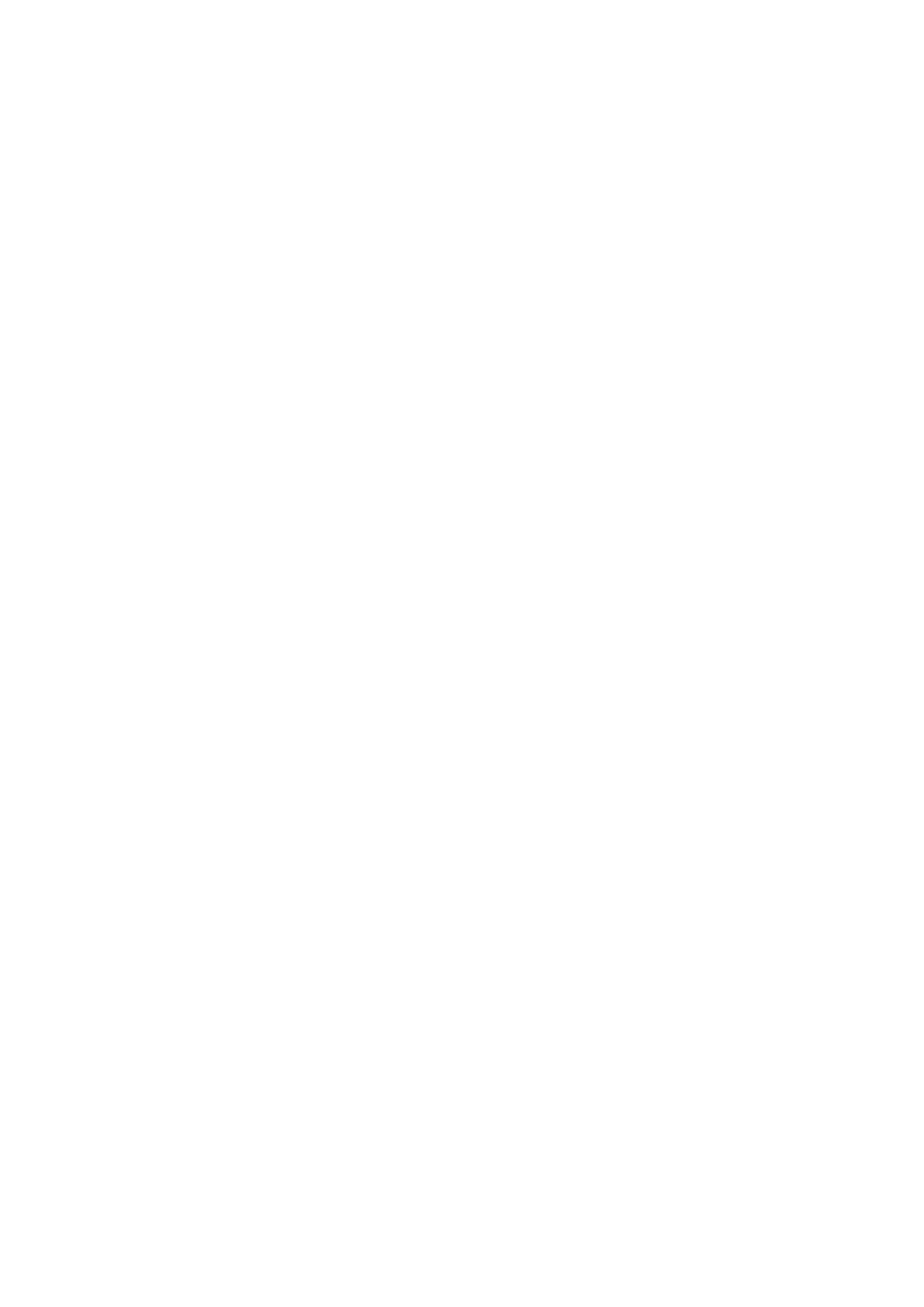the entrance structure focused on delivering a piece of architecture that befitted the quality of the Roker Park Conservation Area and the Grade II listed pier and lighthouse complex.

It is considered that the applicant has satisfied the requirements of the NPPF in identifying the relevant heritage assets and assessing the impact of the proposal on them. The Design and Access Statement and Heritage Statement gives a brief history of the pier complex, identifies relevant policies and justifies the proposal.

The proposed scheme offers a modern solution to the access issues of the tunnel, with clean lines, large amounts of glass and matching grey granite ensuring the building settles into its surroundings. Focusing on maintaining panoramic views, glazing has been used on all elevations, ensuring the lighthouse and the two beaches that bound the pier to the north and south are nearly always visible from both inside and outside the structure.

It is considered that the use of the matching materials will result in a building which is robust, functional and yet subtle. Improving the stairs in the tunnel will allow greater access for the public and by removing the hatch will allow others who cannot or do not wish to go through the tunnel a glimpse of what lies beneath.

The Heritage Protection Team is satisfied that the proposal represents a sympathetic addition to the pier, a high quality addition to the conservation area and will improve access to one of the city's most recognisable structures. The proposal accords with the NPPF, UDP and CAMS policies and will help secure the long term future of the complex.

In light of the continued regeneration of the Marine Walk promenade area, it is recommended that Members be minded to Grant Consent Under Regulation 3, of the General Regulations Order 1992, due to the period for consultation not expiring till  $24<sup>th</sup>$  May 2016 and subject to the conditions listed.

# **Equality Act 2010 - 149 Public Sector Equality Duty**

During the detailed consideration of this application/proposal an equality impact assessment has been undertaken which demonstrates that due regard has been given to the duties placed on the LPA's as required by the aforementioned Act.

As part of the assessment of the application/proposal due regard has been given to the following relevant protected characteristics:

- age;
- disability;
- gender reassignment;
- pregnancy and maternity;
- race;
- religion or belief;
- sex:
- sexual orientation.

The LPA is committed to (a) eliminating discrimination, harassment, victimisation and any other conduct that is prohibited by or under the Equality Act 2010; (b) advance equality of opportunity between persons who share a relevant protected characteristic and persons who do not share it; (c) foster good relations between persons who share a relevant protected characteristic and persons who do not share it.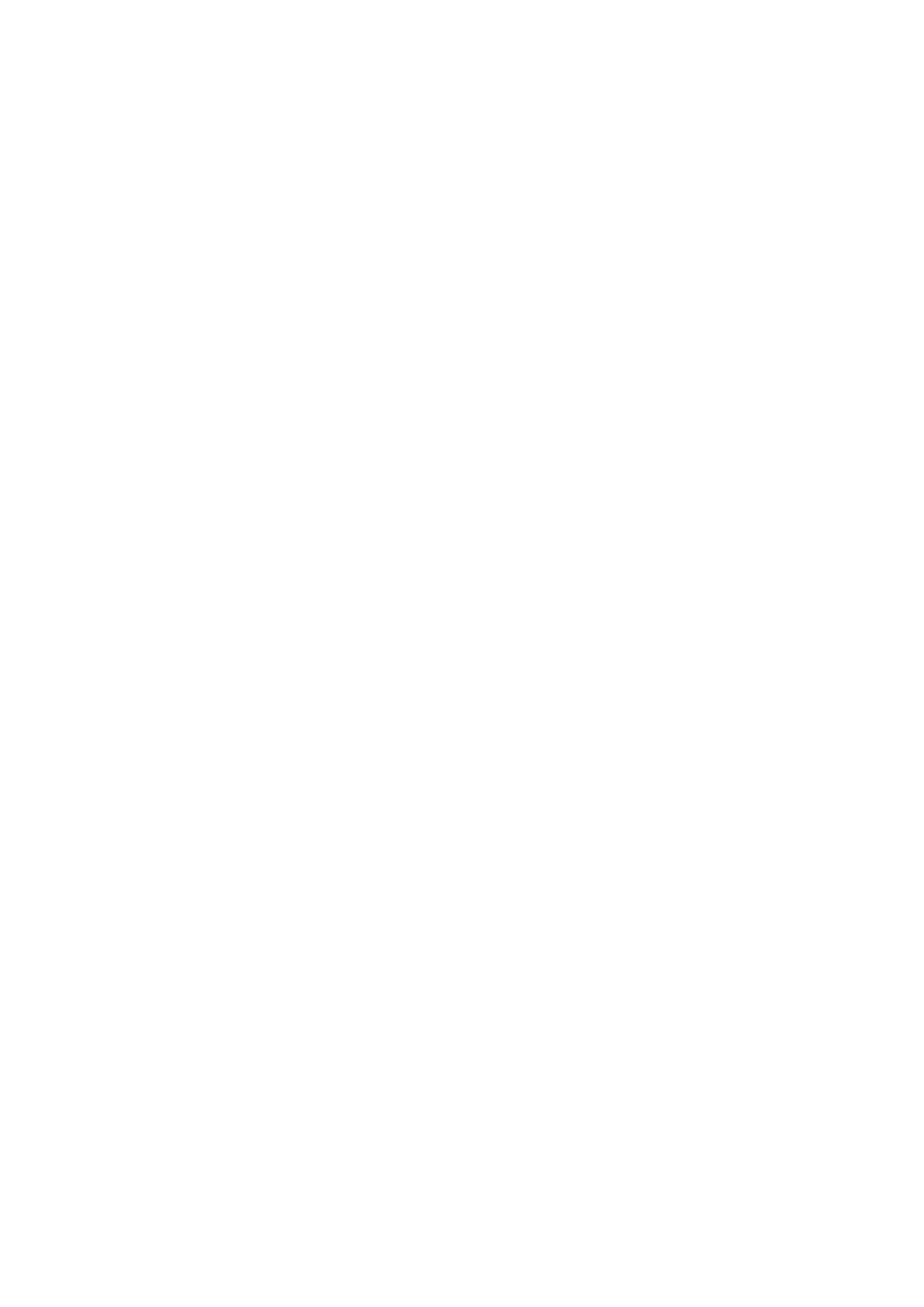In addition, the LPA, in the assessment of this application/proposal has given due regard to the need to advance equality of opportunity between persons who share a relevant protected characteristic and persons who do not share it. This approach involves (a) removing or minimising disadvantages suffered by persons who share a relevant protected characteristic that are connected to that characteristic; (b) take steps to meet the needs of persons who share a relevant protected characteristic that are different from the needs of persons who do not share it; (c) encourage persons who share a relevant protected characteristic to participate in public life or in any other activity in which participation by such persons is disproportionately low.

The LPA has taken reasonable and proportionate steps to meet the needs of disabled persons that are different from the needs of persons who are not disabled include, in particular, steps to take account of disabled persons' disabilities, as part of this planning application/proposal.

Due regard has been given to the need to foster good relations between persons who share a relevant protected characteristic and persons who do not share it involves. Particular consideration has been given to the need to: (a)tackle prejudice, and

(b)promote understanding.

Finally, the LPA recognise that compliance with the duties in this section may involve treating some persons more favourably than others; but that is not to be taken as permitting conduct that would otherwise be prohibited by or under this Act.

**RECOMMENDATION:** Members be minded to Grant Consent Under Regulation 3, of the General Regulations Order 1992, due to the period for consultation not expiring till  $24<sup>th</sup>$  May 2016 and subject to the conditions listed.

# **Conditions:**

- 1 The development to which this permission relates must be begun not later than three years beginning with the date on which permission is granted, as required by section 18 of the Planning (Listed Buildings and Conservation Areas) Act 1990 as amended by Section 51 of the Planning and Compulsory Purchase Act 2004 to ensure that the development is carried out within a reasonable period of time.
- 2 Unless otherwise first agreed in writing with the Local Planning Authority, the development hereby granted permission shall be carried out in full accordance with the following approved plans:
	- Drawing No. T1 General Arrangement received 05.04.2016.

In order to ensure that the completed development accords with the scheme approved and to comply with policy B2 of the adopted Unitary Development Plan.

3 The development hereby approved shall be carried out in complete accordance with the Roker Lighthouse and Pier Tunnel Repairs and Refurbishment Schedule of Works dated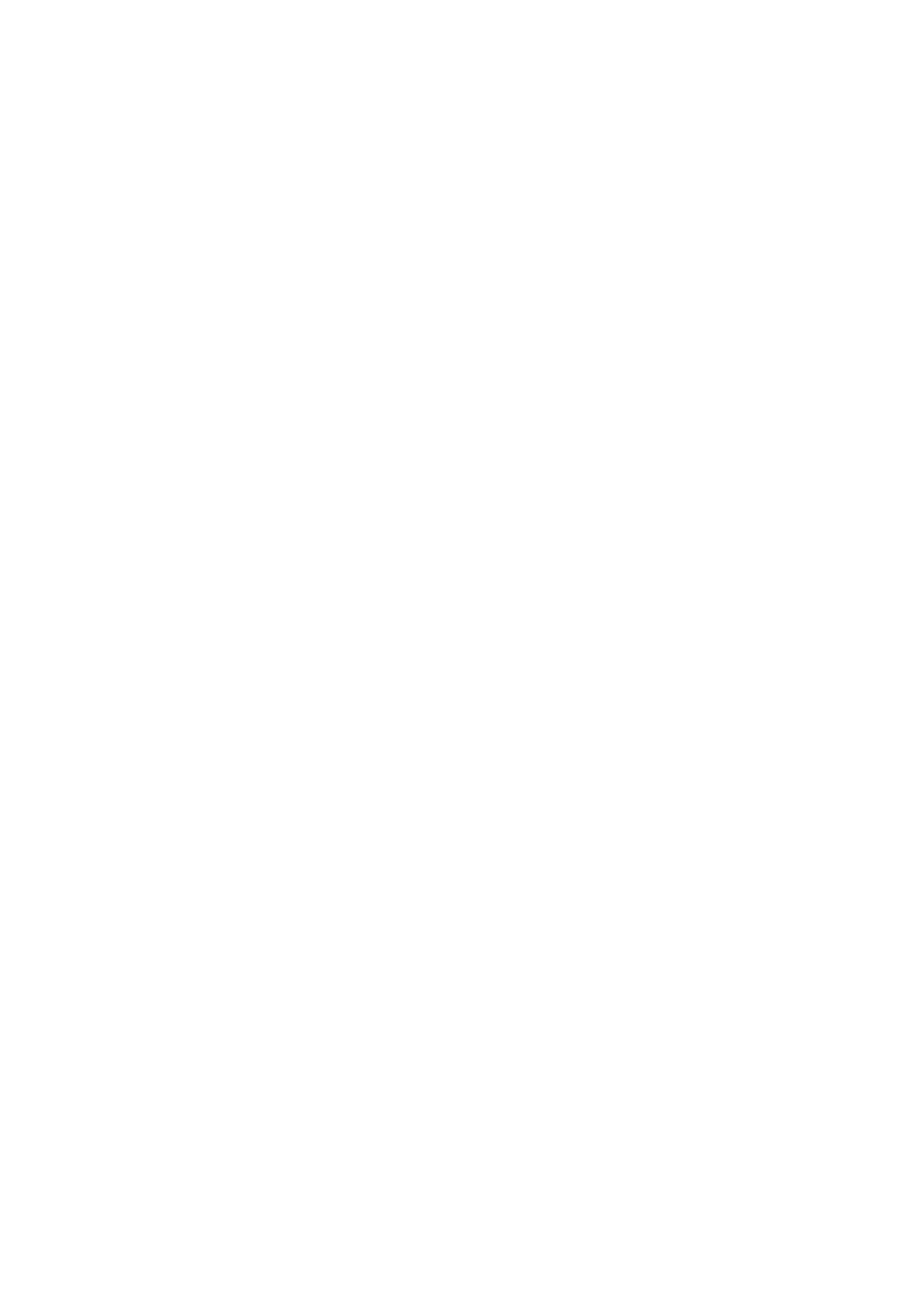24.11.2014 unless agreed otherwise in writing by the Local Planning Authority, in the interest of visual amenity and to protect the integrity of the listed building in accordance with policies B8 and B10 of the UDP and Section 12 of the National Planning Policy Framework.

4 Notwithstanding the details provided within the submitted Design, Access and Heritage Statement dated March 2016, a comprehensive photographic record of the work shall be undertaken and all materials recorded shall be deposited with the Tyne and Wear Historic Environment Record. The site is located within an area identified the Unitary Development Plan as being of potential archaeological interest and the publication of the results will enhance understanding of and will allow public access to the work undertaken in accordance with paragraph 141 of the National Planning Policy Framework.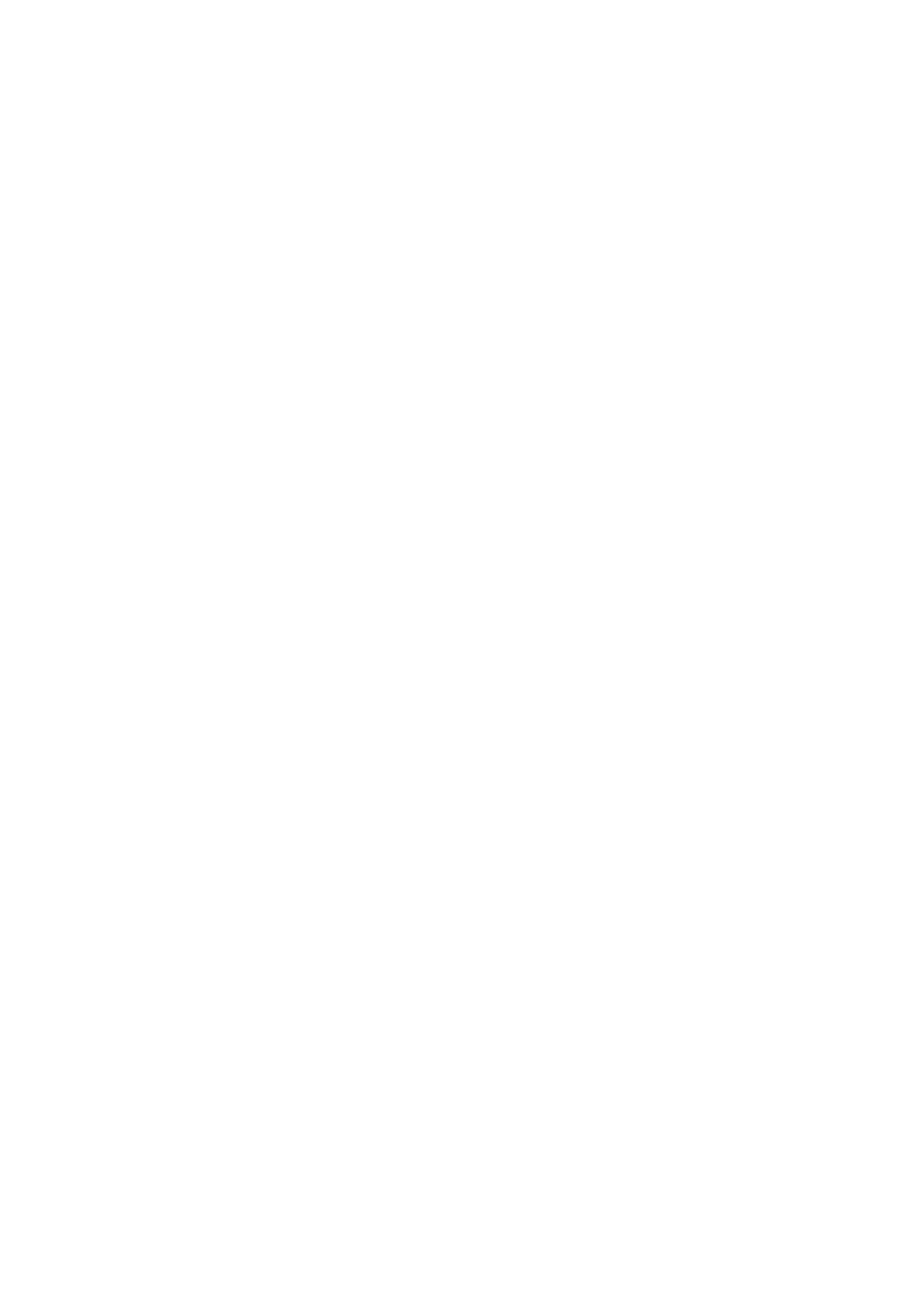| 6.                    | <b>North</b>                                                                                                                                                       |  |  |
|-----------------------|--------------------------------------------------------------------------------------------------------------------------------------------------------------------|--|--|
|                       | Sunderland                                                                                                                                                         |  |  |
| <b>Reference No.:</b> | 16/00626/LAP Development by City (Regulation 3)                                                                                                                    |  |  |
| Proposal:             | Installation of 1.4m high double steel gates to create new<br>temporary events access within the boundary fence on<br><b>Sidecliff Road. (amended description)</b> |  |  |
| Location:             | Roker Park Entrance Sidecliff Road Sunderland SR6 9NE                                                                                                              |  |  |
| Ward:                 | <b>St Peters</b>                                                                                                                                                   |  |  |
| <b>Applicant:</b>     | <b>Commercial Development Directorate</b>                                                                                                                          |  |  |
| <b>Date Valid:</b>    | 11 April 2016                                                                                                                                                      |  |  |
| <b>Target Date:</b>   | 6 June 2016                                                                                                                                                        |  |  |

# **Location Plan**



'This map is based upon the Ordnance Survey material with the permission of the Ordnance Survey on behalf of the Controller of Her Majesty's Stationery Office © Crown copyright. Unauthorised reproduction infringes Crown copyright and may lead to prosecution or civil proceedings. Licence No. 100018385. Date 2016.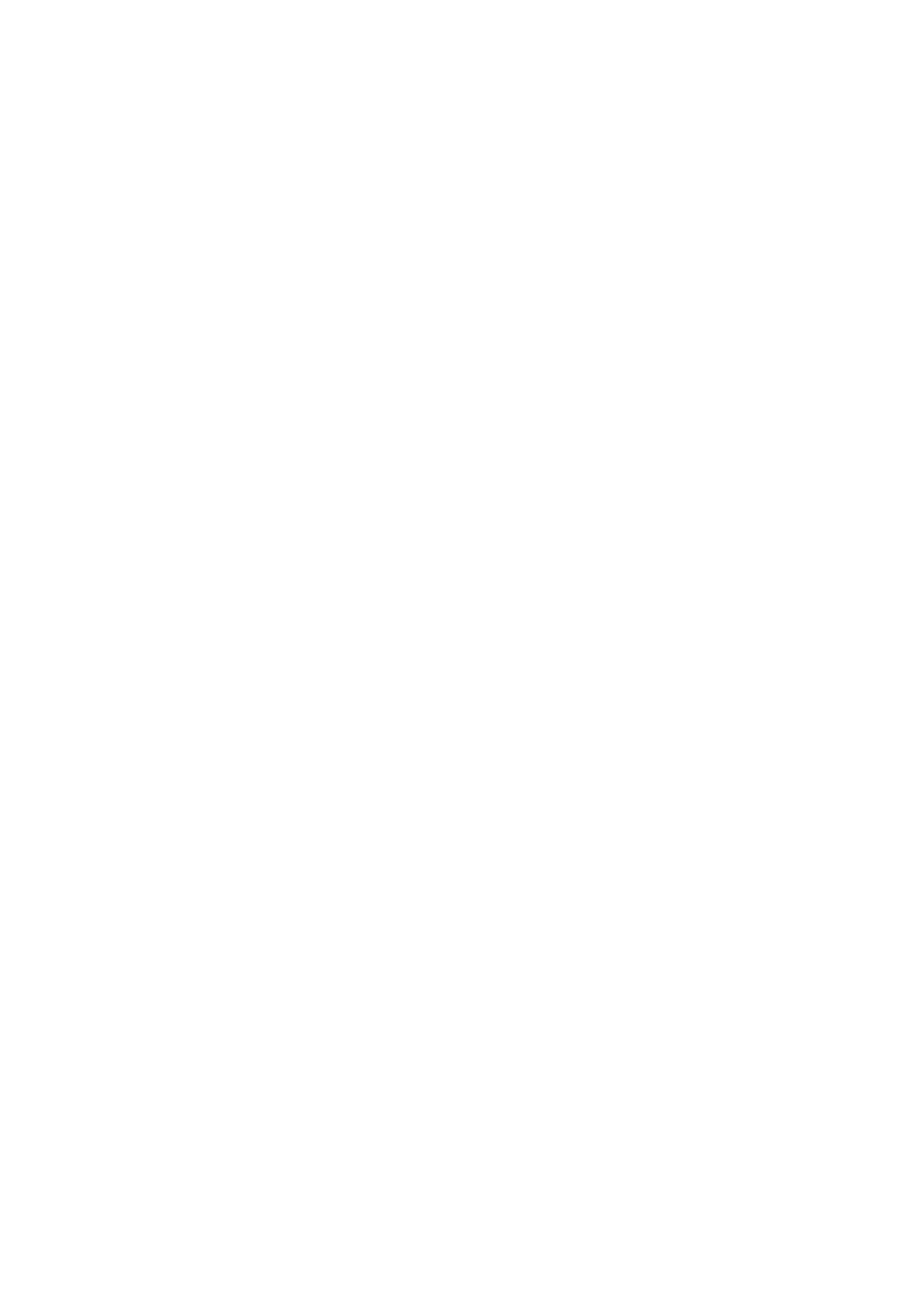# **PROPOSAL:**

The application relates to the installation of 1.4m high double steel gates to create new temporary events access within the boundary fence on Sidecliff Road at Roker Park, Sunderland, SR6 9NE.

Roker Park is a registered Historic Park and Garden and is located towards the centre of the Conservation Area bound to the north, south and west by residential properties whilst to the east is Roker Terrace.

The proposal comprises the modification of a section of the northern boundary opposite the dwellings located on David Gardens. The modification involves the installation of 1.4 metre high double steel vertical bar gates which provide a combined opening of 2.9 metres. The gates are to be powder coated black and designed to match the existing fence line.

The submitted Design and Access Statement confirms that the gates are to be installed and utilised during periods of heavy pedestrian traffic, namely the Sunderland Air Show and Illuminations whilst locked at all other times.

# **TYPE OF PUBLICITY:**

Press Notice Advertised Site Notice Posted Neighbour Notifications

# **CONSULTEES:**

Network Management St Peters - Ward Councillors Consultation Environmental Health

Final Date for Receipt of Representations: **17.05.2016**

# **REPRESENTATIONS:**

#### **Neighbours**

No representations or observations have been received following the expiry of the public consultation period which included neighbouring occupier letters, site and press notices.

**Consultees** 

Executive Director of City Services (Transportation)

Following consultation with the Transportation Section, no objections or recommendations were received in relation to the proposal, noting access is required for pedestrian use only, during events where there is heavy pedestrian traffic.

Public Protection and Regulatory Services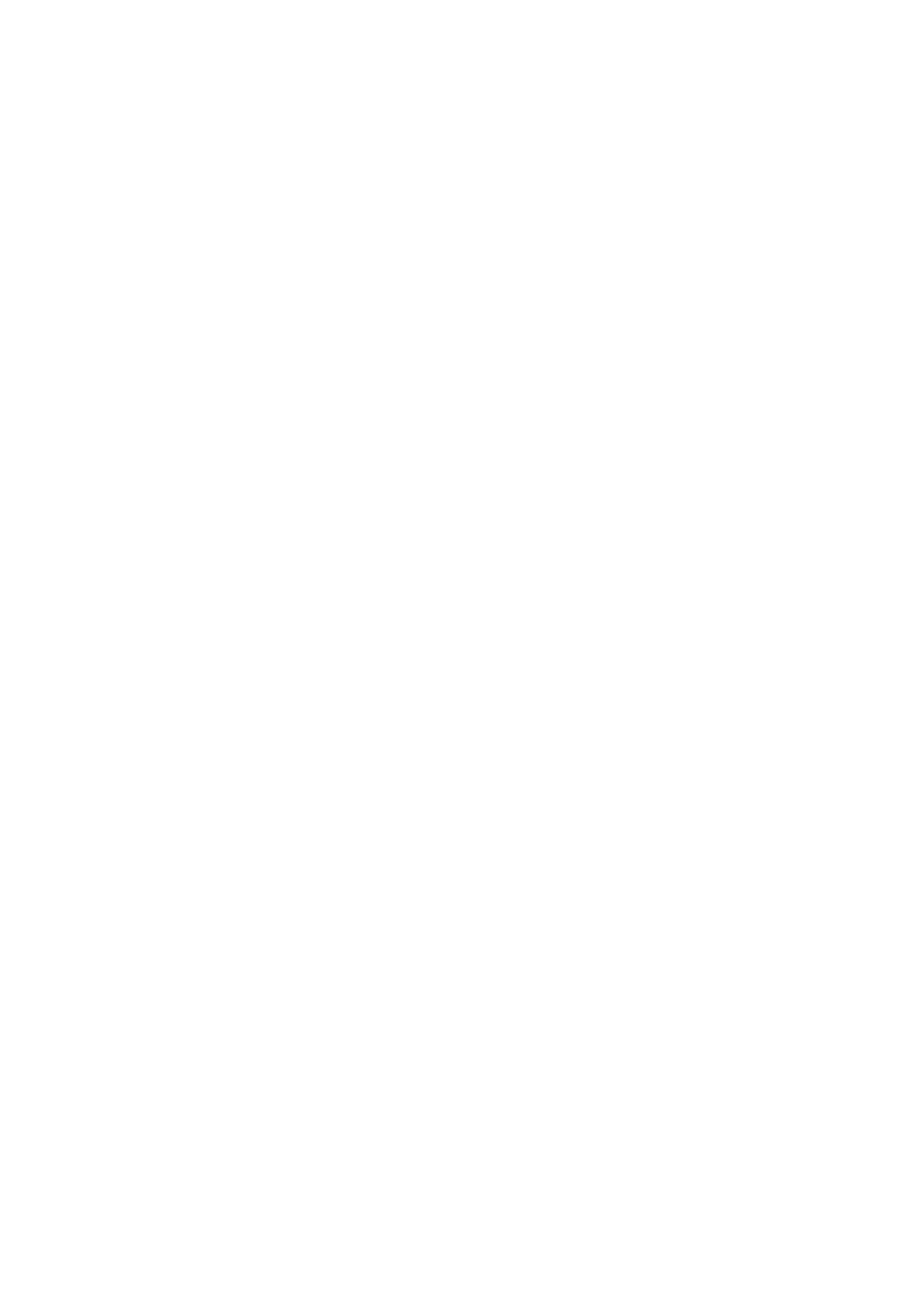It was identified that the site has previously accommodated industrial activity which may have resulted in contamination of the land. However, given the nature of the works relating to the modification of the fence line, it is unlikely that this matter will affect the development.

Additionally, given the close proximity of the site to residential premises it was recommended noisy on-site operations should be limited to the hours of 7:00 and 19:00 Monday to Friday and 7:30 and 14:00 on Saturdays with no works on Sundays or Bank Holidays.

It was also stated provision should be made for the reasonable prevention of dust generation.

In accordance with the above, a condition and informative can be placed on the decision notice to suitably address the above matters should Members be minded to approve the application.

# Built Heritage

No comments or recommendations were received from the Conservation Team following the expiry of the consultation period.

# **POLICIES:**

In the Unitary Development Plan the site is subject to the following policies;

- B\_2\_Scale, massing layout and setting of new developments
- B 4 Development within conservation areas

B 6 Measures to preserve and enhance conservation areas

NA 5 Provision / improvement of visitor facilities at tourist attractions

T\_14\_Accessibility of new developments, need to avoid congestion and safety problems arising

# **COMMENTS:**

The main issues to consider in the assessment of this application are:

- Principle of development
- Design and impact to visual amenity
- Highway implications

# **Principle of development**

Policy B4 of the Unitary Development Plan (UDP) states that 'all development within and adjacent to conservation areas will be required to preserve or enhance their character or appearance.' In this respect, policy B6 of the UDP adopts measures to encourage the retention of existing buildings and the improvement of features, open spaces, historic street patterns and plot boundaries.

Tourism considerations are also applicable to the application with policy NA5 of the UDP stating the provision and or improvement of visitor facilities and other work to enhance the attraction of the Roker and Seaburn seafront zone will be encouraged.

In light of the above and considering the proposal is of a particularly minor nature, to be infrequently used and seeking improvements to ease pedestrian traffic during two key events, the proposal is deemed to comply with the above policies and is therefore considered acceptable in principle.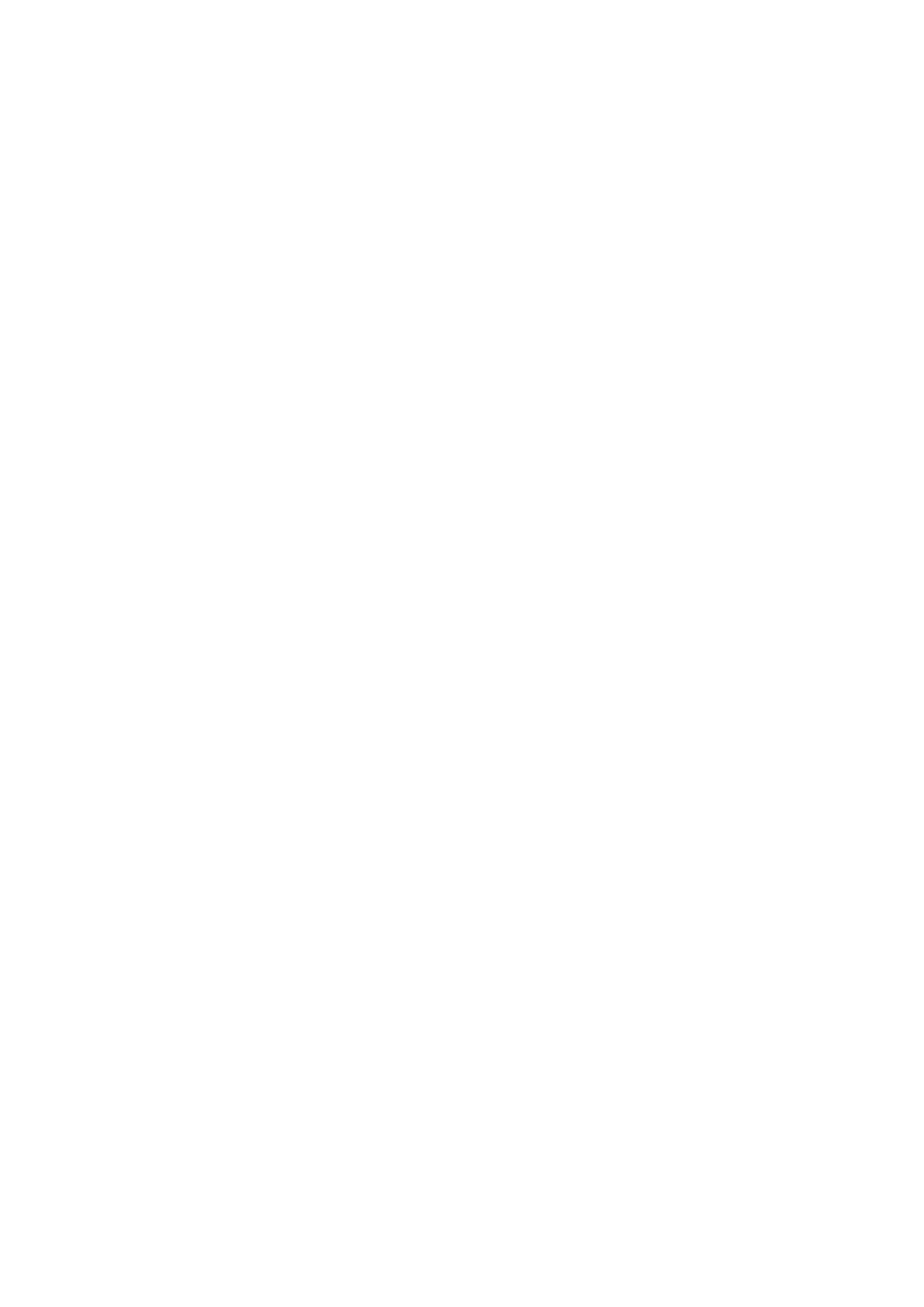# **Design and impact to visual amenity**

In addition to Policy B4 outlined above, Policy B2 of the UDP relates to new development, redevelopment and alterations to existing buildings and states in part that the scale, massing, layout or setting of new developments and extensions to existing buildings should respect and enhance the best qualities of nearby properties and the locality and retain acceptable levels of privacy.

With this in mind it is considered that the size and form of the proposed gates will not detract from the appearance of Roker Park or the wider Conservation Area, with the materials selected to match the existing fence line.

As such, it is considered that the design and appearance of the development is satisfactory without compromising visual amenity, in accordance with the requirements of Policy B2, B4 and B6 of the adopted UDP. Highway Implications

UDP Policy T14 aims to ensure that new developments do not cause traffic problems, should make appropriate provision for safe access by vehicles and pedestrians and indicate how parking requirements will be met.

The proposal has been submitted in order to improve pedestrian access to the park during events whilst Network Management has offered no objections to the proposal. As such, the proposal raises no concerns in terms of highway and pedestrian safety in accordance with policy T14 of the UDP.

# **CONCLUSION**

In conclusion, the proposed installation is considered to be particularly minor works and will not detrimentally affect Roker Park or the wider Conservation Area whilst improving pedestrian access during events. The development therefore complies with policies B2, B4, B6 and T14 of the adopted UDP.

In light of the above, Members are therefore recommended to Grant Consent Under Regulation 3 the General Regulations Order 1992 subject to the conditions listed

# **Equality Act 2010 - 149 Public Sector Equality Duty**

During the detailed consideration of this application/proposal an equality impact assessment has been undertaken which demonstrates that due regard has been given to the duties placed on the LPA's as required by the aforementioned Act.

As part of the assessment of the application/proposal due regard has been given to the following relevant protected characteristics:-

- o age;
- o disability;
- o gender reassignment;
- o pregnancy and maternity;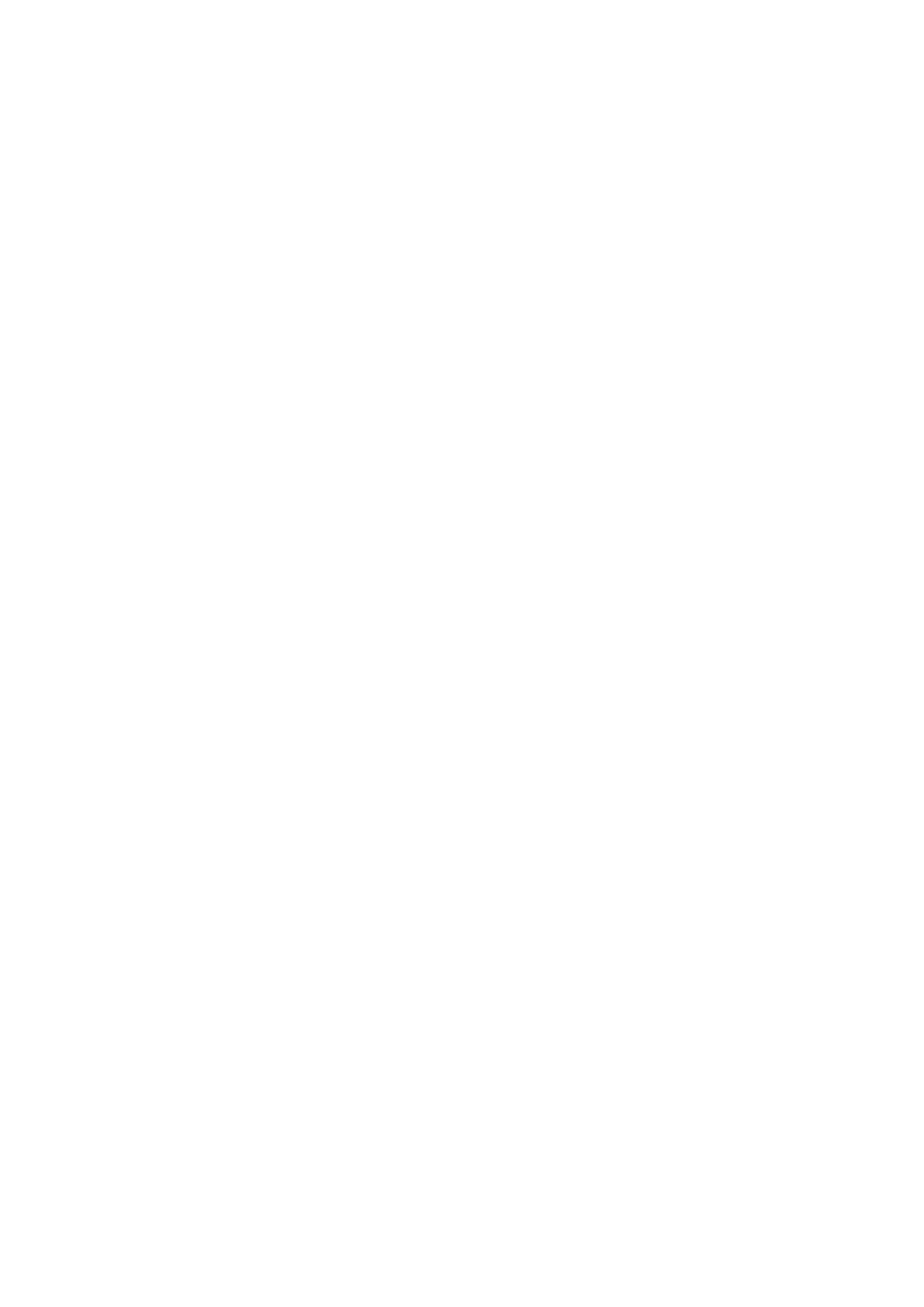- o race;
- o religion or belief;
- o sex;
- o sexual orientation.

The LPA is committed to (a) eliminating discrimination, harassment, victimisation and any other conduct that is prohibited by or under the Equality Act 2010; (b) advance equality of opportunity between persons who share a relevant protected characteristic and persons who do not share it; (c) foster good relations between persons who share a relevant protected characteristic and persons who do not share it.

In addition, the LPA, in the assessment of this application/proposal has given due regard to the need to advance equality of opportunity between persons who share a relevant protected characteristic and persons who do not share it. This approach involves (a) removing or minimising disadvantages suffered by persons who share a relevant protected characteristic that are connected to that characteristic; (b) take steps to meet the needs of persons who share a relevant protected characteristic that are different from the needs of persons who do not share it; (c) encourage persons who share a relevant protected characteristic to participate in public life or in any other activity in which participation by such persons is disproportionately low.

The LPA has taken reasonable and proportionate steps to meet the needs of disabled persons that are different from the needs of persons who are not disabled include, in particular, steps to take account of disabled persons' disabilities, as part of this planning application/proposal.

Due regard has been given to the need to foster good relations between persons who share a relevant protected characteristic and persons who do not share it involves. Particular consideration has been given to the need to¿ (a)tackle prejudice, and (b)promote understanding.

Finally, the LPA recognise that compliance with the duties in this section may involve treating some persons more favourably than others; but that is not to be taken as permitting conduct that would otherwise be prohibited by or under this Act.

**RECOMMENDATION:** In light of the above, Members are therefore recommended to Grant Consent Under Regulation 3 the General Regulations Order 1992 subject to the conditions listed

# **Conditions:**

- 1 The development to which this permission relates must be begun not later than three years beginning with the date on which permission is granted, as required by section 91 of the Town and Country Planning Act 1990 as amended by Section 51 of the Planning and Compulsory Purchase Act 2004 to ensure that the development is carried out within a reasonable period of time.
- 2 Unless otherwise first agreed in writing with the Local Planning Authority, the development hereby granted permission shall be carried out in full accordance with the following approved plans: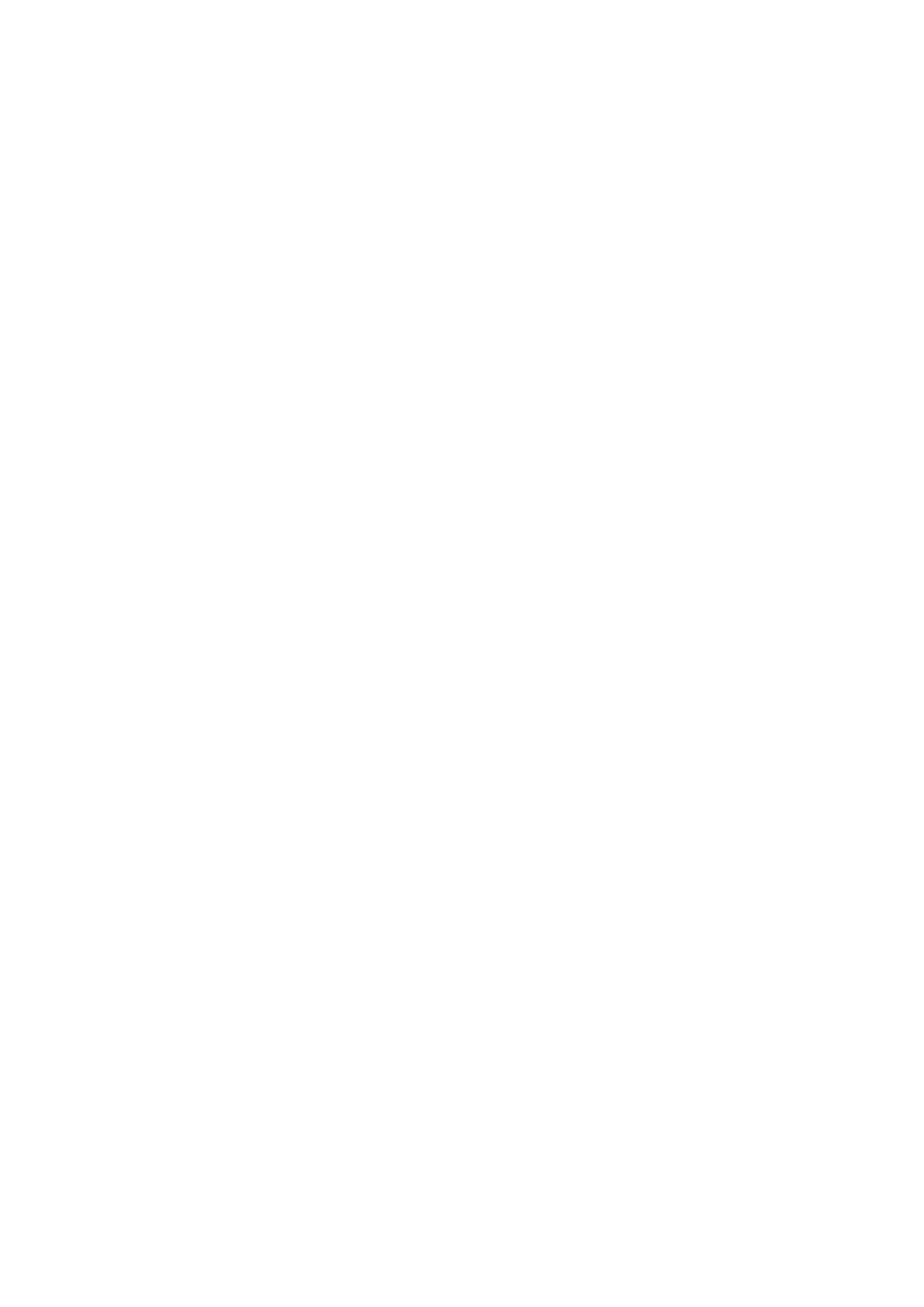- Drawing No. 1: Existing elevations and floor plans, received 07.04.2016
- Drawing No. 2: Proposed elevations and floor plans, received 07.04.2016
- Drawing No. 3: The Location plan, received 07.04.2016
- Drawing No. 4: Position of new gates, received 07.04.2016

In order to ensure that the completed development accords with the scheme approved and to comply with policy B2 of the adopted Unitary Development Plan.

3 The construction works required for the development hereby approved shall only be carried out between the hours of 07.00 and 19.00 Monday to Friday and between the hours of 07.30 and 14.00 on Saturdays and at no time on Sundays or Bank Holidays in order to protect the amenities of the area and to comply with policy B2 and EN5 of the UDP.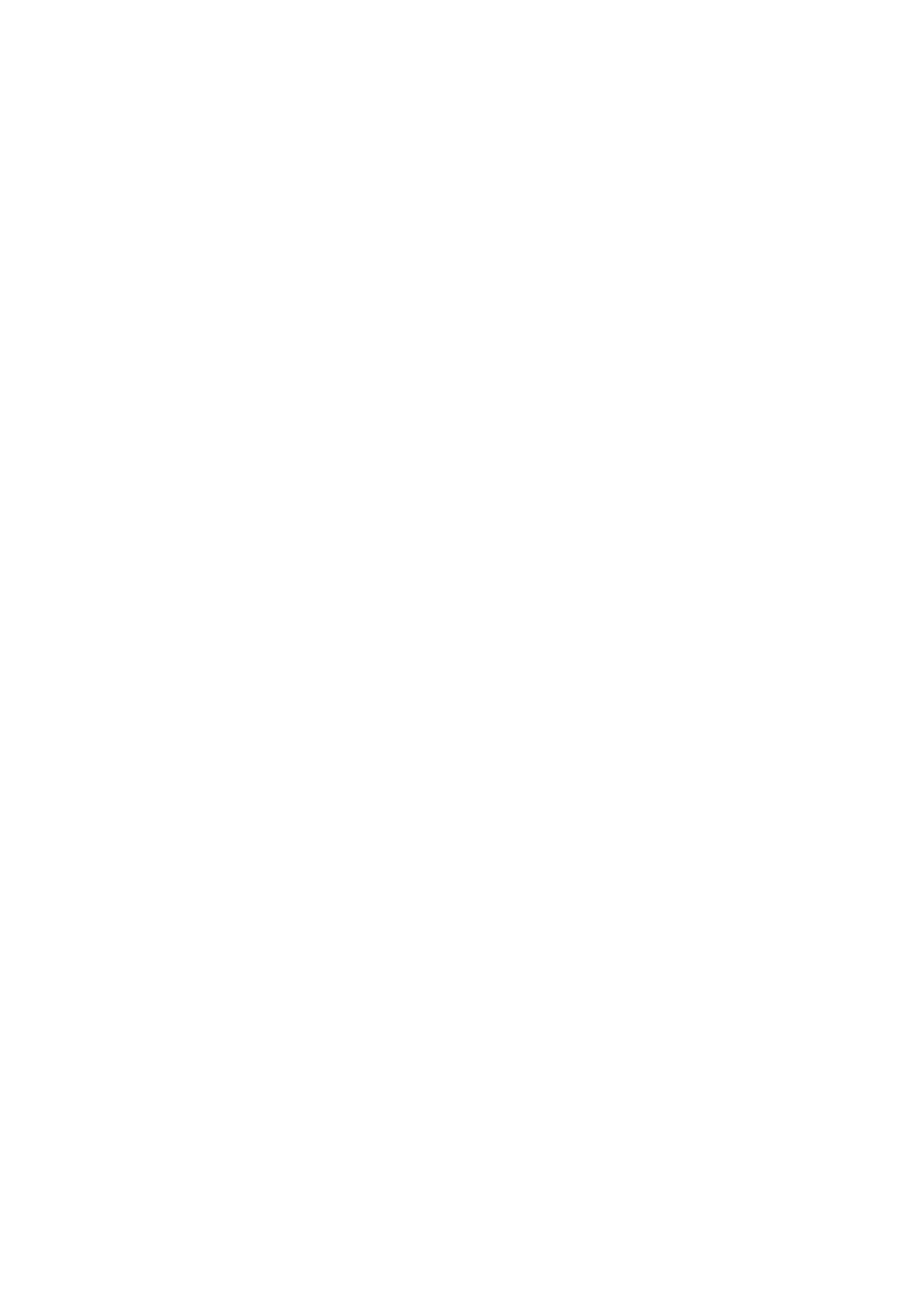# ITEMS FOR INFORMATION

# LIST OF OTHER APPLICATIONS CURRENTLY ON HAND BUT NOT REPORTED ON THIS AGENDA WHICH WILL BE REPORTED WITH A RECOMMENDATION AT A FUTURE MEETING OF THE SUB **COMMITTEE**

| Application Ref and Ward Applicant and Address |                                                                             | <b>Proposal</b>                                                                                | <b>Date Valid</b> | <b>Determination Date</b> |
|------------------------------------------------|-----------------------------------------------------------------------------|------------------------------------------------------------------------------------------------|-------------------|---------------------------|
| 16/00522/LP3                                   | <b>Commercial Development</b><br><b>Directorate</b>                         | Change of use from car park<br>to public convenience and the<br>erection of a single storey    | 06/04/2016        | 01/06/2016                |
| <b>St Peters</b>                               | <b>Car ParkPier</b><br>View/Marine<br>WalkSunderland                        | public convenience block with<br>associated landscaping<br>(revised description<br>14.4.2016). |                   |                           |
| 15/02544/FUL                                   | <b>Lidl UK GmbH</b>                                                         | Erection of new food store<br>including access, car park<br>and associated works               | 07/01/2016        | 07/04/2016                |
| <b>Castle</b>                                  | Land To South Of North<br><b>Hylton Road And North</b><br>Of Riverbank Road |                                                                                                |                   |                           |
|                                                |                                                                             |                                                                                                |                   |                           |